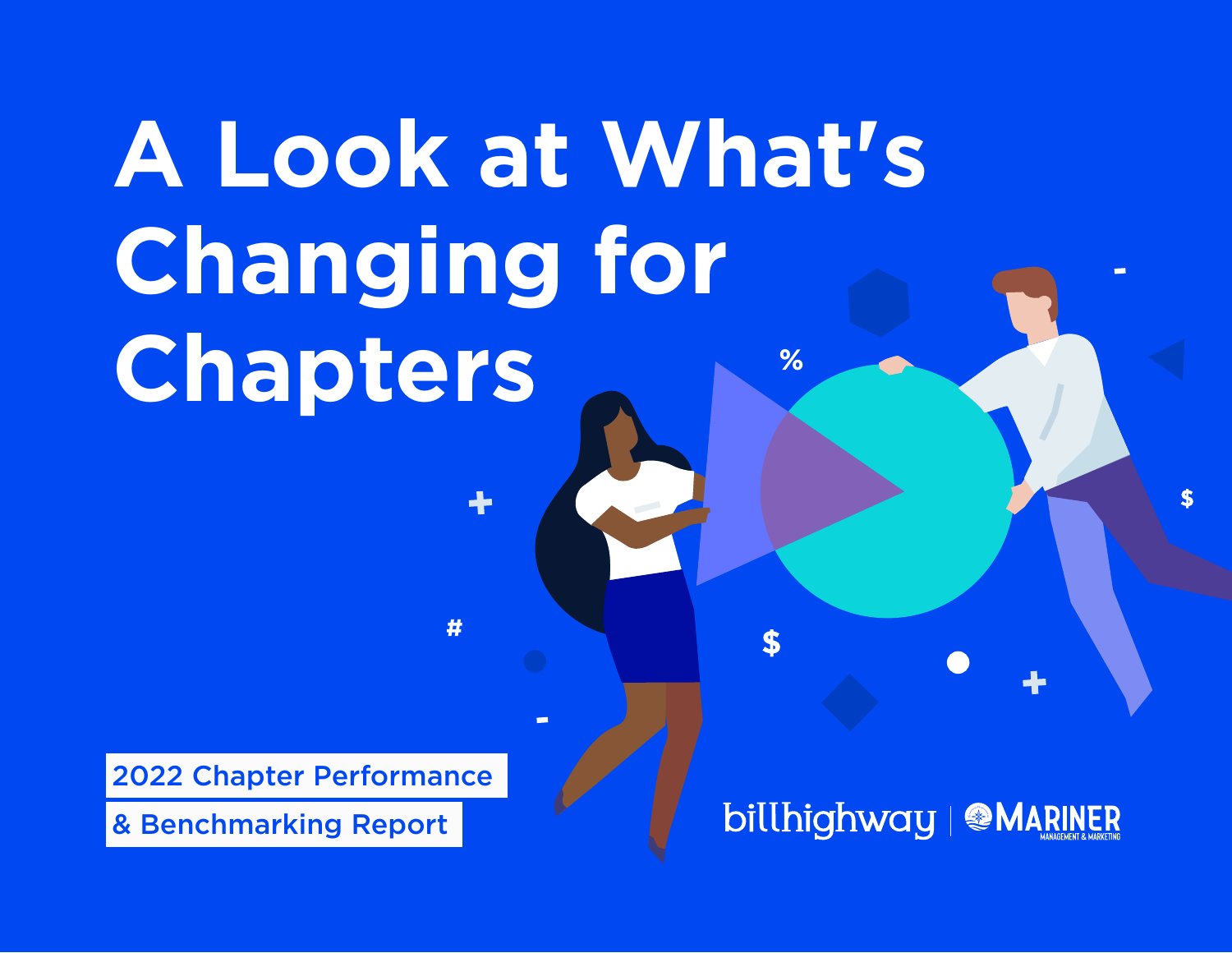While we all felt the rumblings in chapters **Table of Contents** before 2020, the past 22 months have been an exercise in jumping over deepening cracks in the system. We saw chapters go dormant, and others burst with activity and new faces. Disruption has opened a door for us to explore new options for chapters and chapter programs.



#### [What the Chapter Benchmarking Data Tells Us](#page-3-0) [4](#page-3-0)

 2020 Was a Wake-Up Call Are Chapters Worth the Effort? The Farm Team Paradox The Chapter Training Paradox How to Use This Report

### Organization Structure & Relationship What Chapters Provide Functional Support Provided to Chapters Types of Support for Chapters Developmental Support for Chapter Leaders [The Chapter Profile](#page-11-0) [Association Support to Chapters](#page-20-0)

[12](#page-11-0)

[21](#page-20-0)

#### From the Association CRP Perspective [Chapter Performance Assessment & Metrics](#page-26-0) [27](#page-26-0)

From the Chapter Leader Perspective

| <b>Chapter Value</b>            | 39  |
|---------------------------------|-----|
| Exploring the Value with CEOs & |     |
| Chapter Leaders                 |     |
| <b>Preparing for the Future</b> | 49. |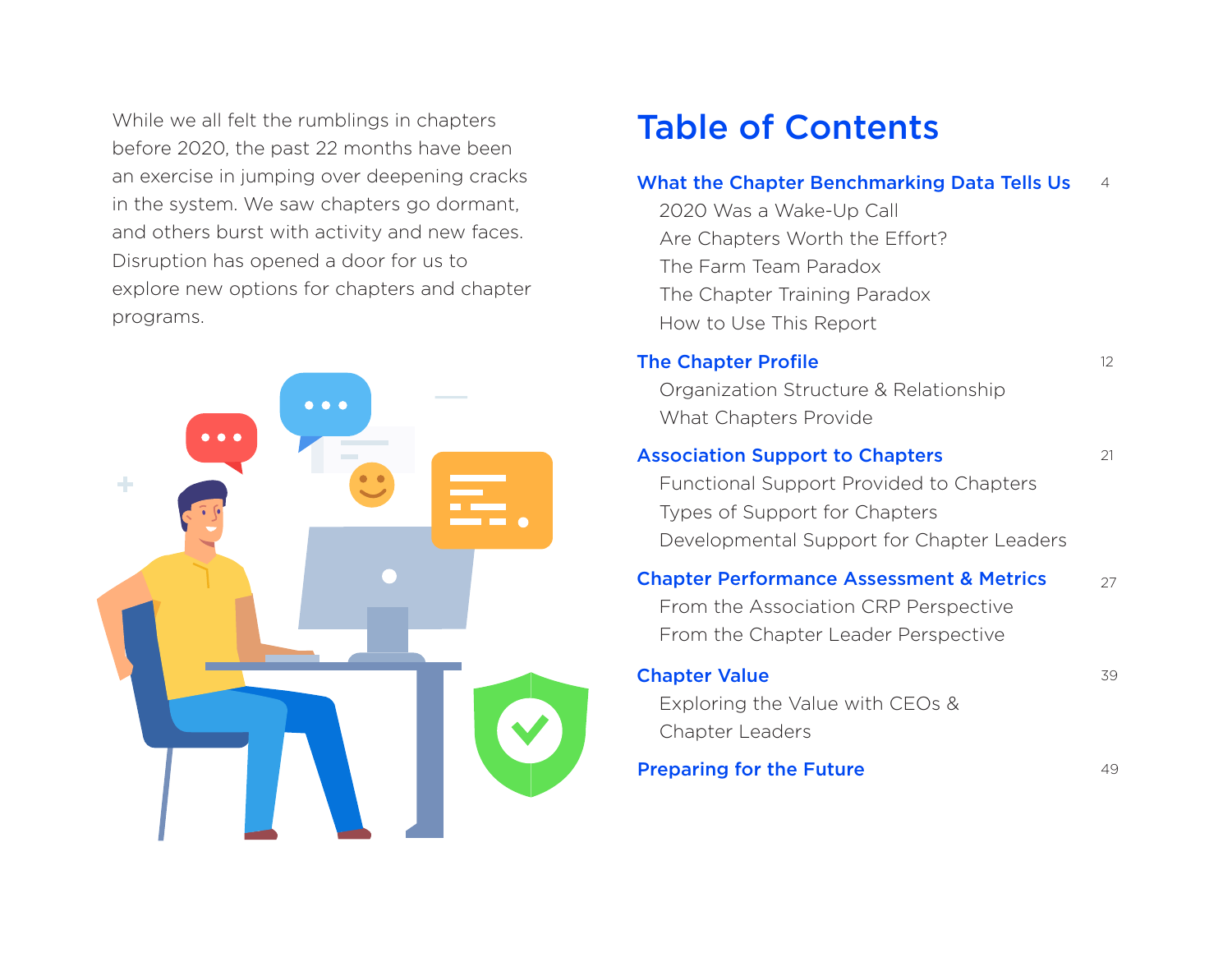In response to this continuous change, Billhighway and Mariner expanded our traditional survey by adding focus groups, interviews, and two new surveys — all to explore key questions and topics, such as:

- 1 How are chapters navigating the new normal?
- $\mathcal{P}$ What's important to chapter leaders?
- 3 What's important to association CEOs?
- $\Delta$ Are associations changing how they manage and relate to their chapters?
- 5 What support and services should we give our chapters?
- 6 How should we evaluate our chapters?
- 7 Are chapters still relevant?
- 8 How aligned are we to the standard practices for chapter membership, programming, metrics, and requirements?

We gathered this data on chapter programs to serve as a resource for benchmarking, sharing innovations in chapter management, and starting conversations about the future of chapters.

This report incorporates data analysis from three surveys directed to CEOs, CRPs (or association staff overseeing chapter operations), and chapter leaders, along with findings from CEO roundtables and focus groups—all complemented by insights gained over several decades of managing and consulting with hundreds of associations.

### **Let's explore what we gathered and learned.**

CEO CRP CEO Roundtables Chapter Leader CRP Focus Groups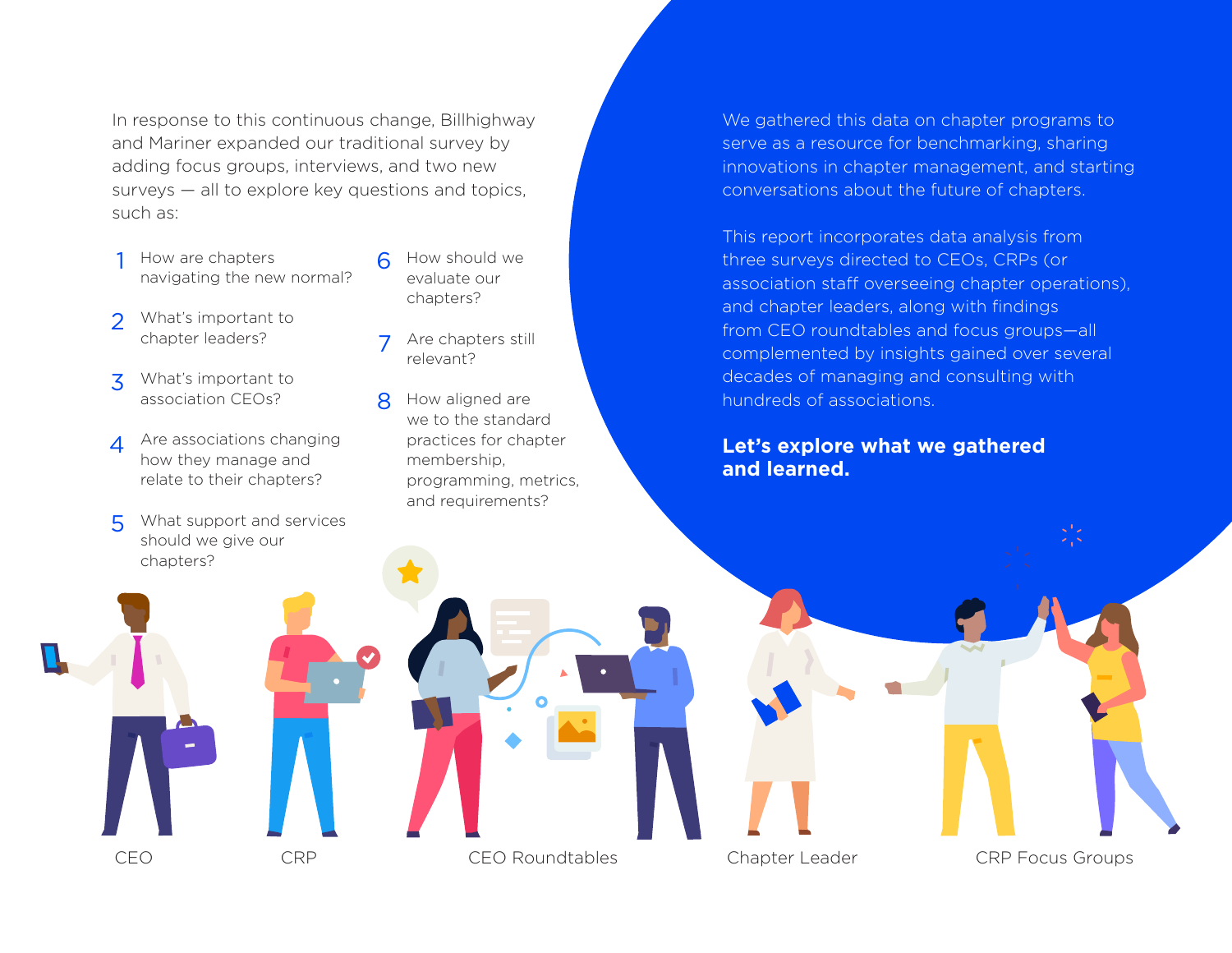# <span id="page-3-0"></span>What the **Chapter** Benchmarking Data Tells Us **SECTION 01**

2022 Chapter Performance & Benchmarking Report

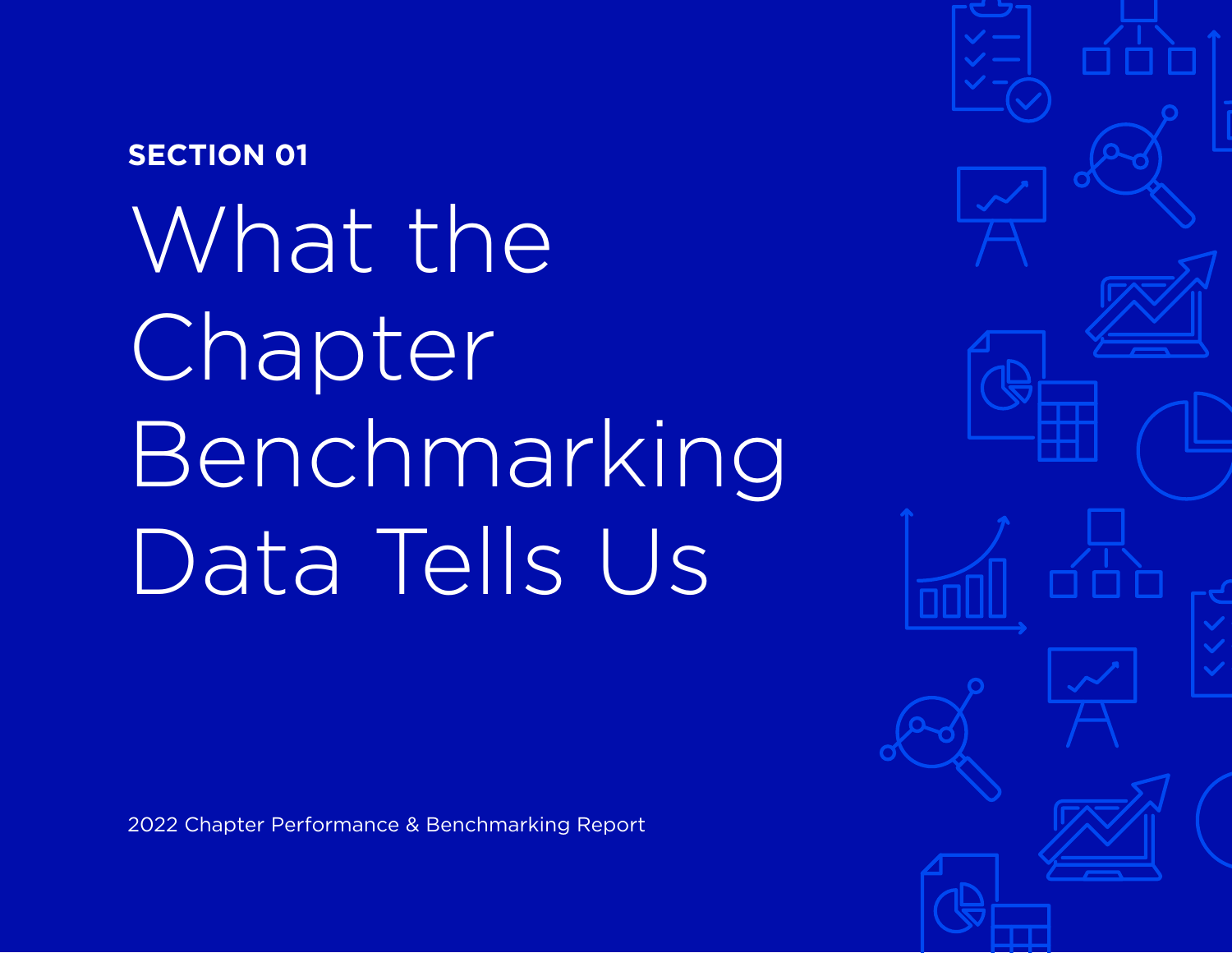# **2020 Was a Wake-Up Call**

While our quantitative surveys didn't look directly at the impact of the pandemic, discussions with CEOs, CRPs, and clients, as well as, findings from *[ASAE Foresight Works: A World Reshaped by COVID](https://www.asaecenter.org/publications/109687-asae-foresightworks-action-briefs-complete-collection-and-users-guide-pdf)* uncovered several common themes characterizing the chapter response to COVID-19.





### 20th century form limited 21st century function

An antiquated organizational structure limited chapters' ability to adapt to a virtual environment. While some pivoted successfully, many lacked the flexible and innovative mindset, resources, and/or technology to shift quickly to the virtual format.



### Time zones, rather than geography, redefined operational boundaries

The shift to a virtual environment produced several interesting side effects. Many chapter members who had never participated in traditional in-person events showed up for virtual programs—suggesting an opportunity for responsive chapters to expand their value proposition beyond those members willing to get in a car. Yet, paradoxically, this shift also placed chapters in direct competition with programs delivered by the central organization (association headquarters/HQ) and other chapters.

### Good leadership still matters

Chapters that adapted well to the pandemic benefited from good leadership—flexible, innovative, empathetic, business-savvy, problem-solving leaders. This fundamental attribute of effective organizations is especially important in an environment of uncertainty and radical change—and it applies regardless of technology.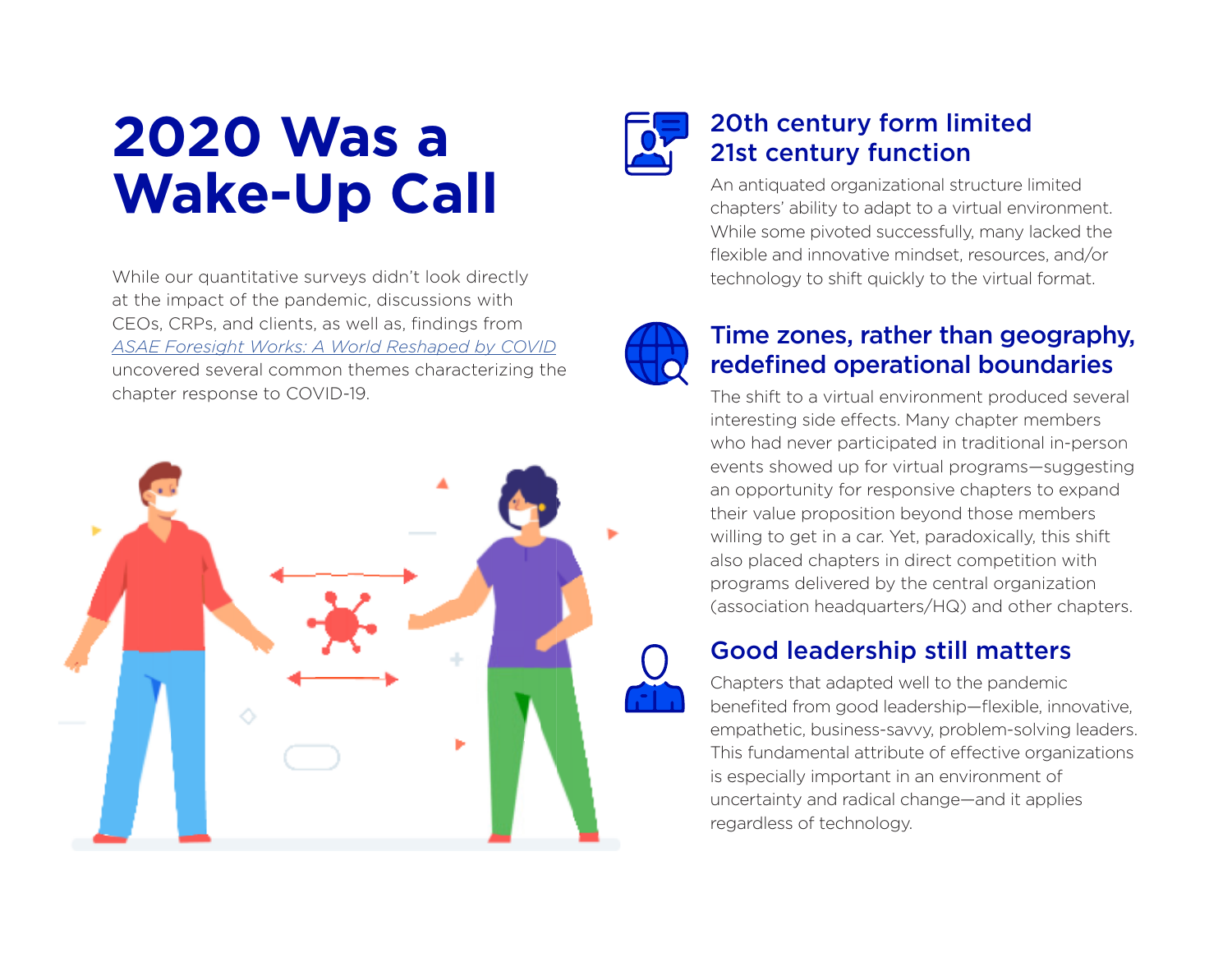# **Are Chapters Worth the Effort?**

# Associations find chapters struggle to make the grade.

This question continues to stump the association community. **Only 30% of CEOs offered an unqualified "absolutely" when asked if chapters are worth the effort and organizational resources devoted to them.** 

01

The answers of the remaining 70% ranged from "probably" to "absolutely not" with an average score of 2.8 on a 5-point scale, a less than passing grade. CRPs gave an only slightly better score of 2.9.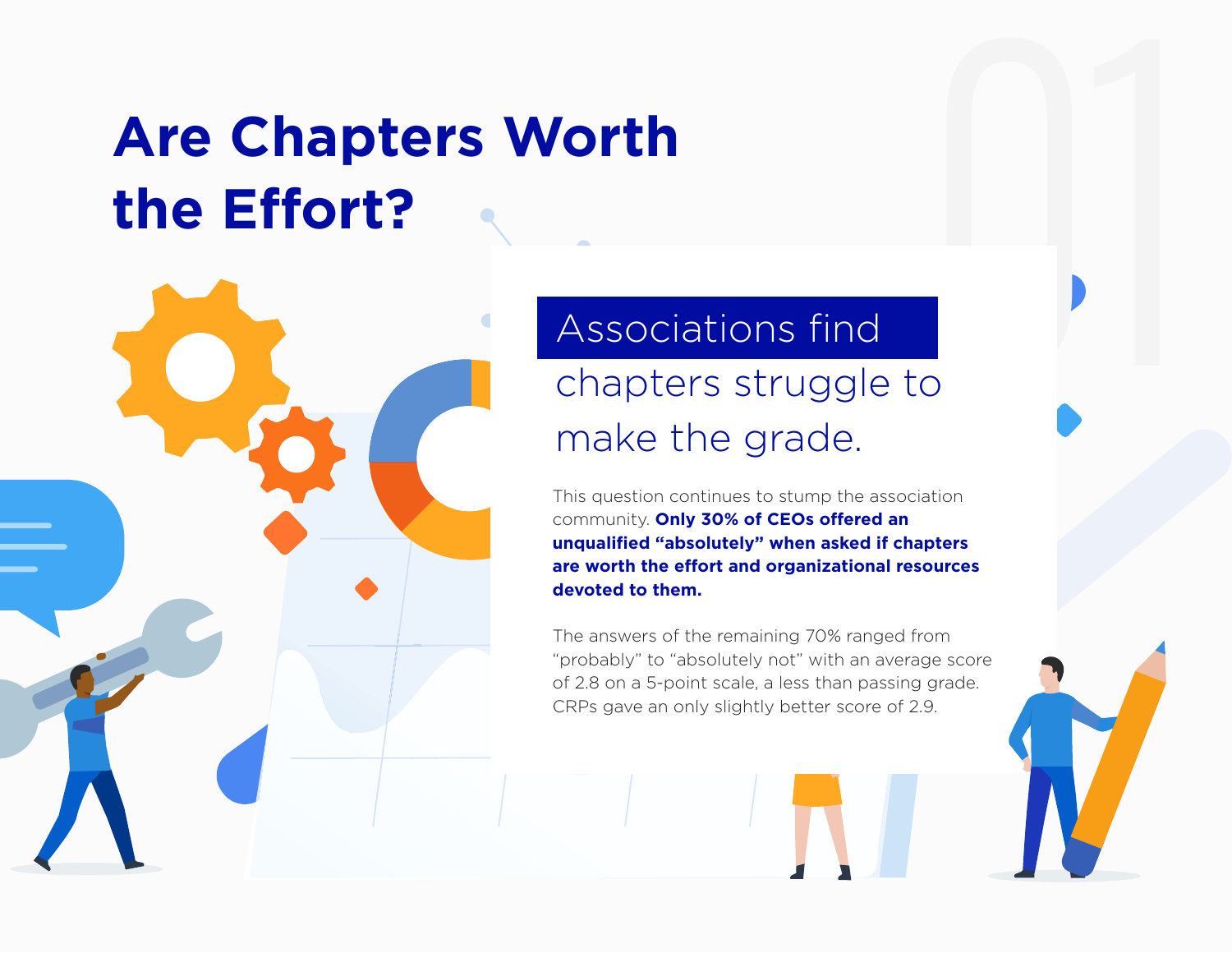# Associations lack valid chapter performance data.

Based on the CEO and CRP surveys, roundtables, and focus groups, the uncertainty likely derives from fuzzy metrics caused by the persistent lack of valid chapter performance data.

02

### Only 22% of associations surveyed reported having direct access to a full range of chapter data while 39% reported no access at all.

Most associations rely on chapter-reported or anecdotal information which, on our close inspection, is usually incomplete and/or inaccurate in far too many cases.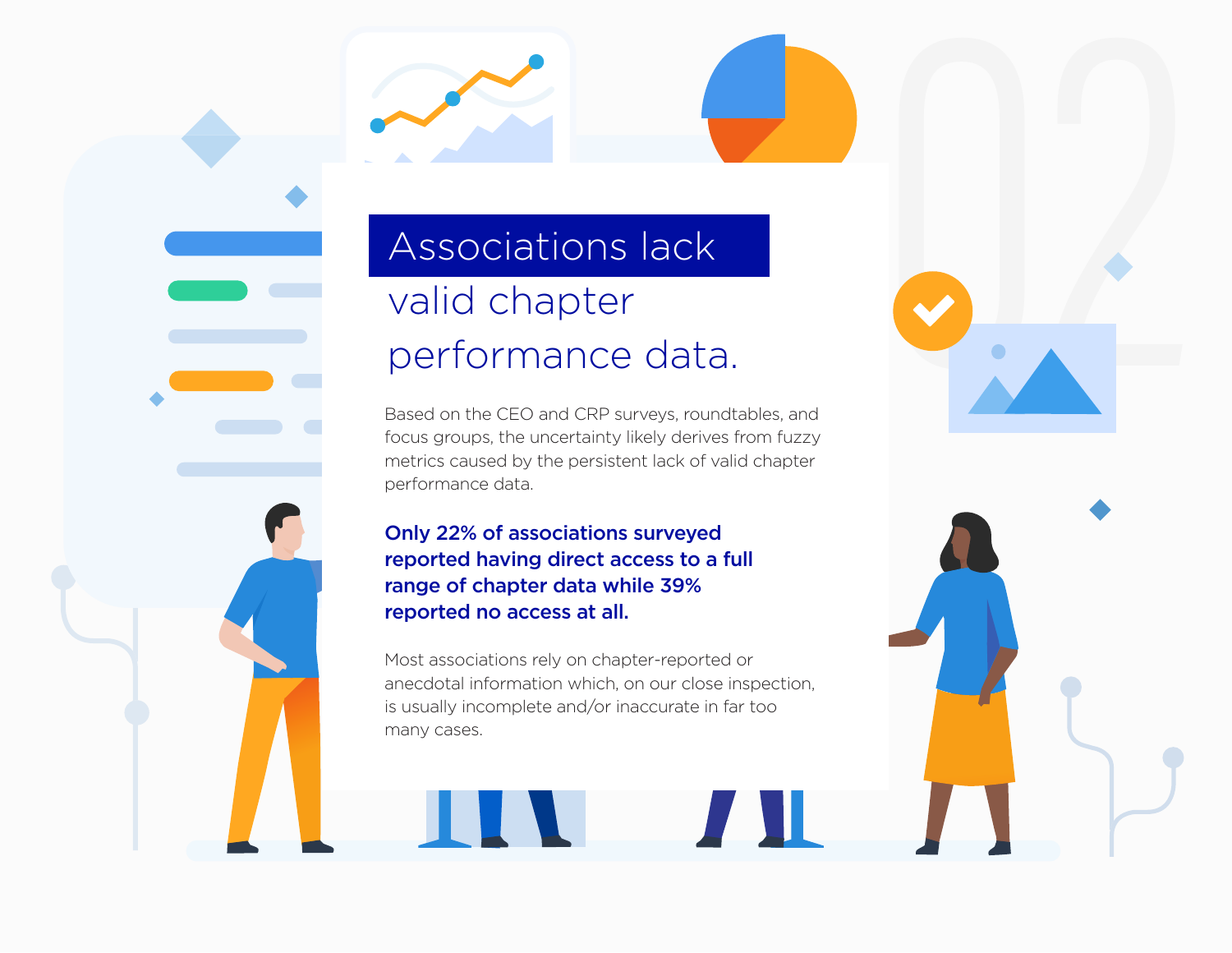ad<br>
ad<br>
for<br>
cation,<br>
cation, Associations need a local presence for networking, education, and advocacy.

In our qualitative research, CEOs and CRPs agreed their **associations need a local presence for networking, education, and advocacy.** Yet, without data, CEOs and CRPs struggle to confidently affirm the quality and value of chapter performance in these areas. Given the extensive range of programs and services offered by associations to support their chapters, it would seem associations need a more effective chapter data management system, one that provides a reliable measure of member value and engagement in chapter programs.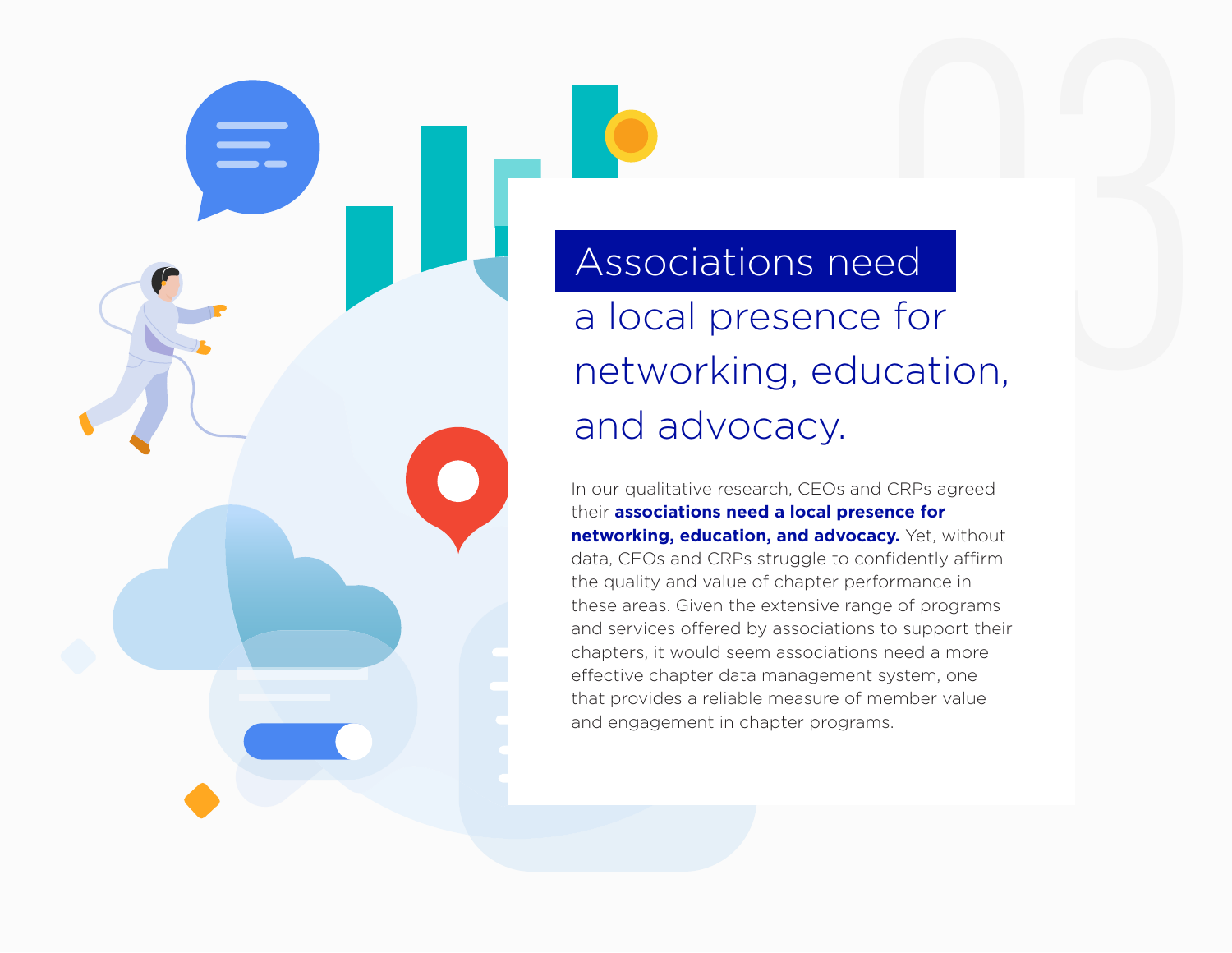# Association support does not produce

04

# better chapter performance.

We detected no obvious positive correlation between headquarters support and consequent chapter effectiveness—sadly, **more HQ support did not seem to produce better chapter performance.** This persistent ambiguity should be a red flag to associations when considering the allocation of scarce resources. If HQ provides the same support, such as leadership training, year after year, but chapter performance doesn't

> improve, it's time to evaluate and revamp the type of support provided. We're not arguing that chapters aren't worth the resources or effort, but associations must address the severe limitations of their current model of chapter performance assessment. Addressing this will permit associations to more effectively support chapters.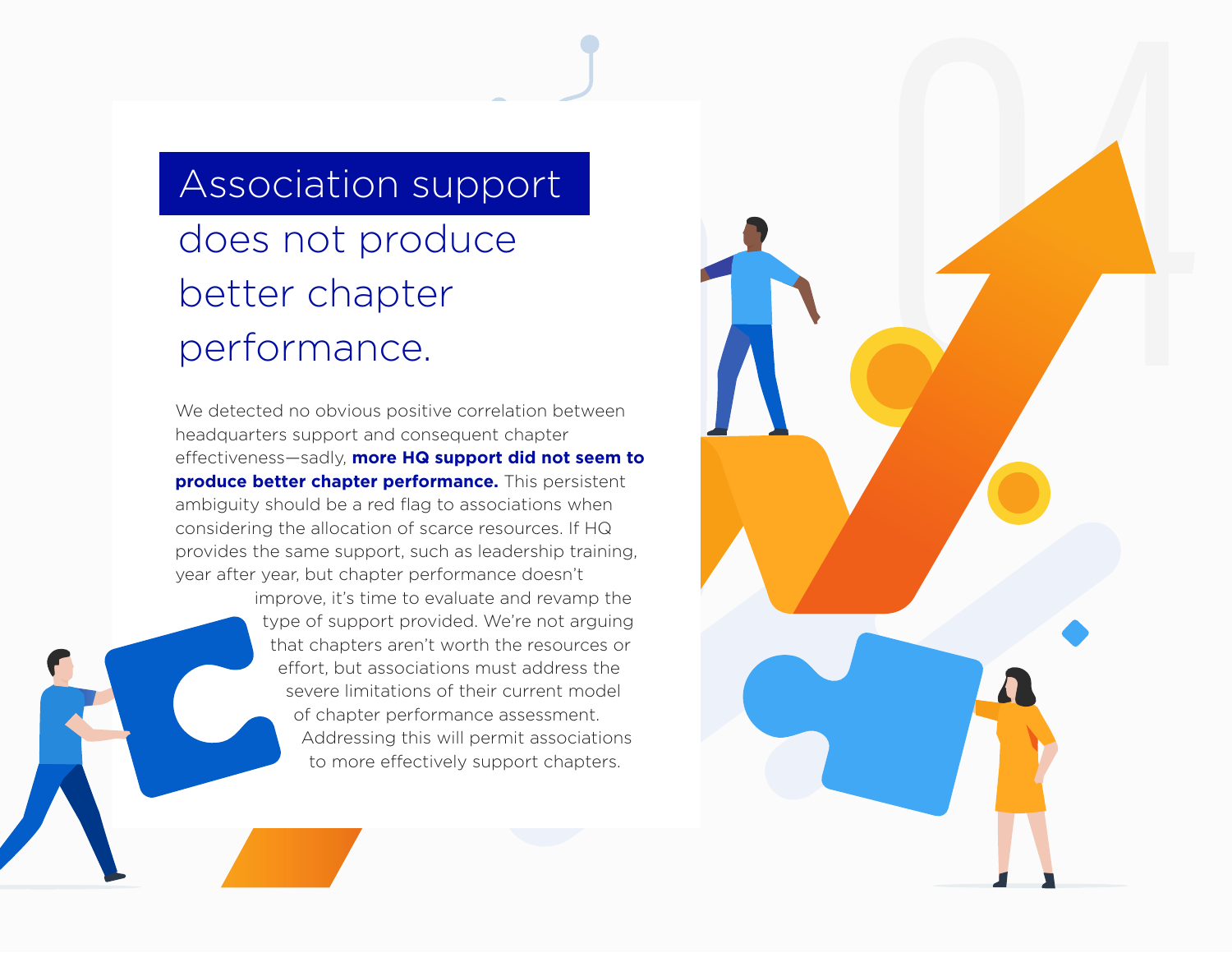# **The Farm Team Paradox**

Another stumbling block in answering the "are chapters are worth the effort" question is the commonly stated challenge that **chapters represent a "third rail" that severely limits the association's ability to implement major changes in the chapter system.** 

In the survey and roundtables, a third or more of CEOs said chapters represent an important leadership development channel for their associations. As a result, **chapters may have, by proxy, a significant influence on the association board.** 

Although this level of chapter representation doesn't necessarily pose a problem, our extensive chapter volunteer management experience and research suggests that the uneven and often flawed leadership development practices seen in many chapters may be seriously hampering the "farm team" model. **Chapter leaders elevated to the association's board of directors are often unable to remove their "chapter hat" and think strategically about the needs of the association.**

# **The Chapter Training Paradox**

How we are training and preparing our chapter volunteers isn't meeting the association's needs at the chapter level or when they move to the national level. Over three-quarters of the CRPs surveyed said their association allocates substantial resources to chapter leader training via leadership conferences and webinars. The bulk of this training is designed to help volunteers learn how to manage the logistics of running a chapter (finance, communications, events, etc.), not the strategic needs of a membership organization hence the disconnect with chapter leaders as the farm team.

**Volunteers have limited time to devote to developing chapter management skills, and when they finally (if ever) master them, it's time for a new leadership team to assume office.** Given chapter leaders' limited time and inevitable turnover, **associations should allocate more resources to technology that shores up the operational functions of their chapters**. Volunteer leaders could then focus their limited time and energy on program design, member service, and strategic planning. A technology solution would also improve the quality, consistency, and accessibility of chapter performance data. Without this data, associations still don't have a conclusive answer on the true ROI of chapters.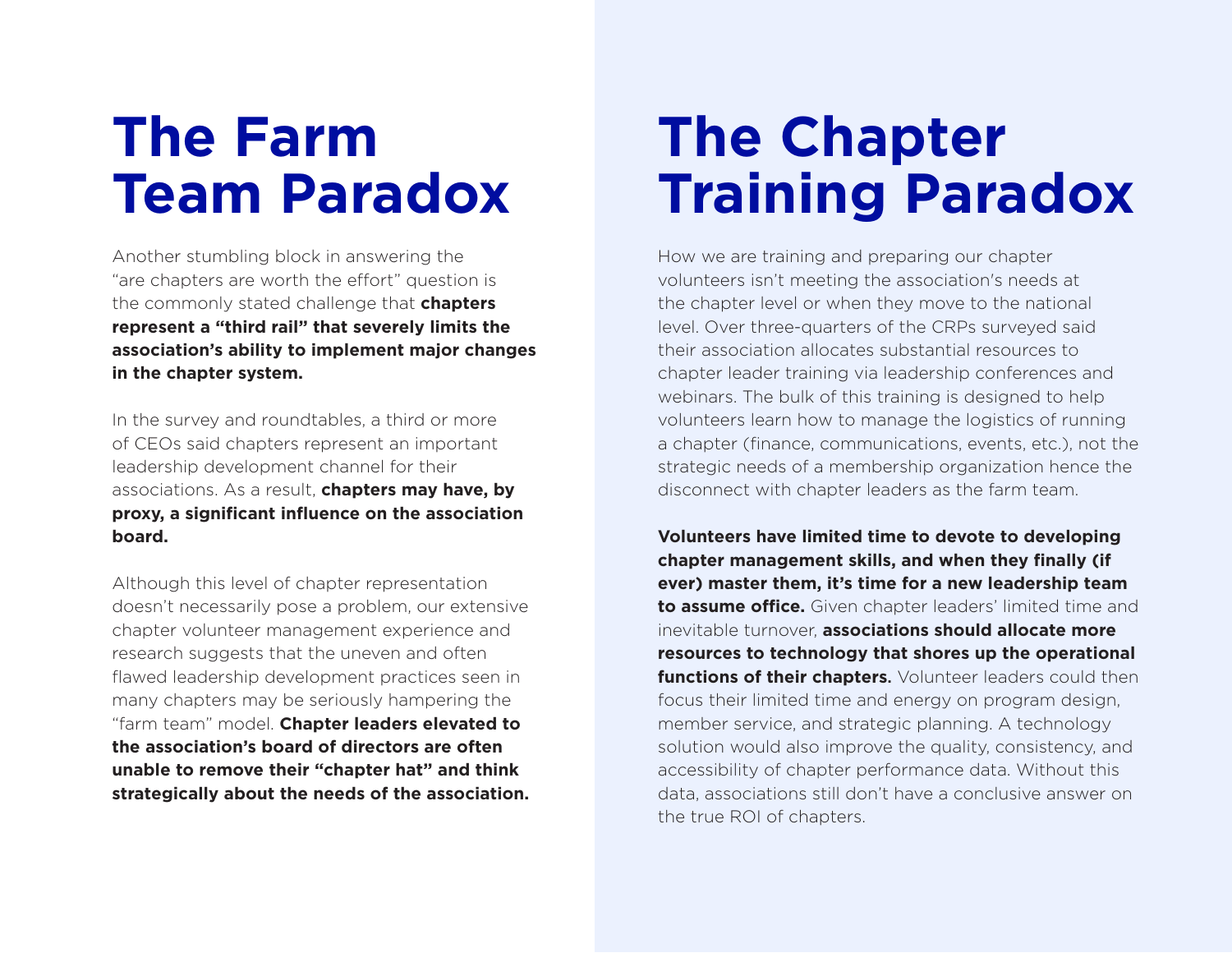# **How to Use This Report**

To assist in benchmarking, this report provides information on:



**Chapter profile:** the chapter/association [relationship in terms of legal and membership](#page-11-0)  structure, dues, tax filings, and more.



Association support: the services and support, such as training and resources, [provided—from the perspective of CRPs and](#page-20-0)  chapter leaders.



[Performance assessment and metrics:](#page-26-0)  the perceived effectiveness of chapters, from the perspective of CEOs, CRPs, and chapter leaders, and chapter performance metrics.



**Chapter value:** how associations view the [value of chapters, based on their expected role,](#page-38-0)  risks and concerns, effectiveness, and ROI.

While we designed this research project to help your association benchmark its chapter system against others, you'll derive a far greater value by using it as a catalyst for internal conversations about chapter effectiveness and an honest evaluation of the assumptions on which your chapter system operates.

Throughout this report, we suggest Conversation Starters to help you address common chapter orthodoxies and begin discussions about new directions.

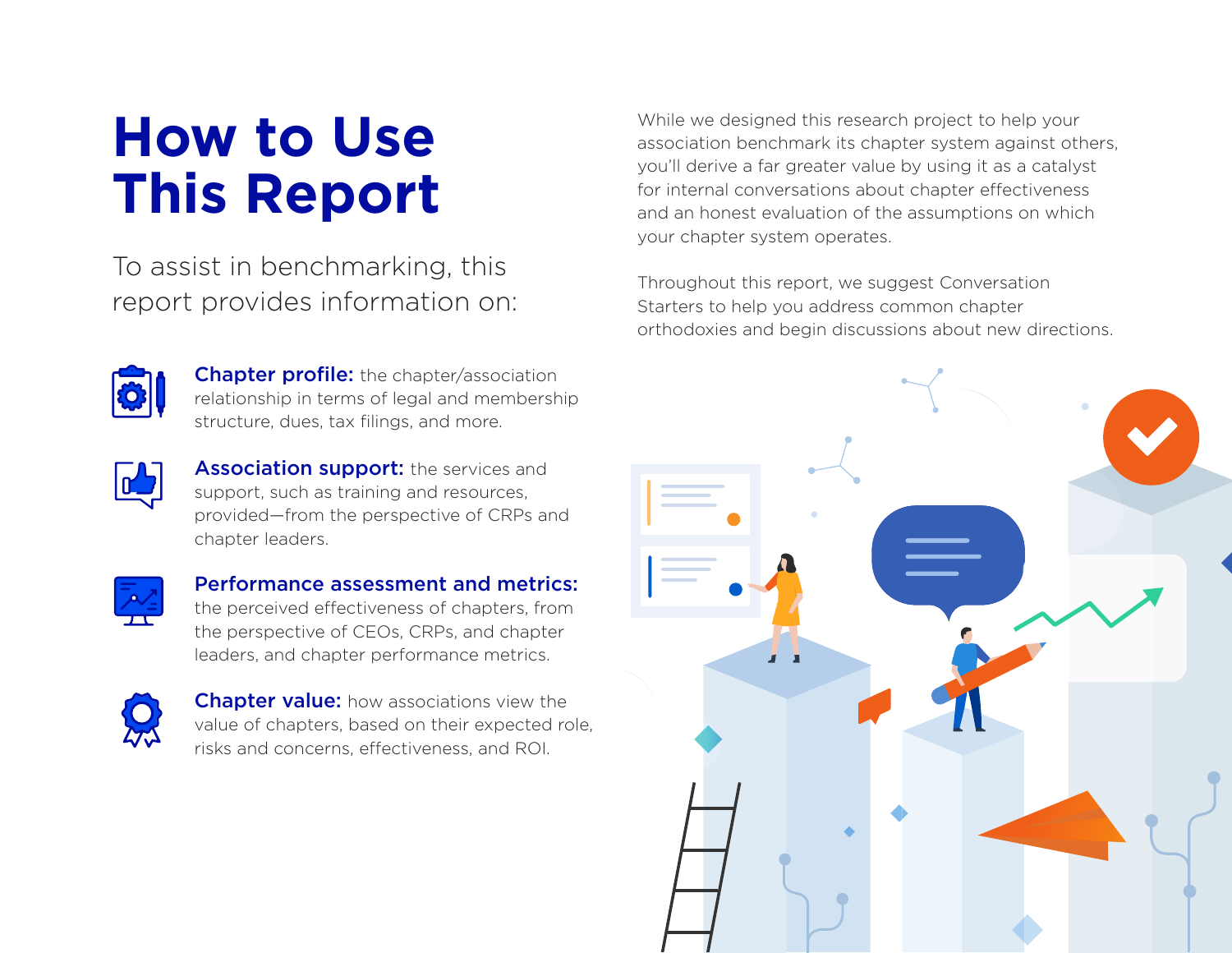# <span id="page-11-0"></span>The Chapter Profile **SECTION 02**

2022 Chapter Performance & Benchmarking Report

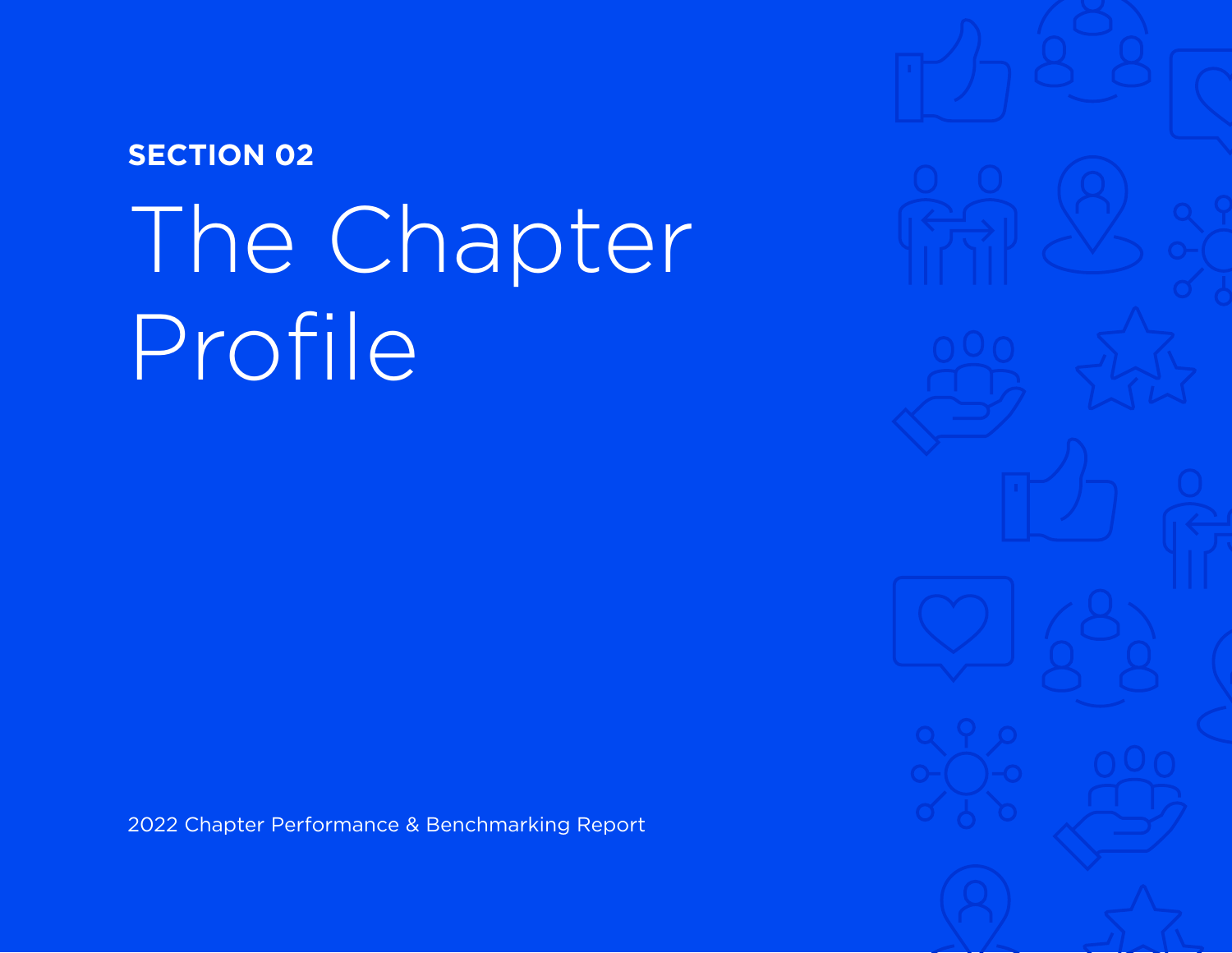# **Organization Structure & Relationship**

The respondent pool from 112 associations represents a diverse group of member organizations:



These organizations have an average of 74 chapters, each with an average of 308 members per chapter. The majority (68%) are state-based. Slightly less than half of the responding associations (47%) indicated they were global and have an average of 13 chapters outside the U.S.

The average number of individual members for respondent associations was approximately 42,000 (median = 15,000).

### Majority of chapters cannot exist independently of Headquarters

For 78% of respondents, the central organization (HQ) has significant control over its chapters: 61% operate as separately incorporated chartered organizations and 17%

are wholly-owned subsidiaries. In these cases, the chapters cannot exist independently of HQ. 20% reported an independent affiliate structure and 3% are "other."

The "other" category, although small, reflects a blend of structures, in part to provide different approaches to chapters outside the U.S.



#### Key Definitions:

Chapters are **subsidiaries** of the central organization, i.e., they are a single corporation. Chapters are separate organizations chartered by the central organization, i.e., chapters cannot exist independently of the central organization. Chapters are separate organizations **affiliated** with the central organization, i.e., chapters can exist independently of the central organization.

**Note: while we refer to "separately incorporated" to indicate chartered chapters, they may not all be legally incorporated; they are, however, legally independent from HQ.**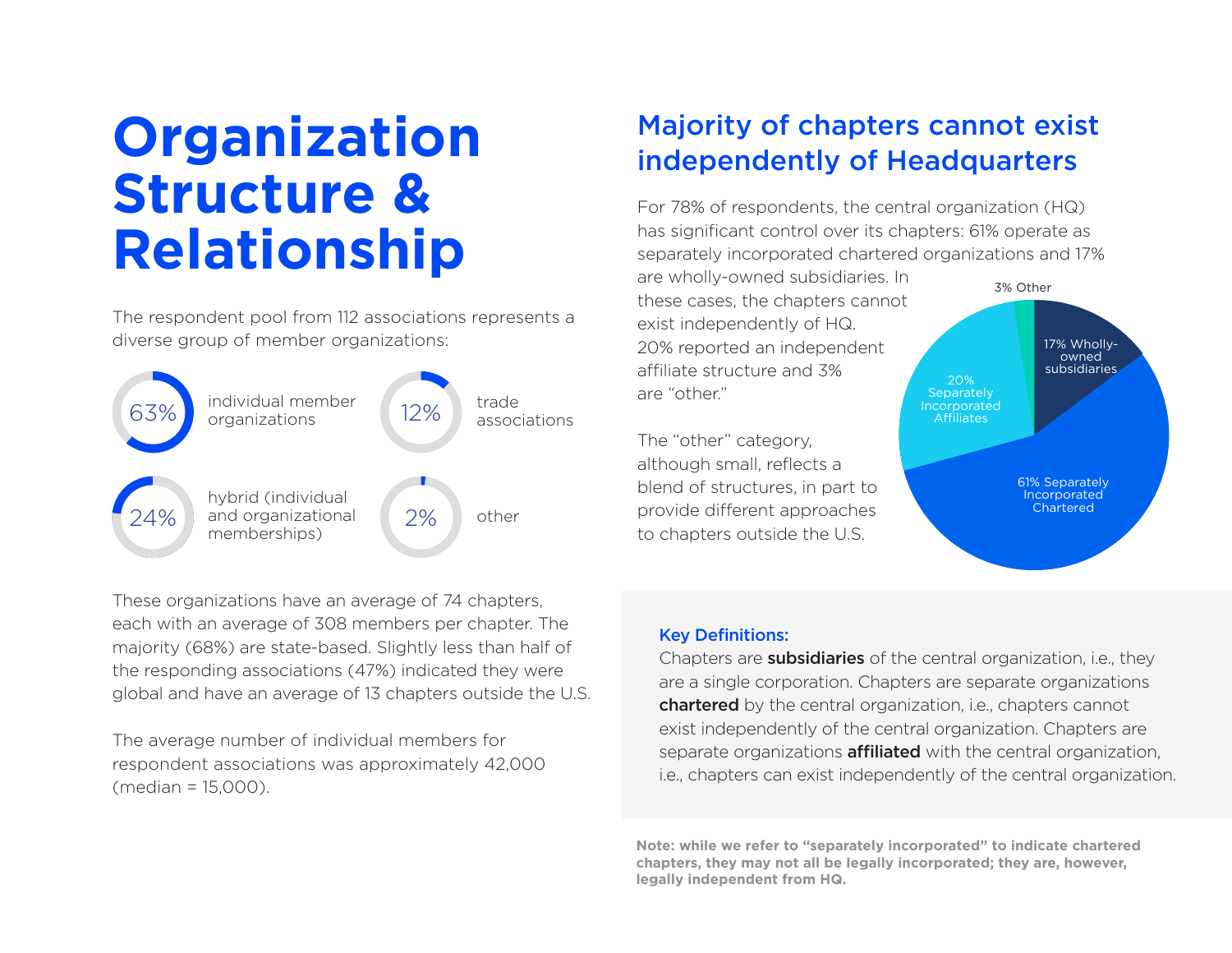### Number of Chapters

Associations reported an average of 74 chapters, with an average of 308 members per chapter and medians of 51 and 196, respectively.

### Membership & Dues Structure

Slightly less than half of the associations (45%) require chapter members to be members of the central organization (HQ) while about a third have a noncontingent membership, i.e., one can be a member of either or both.

### Chapter Boundaries

Over a third of respondents (38%) reported a mix of boundary options. States were the most common boundary (68%).

This chart represents more than 100% because some organizations have multiple hierarchical or geographical boundaries. For example, an organization may have state chapters and metro chapters within the state.



- **45%** All required to be members of central organization & chapter
- **30%** Chapter members required to be central organization members (central-only membership allowed)
- **3%** Central organization members required to be chapter members (chapter-only membership allowed)
- **17%** Separate, non-contingent membership (can be a member of central, chapter, or both)
- **5%** Other some combination of the above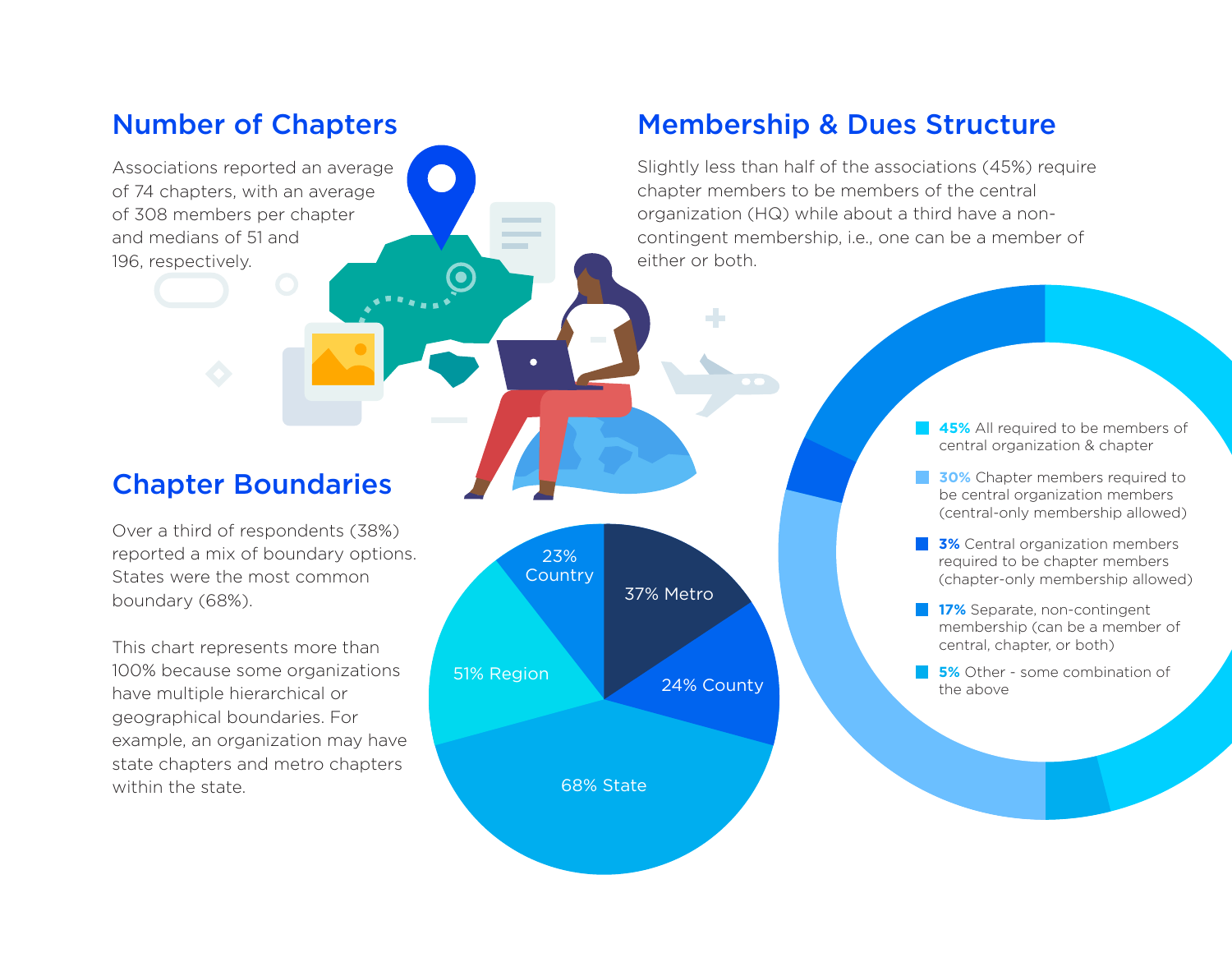### Relationship by How Dues are Charged

50% of associations charge separate dues, while 38% charge unified dues that include chapter dues. Unified dues could refer to a member making a single payment for both memberships to either HQ or their chapter. Dollars are then split, and each party receives its share. This scenario could also mean a single payment to HQ if there are no chapter dues. Separate dues are most prevalent in organizations with separately incorporated affiliates (73%).

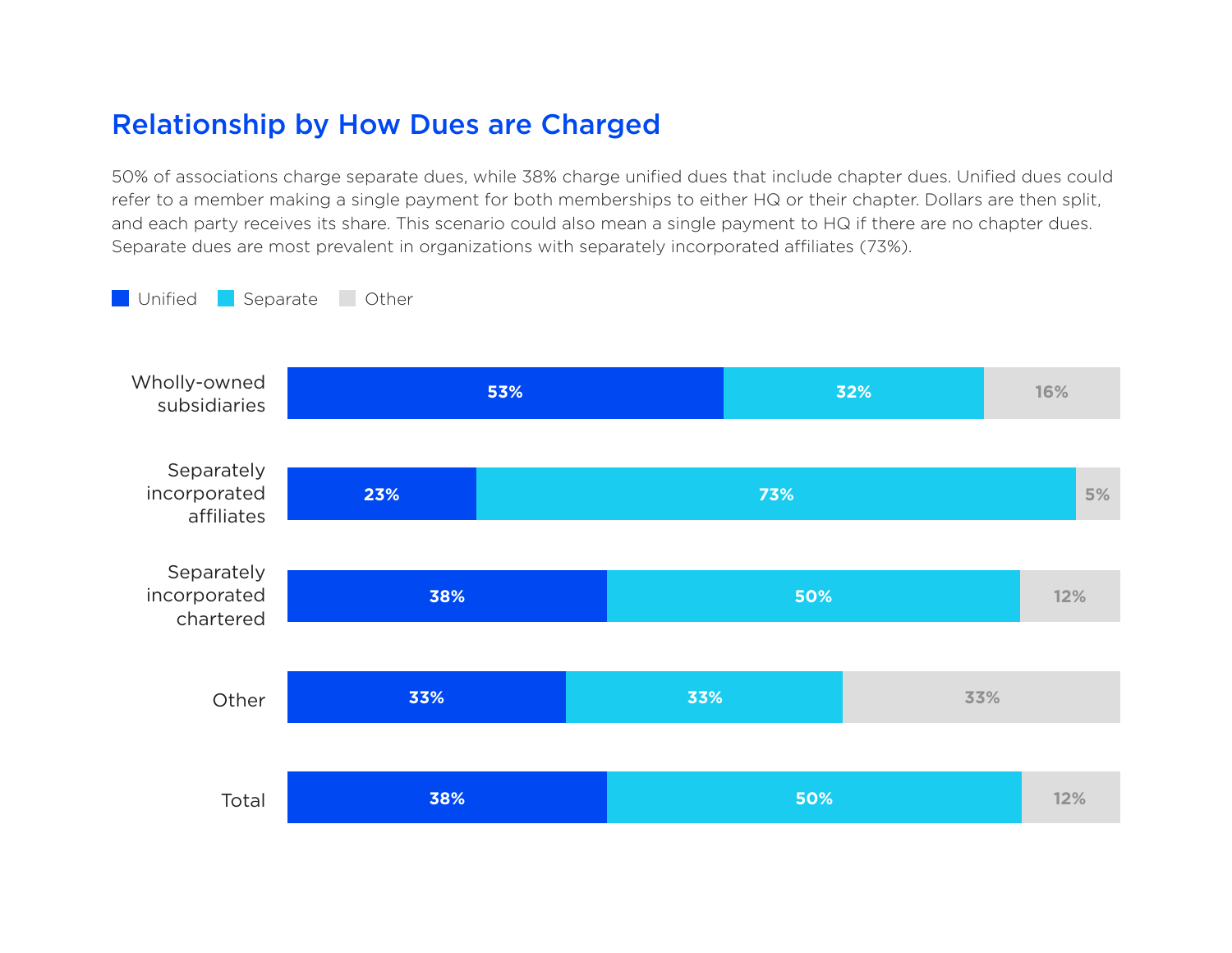### Dues Collection

In 14% of associations, no separate dues are charged. When separate dues exist, HQ collects dues for 63% of the respondents; 10% collect dues independently.

HQ unilaterally sets the dues only 19% of the time, suggesting a preference for giving chapters greater control in the dues decision-making process. The advantages when HQ collects dues include having access to a critical dataset that's essential to calculating recruitment and retention percentages.



On average, when HQ collects the dues, it rebates 36% of the dues back to the chapter. Notably, when chapters collect the dues, they only rebate 7% of them back to HQ.

This discrepancy may reflect both a variation in the cost of processing dues—HQ could be more efficient and thus more generous—and/or a different perception of the value produced by HQ or chapters.

### Dues Set by...



### Dues Collected by...

| 11% | Chapters    |
|-----|-------------|
| 63% | Central Org |
| 10% | Separately  |
| 5%  | Other       |
| 12% | Varies      |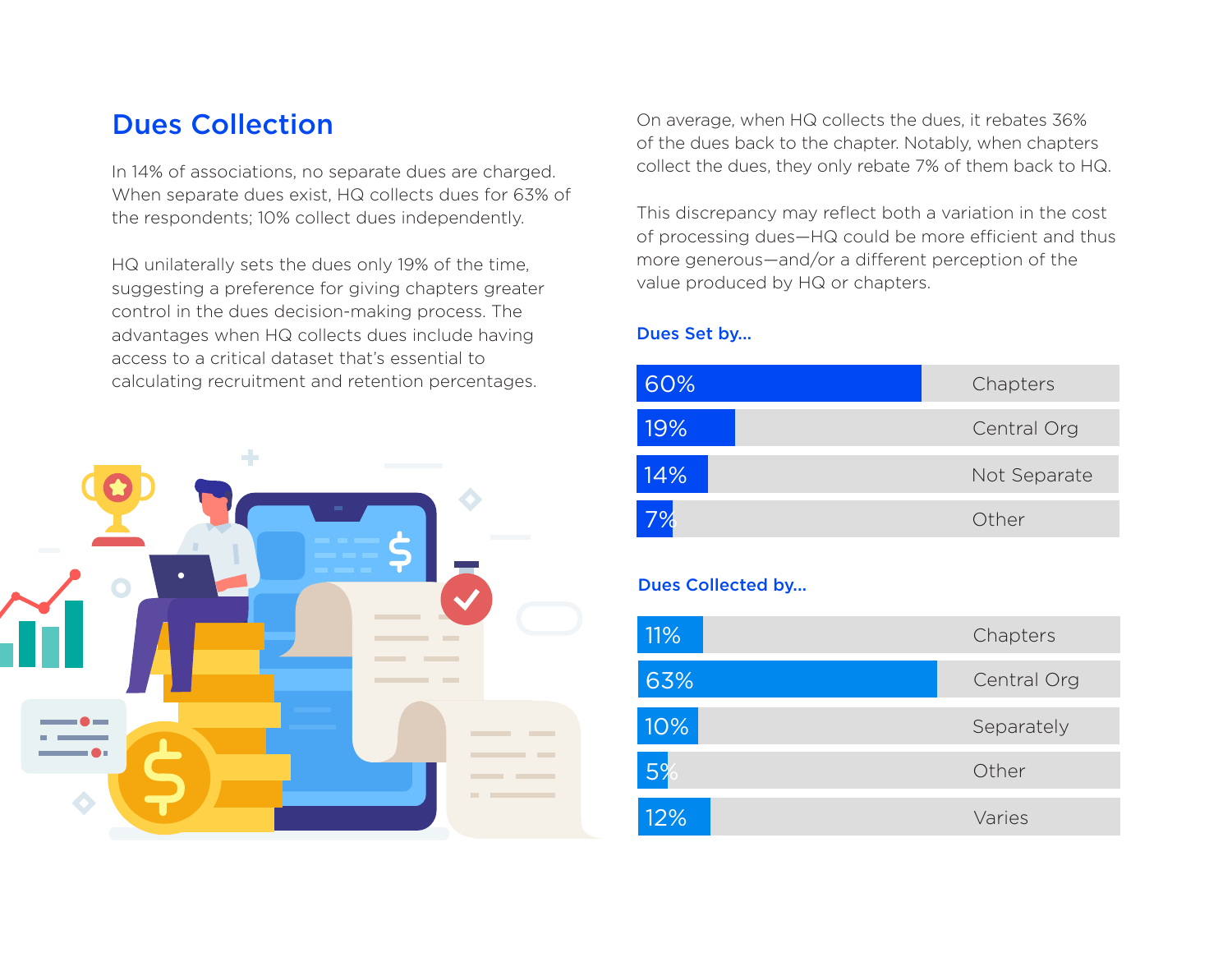### Financials & Staffing at Chapters

Chapter budgets tend to be limited: the median operating budget is \$50,000. Even an average operating budget of \$101,326 limits resources in terms of paid support, which undoubtedly accounts for why only 27% of chapters have paid staff.

The number of full time (FTE) staff employed by a chapter averages to about one employee. This may, however, understate the actual staffing for chapters since an unknown number may have part-time staffing not reported to or by the CRP respondents, for example, bookkeepers, event registrars, and webmasters. The overall message is that chapters are, in most cases, heavily dependent on volunteers.



\$200,000 Median budget

S

 $\mathcal{S}$ 

\$679,124 Mean budget

Largest Annual Operating Budget Among All Chapters



\$50,000 Median budget



Average Annual Operating Budget Among All Chapters

### Percentage of chapters with paid staff



### Largest number of paid staff in a chapter



The associations participating in this survey reported a wide range of chapter structures, sizes, staffing, and resources.

However, the findings tell us that chapter success or failure has nothing to do with those attributes. Small chapters are just as likely to be successful as large chapters are likely to fail.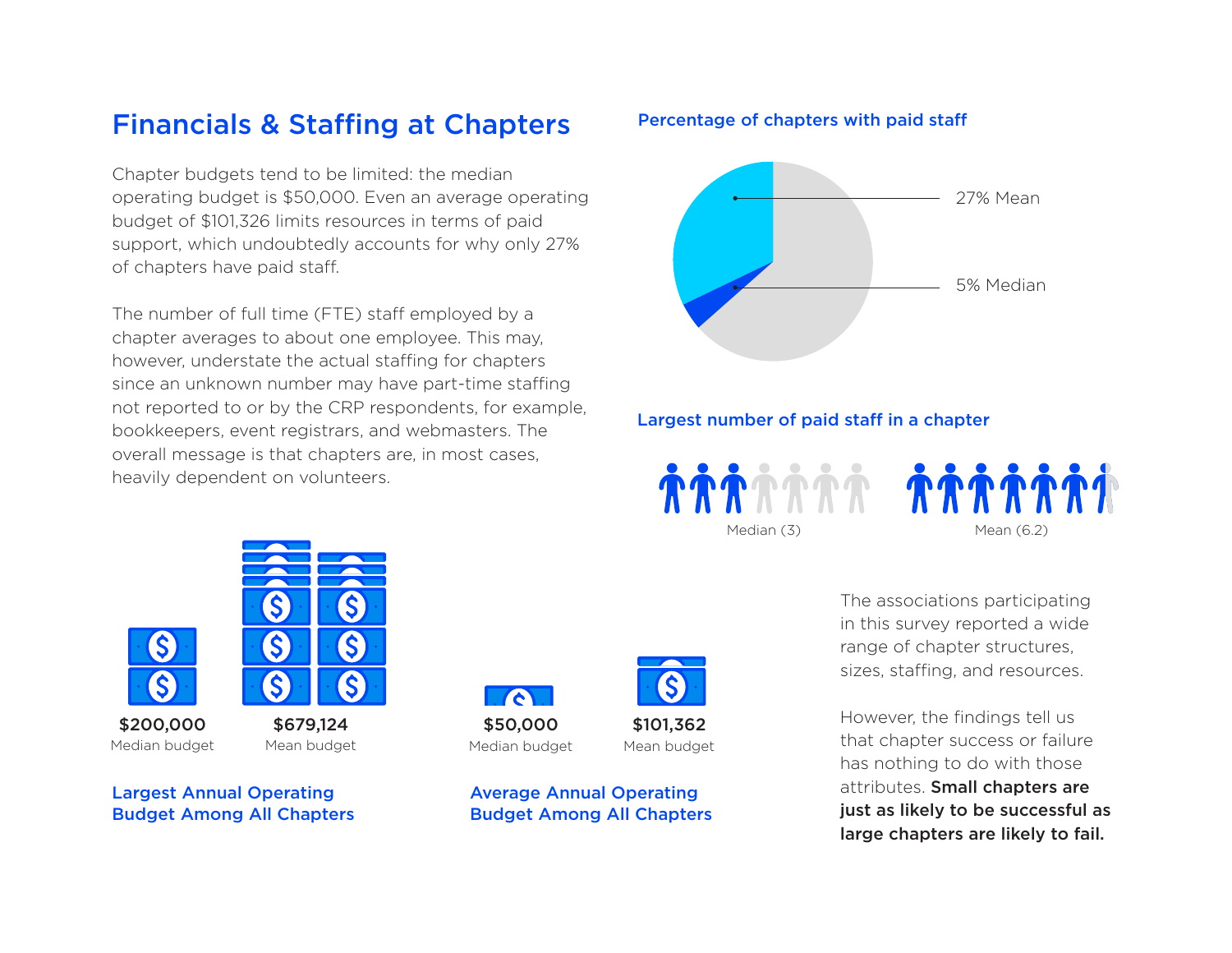# **What Chapters Provide**

We asked CRP respondents about the programs and services their chapters provide to members: networking and education topped the list.

An unsurprising difference from the 2019 report is a decrease in networking events, likely a result of the pandemic (93% in 2019 vs. 82% now). We also saw a decrease in the delivery of HQ-developed education (61% in 2019 vs. 45%) and certification study programs (52% in 2019 vs. 41%).

The median number of chapter program types was ten, perhaps a stretch for some chapters. Far too often, chapters attempt to deliver too many programs and end up compromising the quality of all. Based on the Dashboard Indicators research, we strongly recommend sticking to two or three programs that they can do consistently well, focusing on activities that complement the offerings of HQ.

| 95%<br>Chapter-developed education/professional development events |
|--------------------------------------------------------------------|
| 85%<br>Newsletter or other periodical publications                 |
| 84%<br>Regularly scheduled meetings/events                         |
| 82%<br>General local networking activities                         |
| 82%<br>Website separate from the parent organization               |
| 67%<br>Tours or special events                                     |
| 66%<br>Sponsoring programs/activities for students                 |
| 66%<br>Networking & mentoring programs                             |
| 60%<br>Public service/charitable programs                          |
| 54%<br>Local/grassroots advocacy/government or regulatory affairs  |
| 45%<br>HQ-developed education/professional development program     |
| 44%<br>Career services                                             |
| 41%<br>Prep or study programs in support of certification          |
| 41%<br>Trade shows/expo                                            |
| 35%<br>Member directory                                            |
| 14%<br>Product sales                                               |
| 8%<br>Product development                                          |
| 4%<br>Other                                                        |
| 2%<br>None                                                         |
|                                                                    |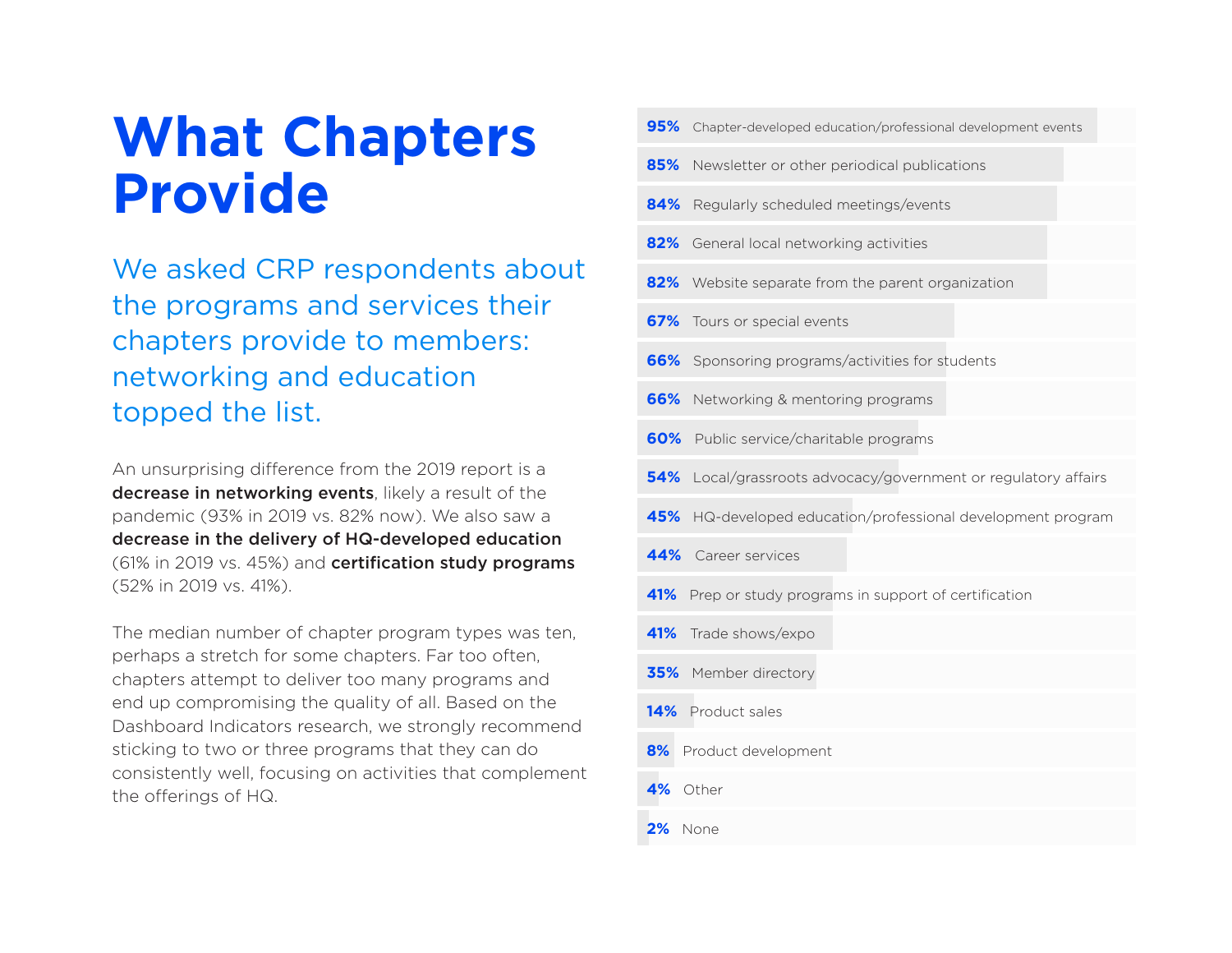The pandemic wreaked havoc on chapter programming, which traditionally relies on in-person events.

For the first time, we asked about the number of events produced by chapters and the average attendance per event. This will be an interesting number to watch as we return to an environment where in-person meetings can resume.

Number of meetings held per year per chapter

Average number of meetings



Median number of meetings



#### Attendance per chapter meeting



Median (50)



Mean (74.8)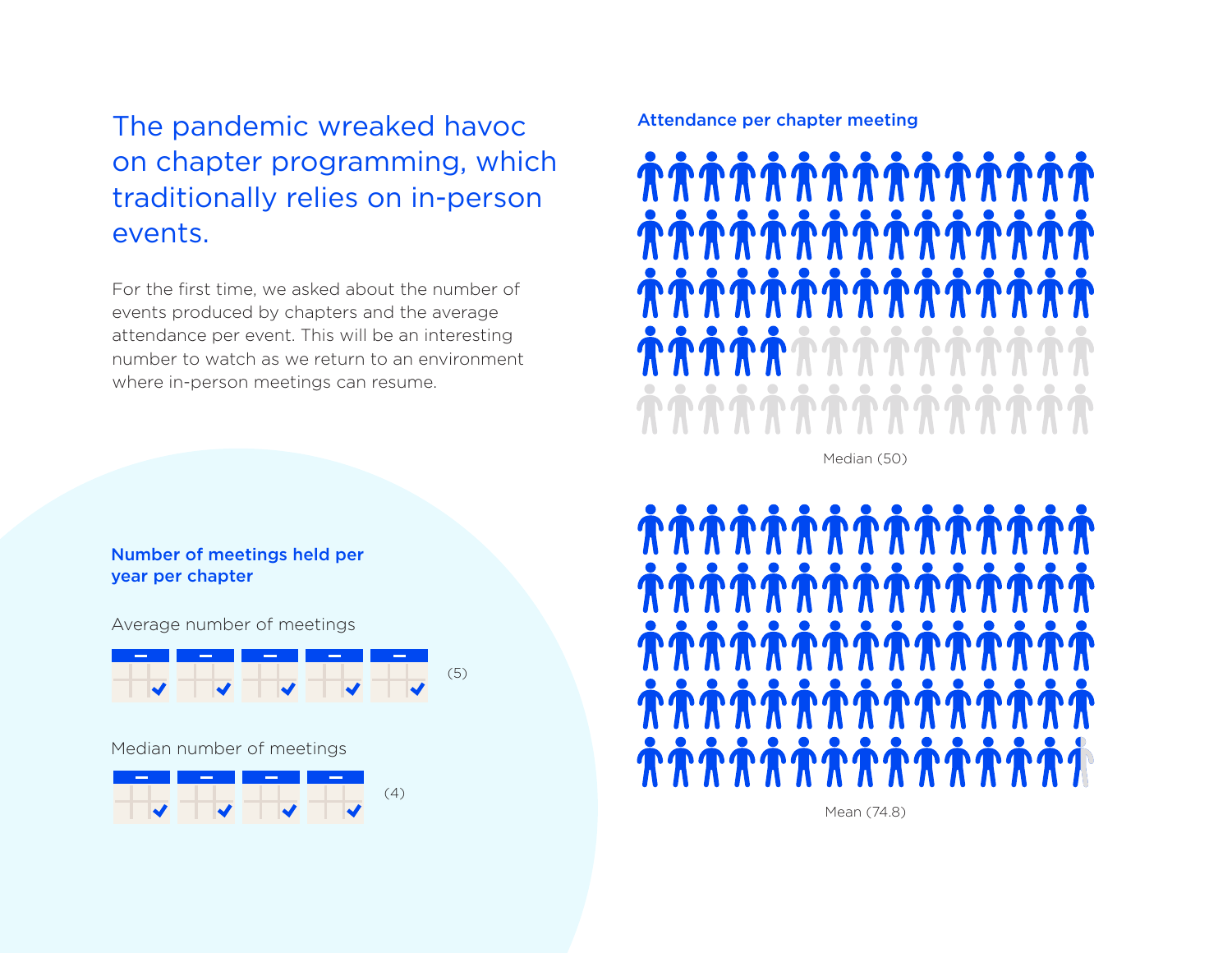# **Conversation Starters**

- **If your chapters are volunteer-driven and have limited** budgets and access to staffing, what administrative support can, or should you offer?
- How can we discuss the chapter's capacity and the wisdom of focusing their efforts to help them make decisions where they have limited resources?
- $\bigoplus$  To help chapters best determine what services to offer, how can we help chapters to bring in the voice of the member? Do chapters tend to rely on the board or same key members in making programming decisions?
- $\bigoplus$  What do members want from their chapter vs. from national?
- $\bigoplus$  Has the type of value members receive from chapters during the pandemic differed from pre-pandemic? Is it different from what they receive from HQ?
- $\bigoplus$  How is the demand for virtual programming and networking – evolving for your chapters?
- $\Theta$  How well are chapters providing virtual programs/ services? Has the shift to virtual affected – good or bad – the essence of chapter membership?
- Should we talk to chapter leaders about each of our roles – national and local – in providing virtual programs, resources, and services?
- $\bigoplus$  Should there be a strategy around virtual programs to address potential coopetition, resource allocation, and possible geographic boundaries for virtual programs? Why/why not?
- $\bigoplus$  Should groups of chapters work together to develop programming? Would this help them share the burden, increase attendance, and provide better sponsorship bang for the buck?
- $\bigoplus$  Should we work with chapters as program partners?
- $\bigoplus$  Do national and chapters go after the same sponsors? How do our offerings differ? How could we partner to provide additional value to sponsors (and members) at an increased, bundled price?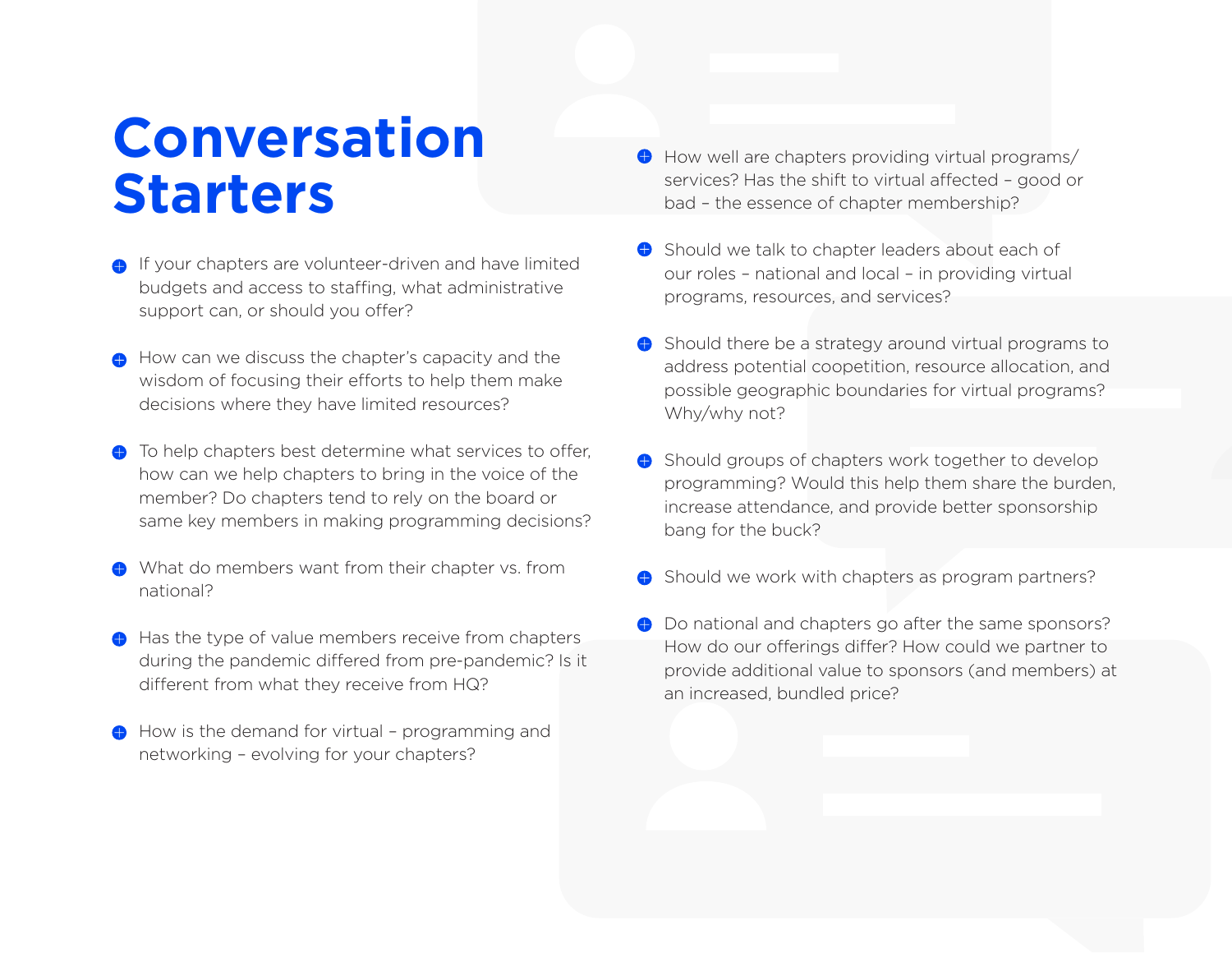## <span id="page-20-0"></span>**SECTION 03**

Association Support to Chapters

In this section, we explore the support provided to chapters by the central organization (HQ), including chapter management and leadership development support. We also share the perspectives of chapter leaders and CEOs on the importance and value of that support.

2022 Chapter Performance & Benchmarking Report

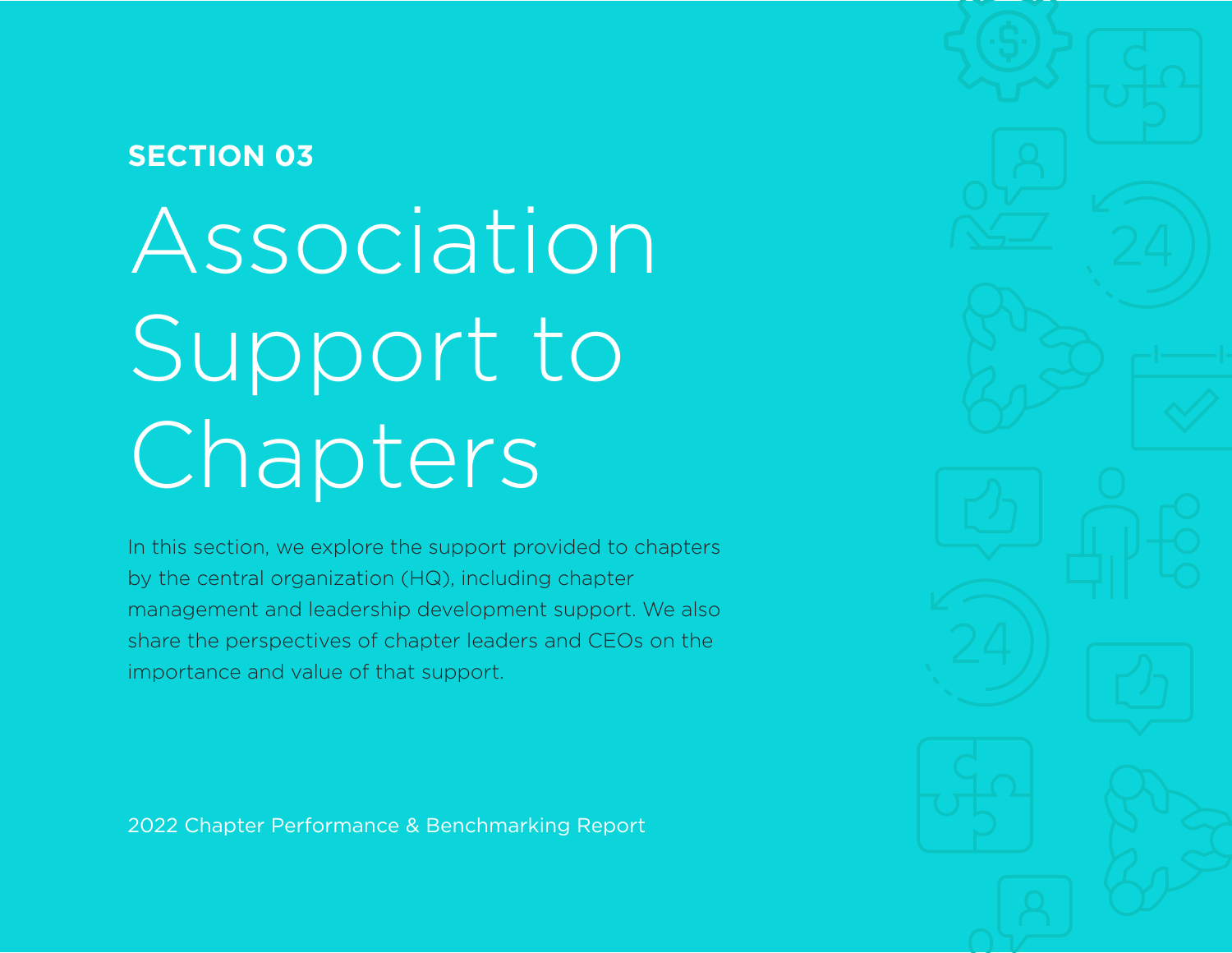# **Functional Support Provided to Chapters**

Few associations provide logistical event support (planning and registration), or financial or tax services all areas that routinely challenge volunteer-led chapters. Even fewer offer full-service management.

The support of some associations focuses on providing group discounts or special pricing for chapters on key services, such as database platforms, website hosting, communications and marketing, and insurance. The median number of support items reported per association was six.

The four most common services or support provided to chapters were:

Dues collection

Start-up kits

興

 $|\bar{\tilde{\mathsf{s}}}$ 

Dues invoicing

Database management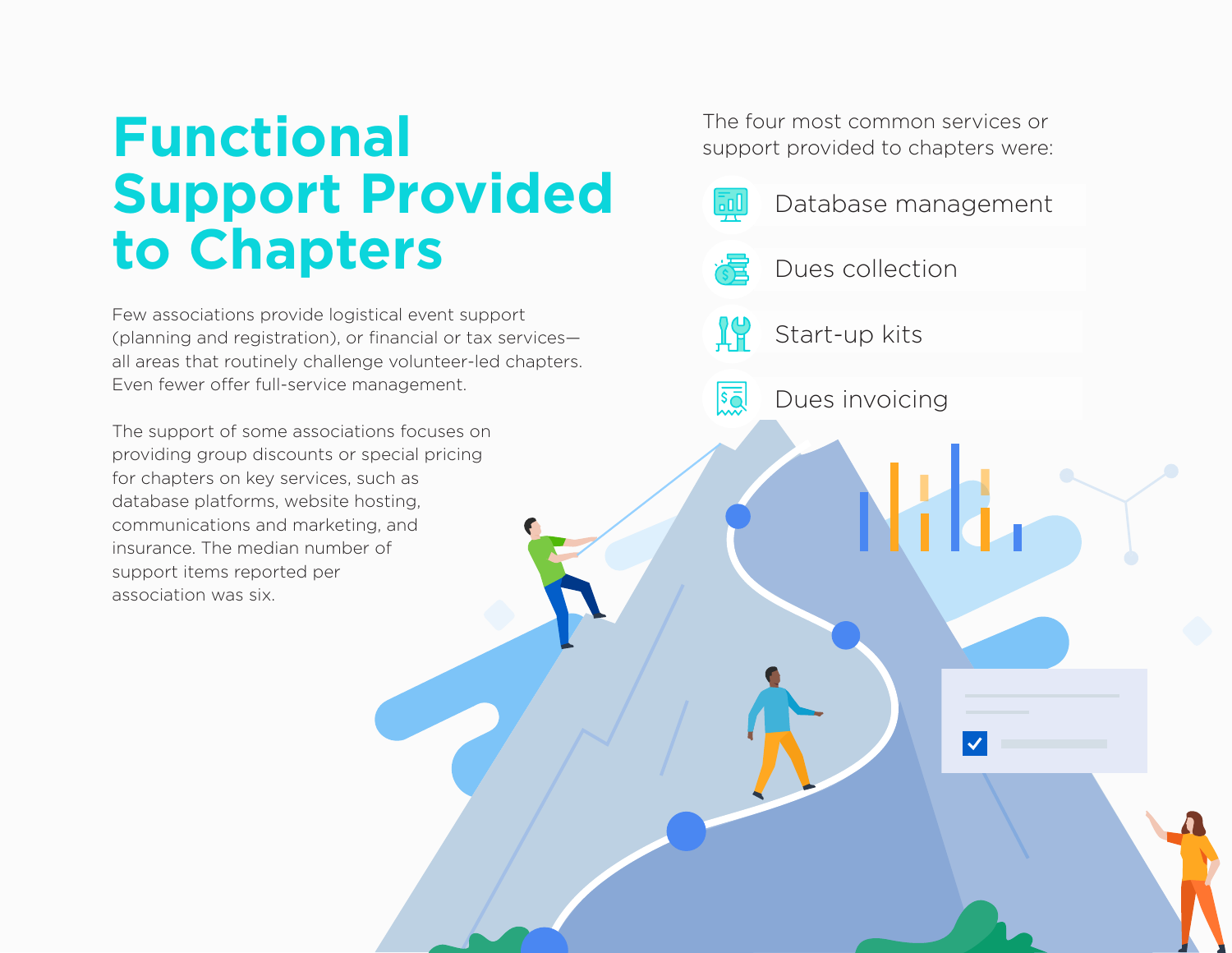# **Types of Support for Chapters**

 $\overline{\phantom{a}}$ 

S

 $\bigcirc$ 

S

 $\bigcirc$ 







Chapter start-up (kit/ support)



64% Dues invoicing



62% Communications or marketing

support







 $\mathcal{S}$ 

S



Funding through grants, sponsorships,



Database management

35% Event registration processing



Dues collection

or state registration, state sales tax

28% Tax filing

22% Bookkeeping

S

S

or accounting services

20%

S

S

Event planning

S

13% Other



11% Full-service management

S  $\mathbf{\hat{S}}$ 49%

S

46%

insurance

S

S

S

 $\mathcal{S}$ 

or awards





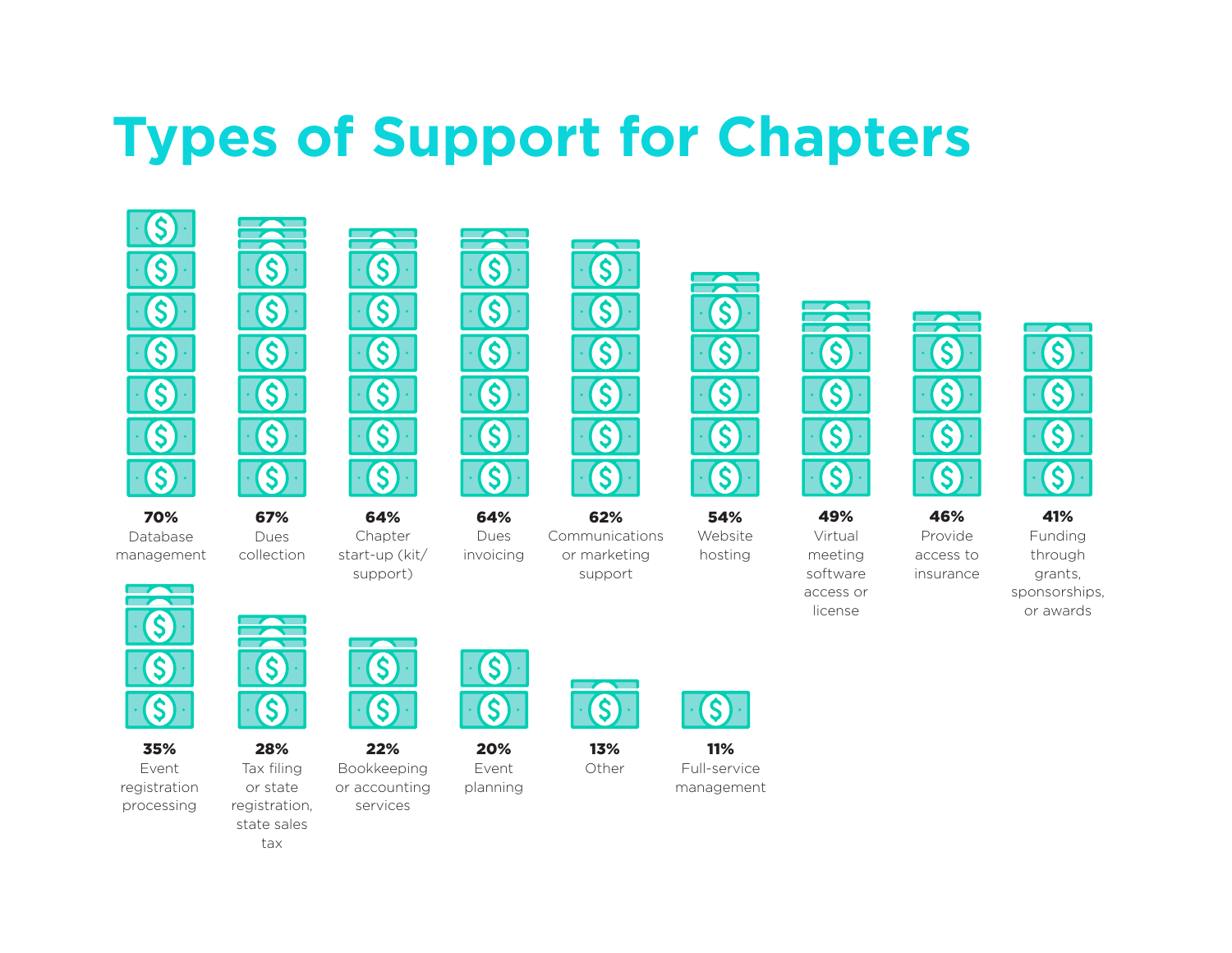### Support Details

We drilled down into some of the support areas to gain additional insight. Of the associations that offer some level of database management (70% reported doing so), the primary method is access to the central database (60% - see details below), although this finding may appear somewhat at odds with the low levels of direct access to data reported by associations. We learned from openended comments and feedback that access is limited, in many cases, to downloading or receiving member lists.

For those providing event registration, 29% provide access through HQ's registration system, and 23% handle event registration data and fee collection. 52% provide microsites or a dedicated page/community on HQ's website. For those offering communications support, only 17% handle e-communications, while 41% provide access to blast email or other digital communications tools. Nearly three-quarters of those providing insurance support do so through HQ's insurance policy.

These details do not reflect the actual use of these services by chapters. In our experience, actual usage is uneven at best, as many chapters opt for their own systems as a statement of independence and/or dissatisfaction with the HQ product.

#### **Database Management**

- **60%** Include chapter member/prospect data in the central database with direct access by chapter leaders
- Provide special pricing with a separate provider **2%**

#### **Event Registration Processing**

- Provide access to event registration through the central organization's registration system **29%**
- Handle event registration data and fee collection for chapters **23%**
- Handle only registration fee collection for chapters **5%**
- Provide special pricing with a separate provider **4%**

#### **Website Hosting**

- **52%** Provide microsites or dedicated page/community on central organization's website
- Offer special pricing with a separate provider **4%**

#### **Access to Insurance**

- Cover chapters through the central organization's insurance **28%** policies
- Offer a discounted insurance policy for General Liability **12%**
- Offer referrals for insurance products **11%**
- Offer a discounted insurance policy for Directors/Officers **10%**

#### **Communications & Marketing**

- **46%** Provide passive communications support (chapter events/ activities on central organization calendar)
- Provide access to blast email or other e-communications tools **41%**
- Actively promote chapter events and activities in central organization's communications **39%**
- Handle e-communications and marketing for chapters **17%**
- Offer special pricing with a separate provider **4%**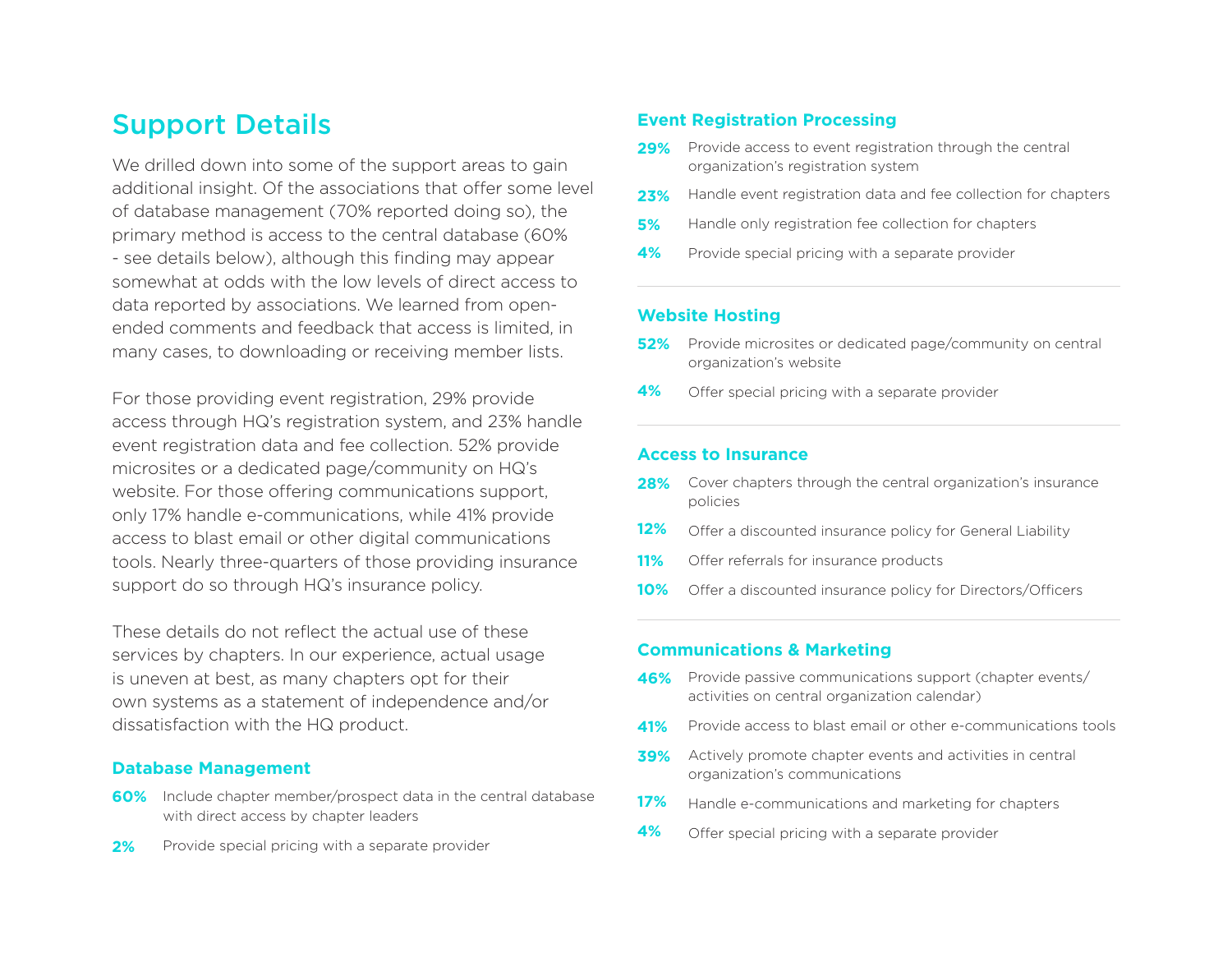# **Developmental Support for Chapter Leaders**

The three most popular chapter leader training resources are the same as in 2019:

- 1. Web portal containing a variety of materials accessible around the clock
- 2. Webinars
- 3. Chapter leadership conference

Associations are tapping their LMS slightly more for chapter training: 24% reported this as a training mode compared to 21% last time.

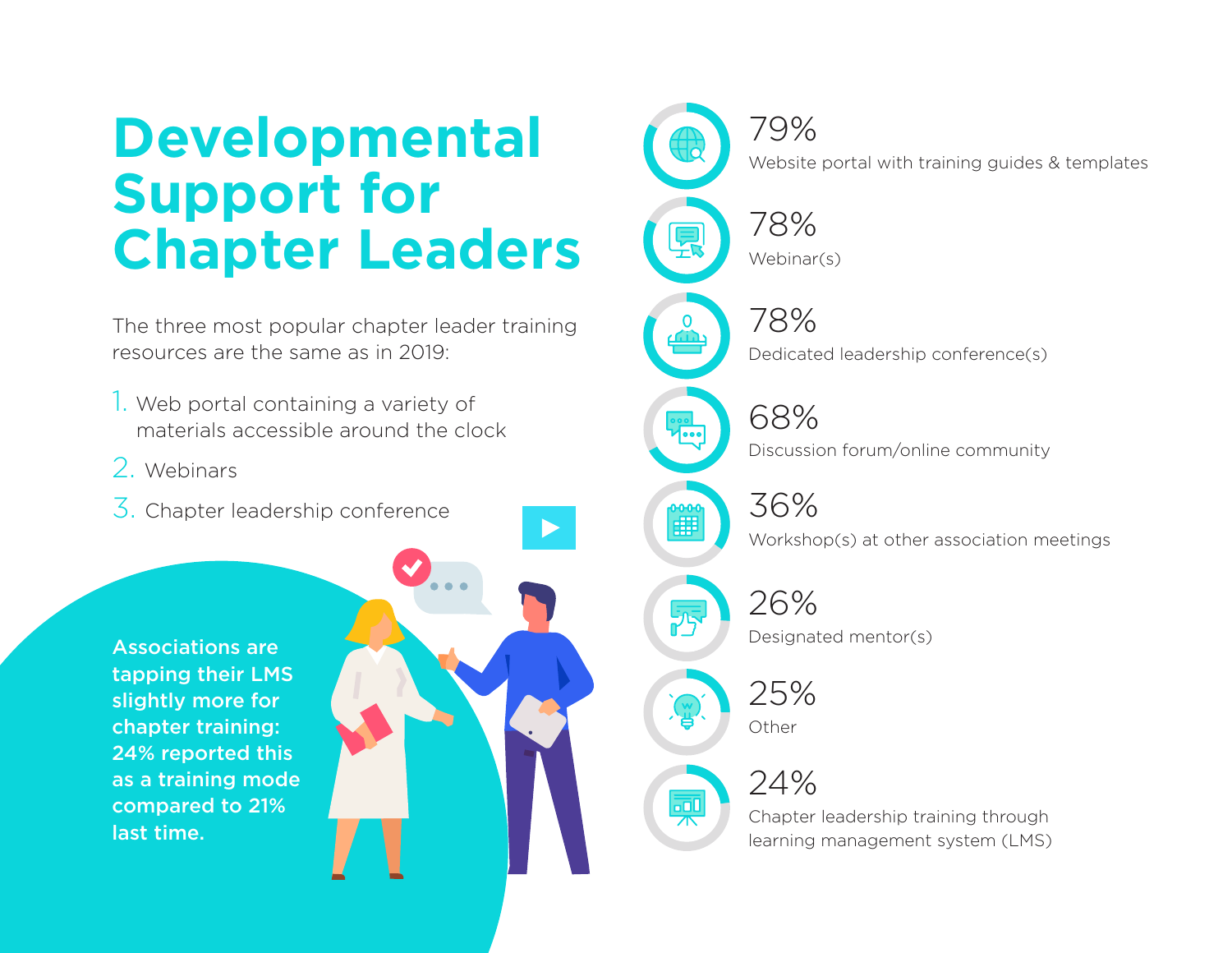# **Conversation Starters**

- Are we providing sufficient technology support to our chapters so volunteer leaders can focus on strategy and membership value, and spend less time on administrative tasks?
- $\bigoplus$  What's impeding us from providing more technology and how can we overcome these barriers?
- $\bigoplus$  Are chapters adopting the technology we provide? What barriers are preventing adoption?
- $\bigoplus$  What kind of change management strategy do we need for introducing technology to chapters? How can we identify and nurture beta testers and early adopters (champions)?
- **↑** Should we incentivize chapters to adopt technology?
- $\bigoplus$  Who is offered chapter leadership training (officers, board members, committee chairs, committee members, others)? Could there be value in opening the training to all?
- $\bigoplus$  Is training available online and convenient to access at any time? Do we have a way to track who's completed training programs?
- $\Theta$  Do chapter leaders experience information overload before and upon taking office? How can we change this by mixing up and/or extending training options over a longer time frame?
- How can we use technology to make chapter peer networking to share success stories and help solve problems a reality?
- How can we be present at the chapter leader's "moment of need"? Does our chapter portal and/or help desk put the desired information and resources at their fingertips at that moment of need?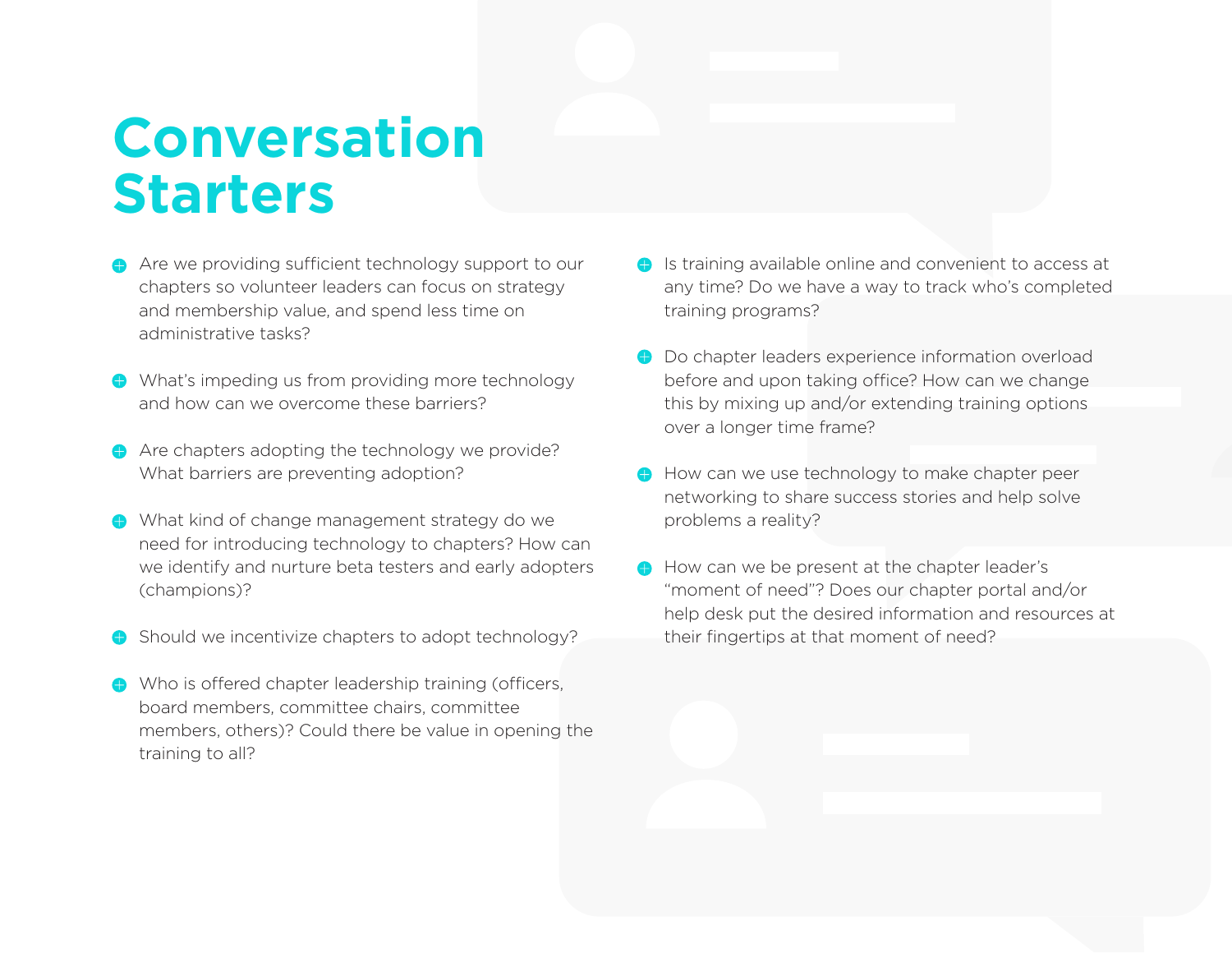## <span id="page-26-0"></span>**SECTION 04**

Chapter Performance Assessment & Metrics

We looked at the chapter performance question through the eyes of association staff and chapter leaders. Both groups cited the challenges of finding and engaging volunteers as a weakness that significantly affected chapter performance.

2022 Chapter Performance & Benchmarking Report

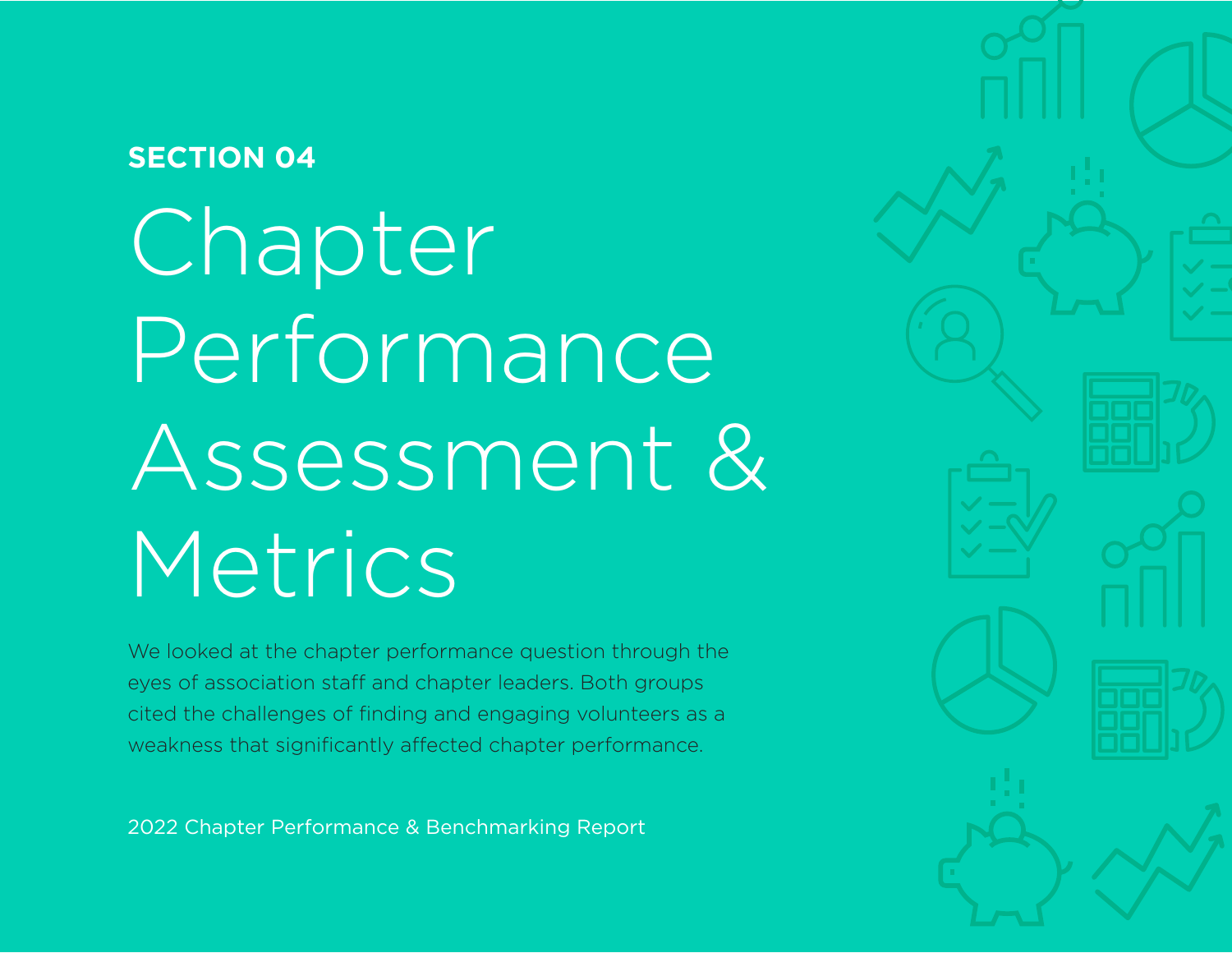# **From the Association CRP Perspective**

This year, we added several questions about performance metrics and methods. As noted in the report's opening, associations lack reliable data regarding the performance of their chapters and must often rely on self-reported or anecdotal information. This lack of data makes it difficult to objectively assess chapter performance and continues to challenge the rationale for an association's resource allocation decisions.

### Chapter Data Sources

The survey looked at sources of data for a wide range of metrics, including financial health, membership recruitment and retention, program participation and satisfaction, volunteer leadership pipeline, and more.

The only areas where a greater number of associations reported having direct access to data than those that reported "none: don't use" were membership retention and recruitment. 44% of associations have direct access to retention data and 38% to recruitment data, most likely those that collect dues.



#### Overall Average of Data Sources

For more details, see [Sources of Data Detail](#page-52-0) in the Appendix.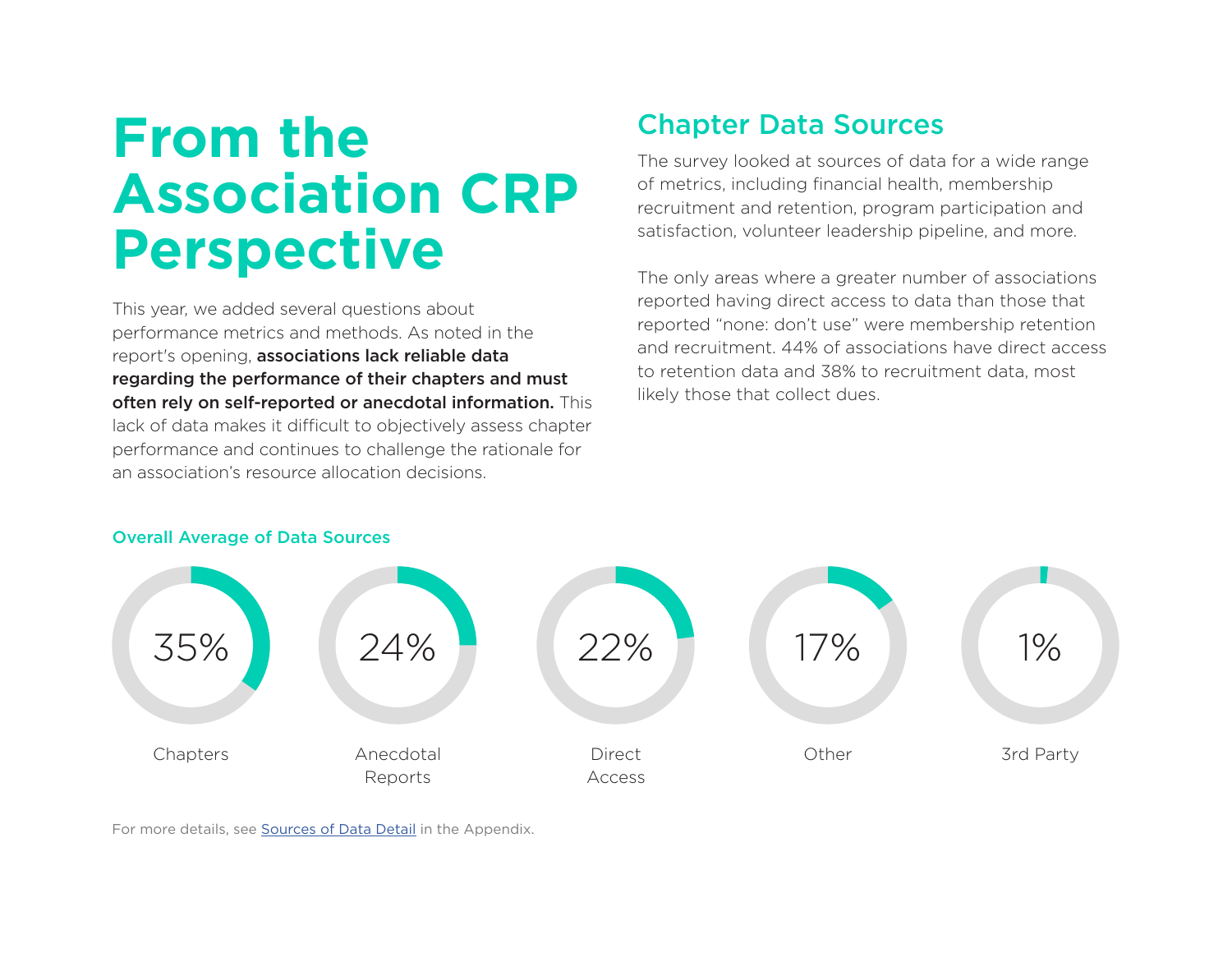### Perceived Chapter Effectiveness

When asked to rate the effectiveness of their chapters on a 5-point scale from "not at all" to "extremely effective," CRPs gave their chapters the highest grade on giving our brand a local presence (3.5), followed closely by providing volunteer opportunities (3.3), extending service to members who can't attend national events (3.2), and increasing overall member value (3.1).

The average of all 'grades' was 2.9, which barely gives chapters a passing grade. As few associations see chapters as prime revenue generators, we can eliminate that score and still only move chapters into the "C" range. Notably, *driving membership growth* also scored poorly (2.6).

We also found that the number of support activities provided by HQ (database management, dues collection, etc.) appeared to have little impact on perceived chapter effectiveness.

#### Score for Perceived Chapter Effectiveness Overall

| 9+ Support Activities $\frac{1}{2}$ $\frac{1}{2}$ $\frac{1}{2}$ 2.9 |
|---------------------------------------------------------------------|
| 5-8 Support Activities <b>to the Second State of S.O</b>            |
| 0-5 Support Activities $\mathbf{X} \times \mathbf{A}$               |

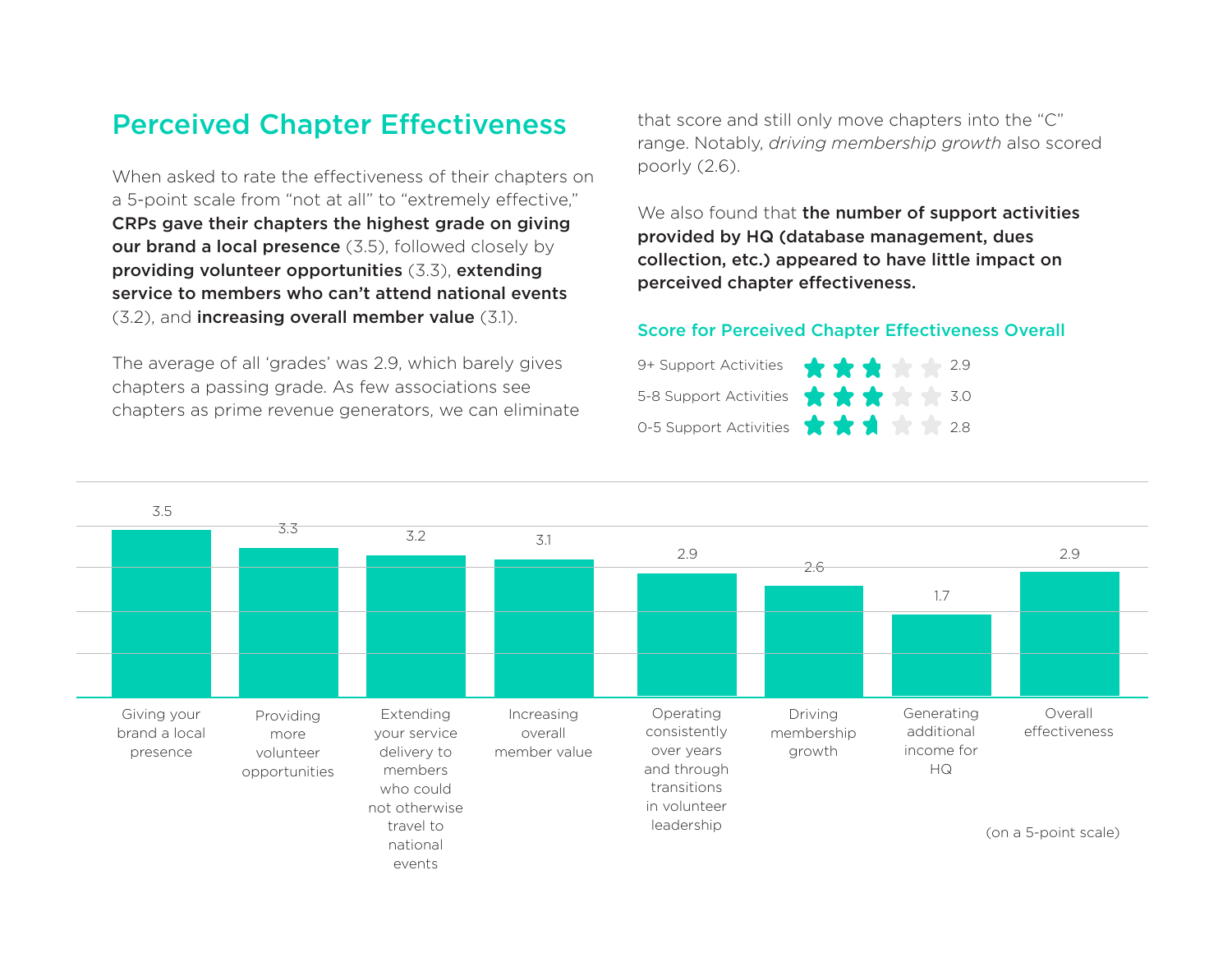When asked to score their chapters along several qualitative measures of performance, CRPs rated their chapters slightly higher across the board on all dimensions compared to 2019.

When we looked at the impact of developmental resources (web portals, training programs, etc.) on chapter performance and perceived effectiveness, we found that these chapter leader resources delivered a very positive impact on association/chapter relationship elements, such as risk mitigation and alignment, but decreasing returns on critical performance metrics, such as increasing member value. On the surface, everyone seems to get along well, but our chapters are not doing a good enough job serving the member.



### Impact of Provision of Developmental Resources on Perceived Effectiveness and Performance

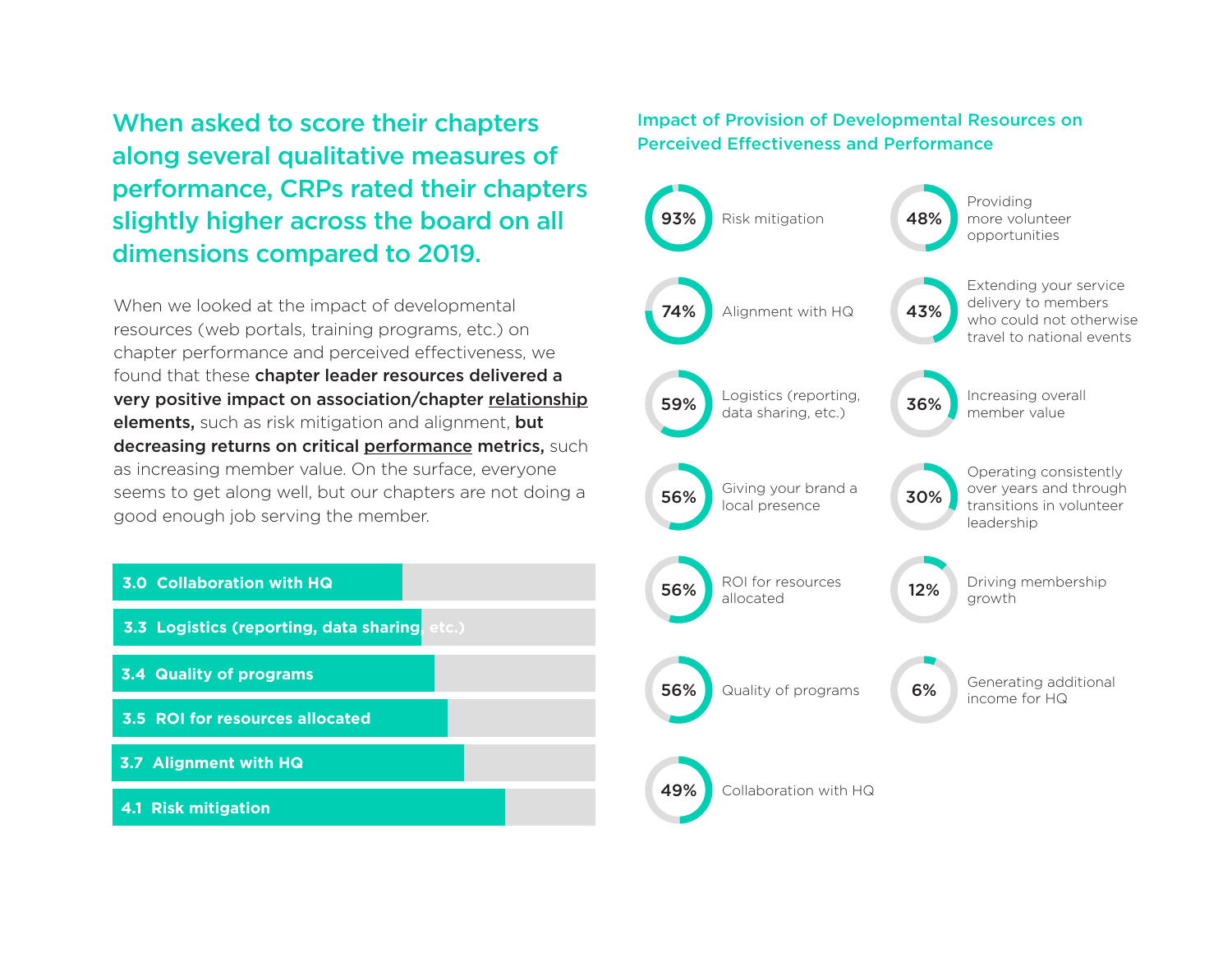### Low-performing chapters

When we asked CRPs about the most recurring problems in low-performing chapters, leadership succession challenges are at the top of the list, an issue that links directly to a lack of qualified volunteers. Lack of volunteers and the consequent volunteer burnout have been persistent themes in our CRP discussion groups, with clients, and in association discussion forums.

| Poor succession with same leaders<br>in place for long periods of time | $\begin{pmatrix} 0 & 0 \\ 0 & 0 \end{pmatrix}$ $\begin{pmatrix} 0 & 0 \\ 0 & 0 \end{pmatrix}$ $\begin{pmatrix} 0 & 0 \\ 0 & 0 \end{pmatrix}$ $\begin{pmatrix} 0 & 0 \\ 0 & 0 \end{pmatrix}$<br>$\frac{1}{2}$<br>91%                                                |
|------------------------------------------------------------------------|--------------------------------------------------------------------------------------------------------------------------------------------------------------------------------------------------------------------------------------------------------------------|
| Lack of volunteers                                                     | (0.0)(0.0)(0.0)(0.0)(0.0)<br>$\begin{pmatrix} 0 & 0 \\ 0 & 0 \end{pmatrix}$<br>$\begin{pmatrix} 0 & 0 \ 0 & 0 \end{pmatrix}$<br>88%                                                                                                                                |
| Limited or no programming                                              | $(0.0)$ $(0.0)$ $(0.0)$ $(0.0)$ $(0.0)$ $(0.0)$<br>$\begin{pmatrix} 0 & 0 \ 0 & 0 \end{pmatrix}$<br>$\begin{pmatrix} 0 & 0 \\ 0 & 0 \end{pmatrix}$<br>85%                                                                                                          |
| Loss of members                                                        | (0.0)(0.0)(0.0)(0.0)<br>$\begin{pmatrix} 0 & 0 \\ 0 & 0 \end{pmatrix}$<br>$\begin{pmatrix} 0 & 0 \\ 0 & 0 \end{pmatrix}$<br>$\begin{pmatrix} 0 & 0 \ 0 & 0 \end{pmatrix}$<br>$\begin{pmatrix} 0 & 0 \\ 0 & 0 \end{pmatrix}$<br>74%                                 |
| Other                                                                  | $\frac{1}{2}$<br>(0.0)(0.0)(0.0)<br>$\left(\begin{matrix} 0 & 0 \\ 0 & 0 \end{matrix}\right)$<br>$\begin{pmatrix} 0 & 0 \\ 0 & 0 \end{pmatrix}$<br>(00)<br>$\begin{pmatrix} 0 & 0 \\ 0 & 0 \end{pmatrix}$<br>$\begin{pmatrix} 0 & 0 \\ 0 & 0 \end{pmatrix}$<br>17% |
| Potential fraud or embezzlement                                        | $\begin{pmatrix} 0 & 0 \\ 0 & 0 \end{pmatrix}$<br>0 <sup>o</sup><br>$\begin{bmatrix} 0 & 0 \\ 0 & 0 \end{bmatrix}$<br>$\begin{pmatrix} 0 & 0 \\ 0 & 0 \end{pmatrix}$<br>$\begin{pmatrix} 0 & 0 \\ 0 & 0 \end{pmatrix}$<br>15%                                      |

As we noted in the introduction, chapters that thrived in the last two years were overwhelmingly characterized by strong leadership, which only happens when the association has a deep volunteer pool fed by a consistent and vibrant volunteer pipeline. And conversely, poor leadership invariably results in limited programming and loss of members.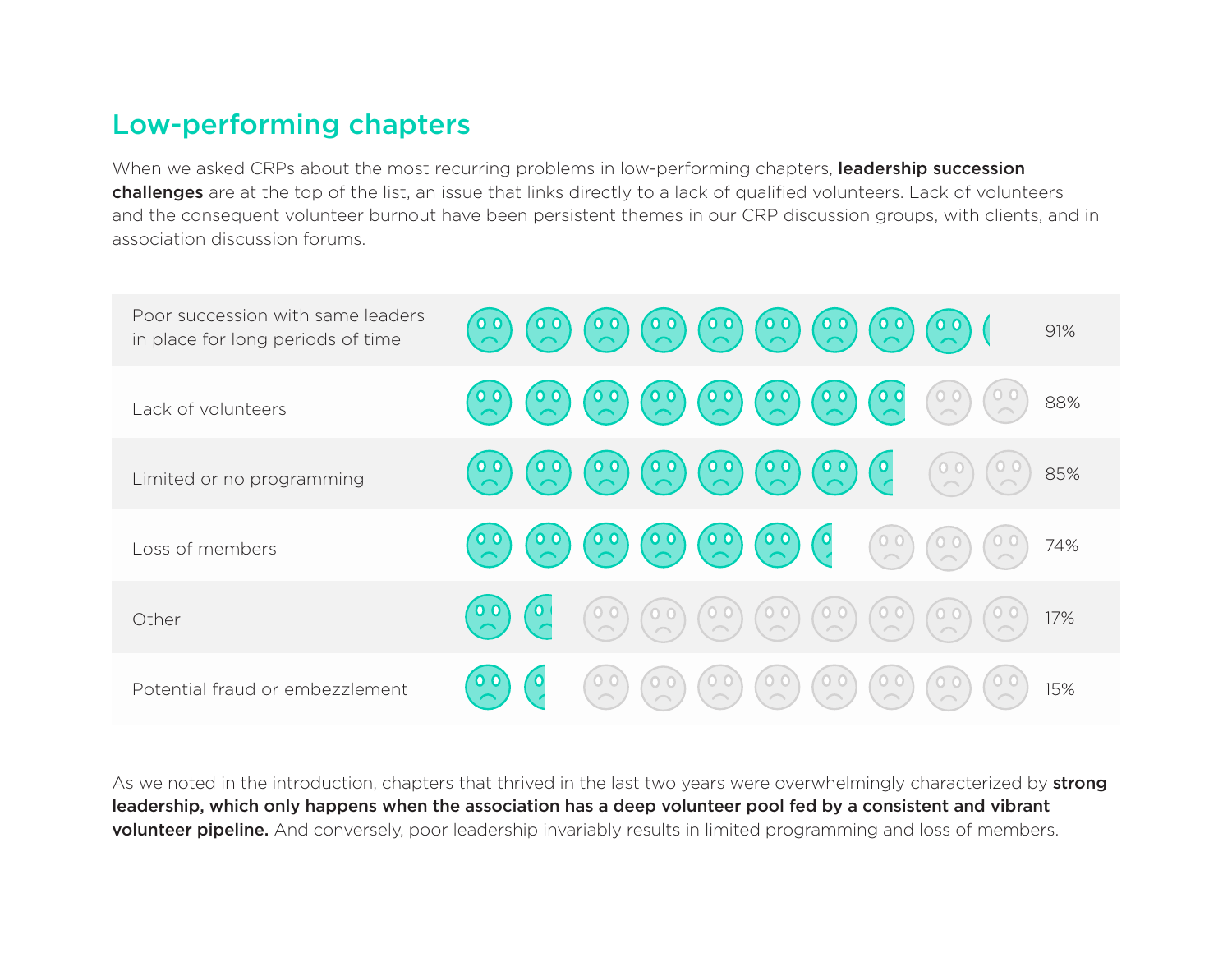# **From the Chapter Leader Perspective**

New this year, we invited chapter leaders to weigh in on their experiences and perceptions. All total, 710 chapter leaders from 471 chapters representing seven associations took part in this survey. (Note, 51% of the respondents came from one association. Compared to the others, this association had smaller chapters, experienced lower member engagement, and reported lower satisfaction among their chapter leaders.)



Over 90% of the respondents were volunteer leaders. Only one-quarter of the overall respondent pool said their chapter had paid staff—with a median of one FTE per chapter.



Respondents reported a median membership count of 343 and a mean of 95, roughly half classified as local/metro, another quarter as state, and the remainder as regional or some combination.



The average annual budget reported was \$107,000, although this number was decreased by the association noted above, for which the average was only \$32,000.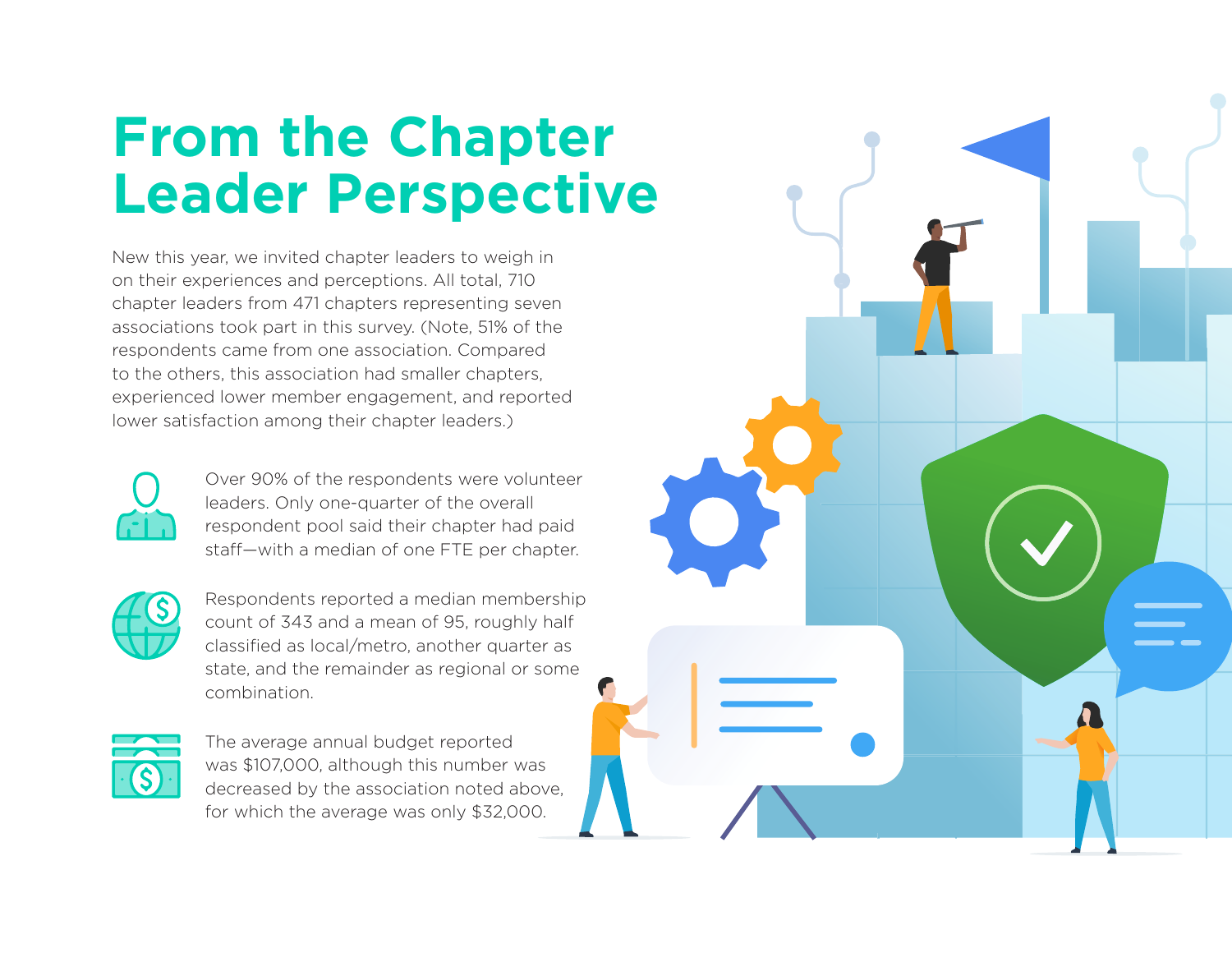**10%**  $\bullet$   $\bullet$   $\bullet$  $\bullet$   $\bullet$   $\bullet$ surveyed said their chapter members were highly engaged

### Member Engagement

As expected, respondents reported 10% of their chapter members as highly engaged (serving on a committee/ board), 33% somewhat/marginally engaged (attend a few meetings per year), and 47% unengaged.

This distribution shows up consistently in our assessments of chapter systems and in discussions with association staff. Again, we see a significant **opportunity** to deepen engagement among members by introducing more inclusive and accessible volunteering and participation options.

### Role Satisfaction

Chapter leaders rated "networking" as the benefit which brings them the highest personal satisfaction in their role as chapter leaders. They receive lower satisfaction from "complementing the membership value delivered by the national/global organization" and "helping peers/ colleagues develop their professional skills." Since both these leadership roles are tied to the chapter's purpose serving members—associations should explore ways to help chapter leaders find greater satisfaction in meeting member needs.



(on a 5-point scale)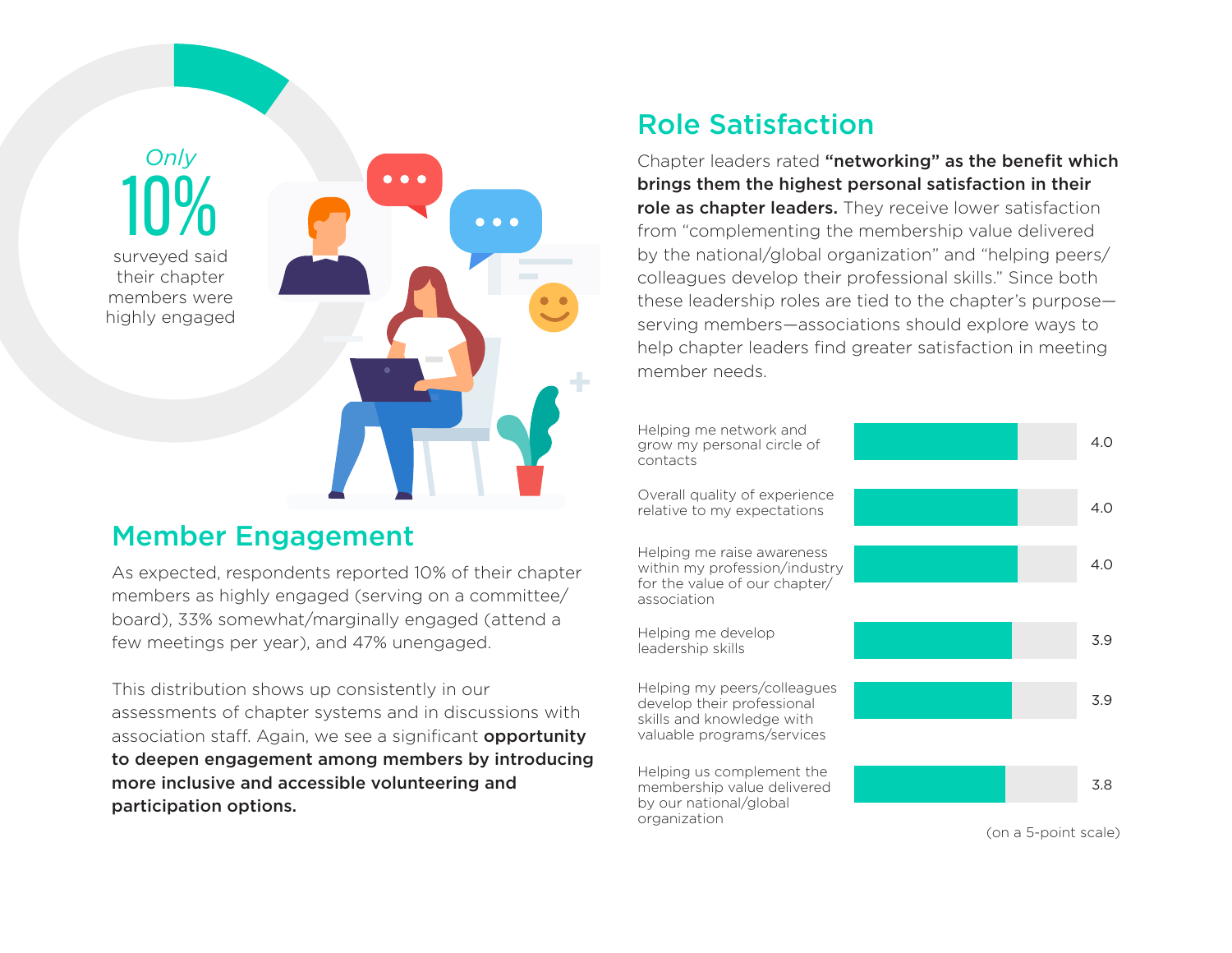### Board Leadership

Also, as expected, only 21% of respondents reported all board seats filled with volunteers waiting in the wings. Over half consistently struggle to fill leadership seats, another reason to re-examine the volunteer system.

This challenge was reflected in respondents' dissatisfaction with their ability to find and develop new **volunteers** (2.7 on a 5-point scale) as well as the high percentage (65%) who considered the lack of qualified volunteers a significant issue.

# **TTTTT**

In our experience, chapters regularly attempt to fill roles that have no meaningful purpose or whose scope and/or required commitment far exceeds the capacity or interest of most volunteers—again, reinforcing the call for more inclusive and accessible volunteer and participation options for members.

Recent research for the ASAE Foundation also suggests an increase in volunteer intolerance of traditional roles and growing demand for more flexible and meaningful work, a trend we expect will continue for the foreseeable future.

## Chapter Programs

The responding chapters offer an average of seven programs per year. About half of those programs are educational, and the balance are social/networking or charitable, with a median member participation of 30 (mean = 45). Respondents reported a higher satisfaction with their chapter's ability to deliver high quality educational/technical programs (3.6 on a 5-point scale) and somewhat less satisfaction with its ability to provide sufficient networking for area professionals.

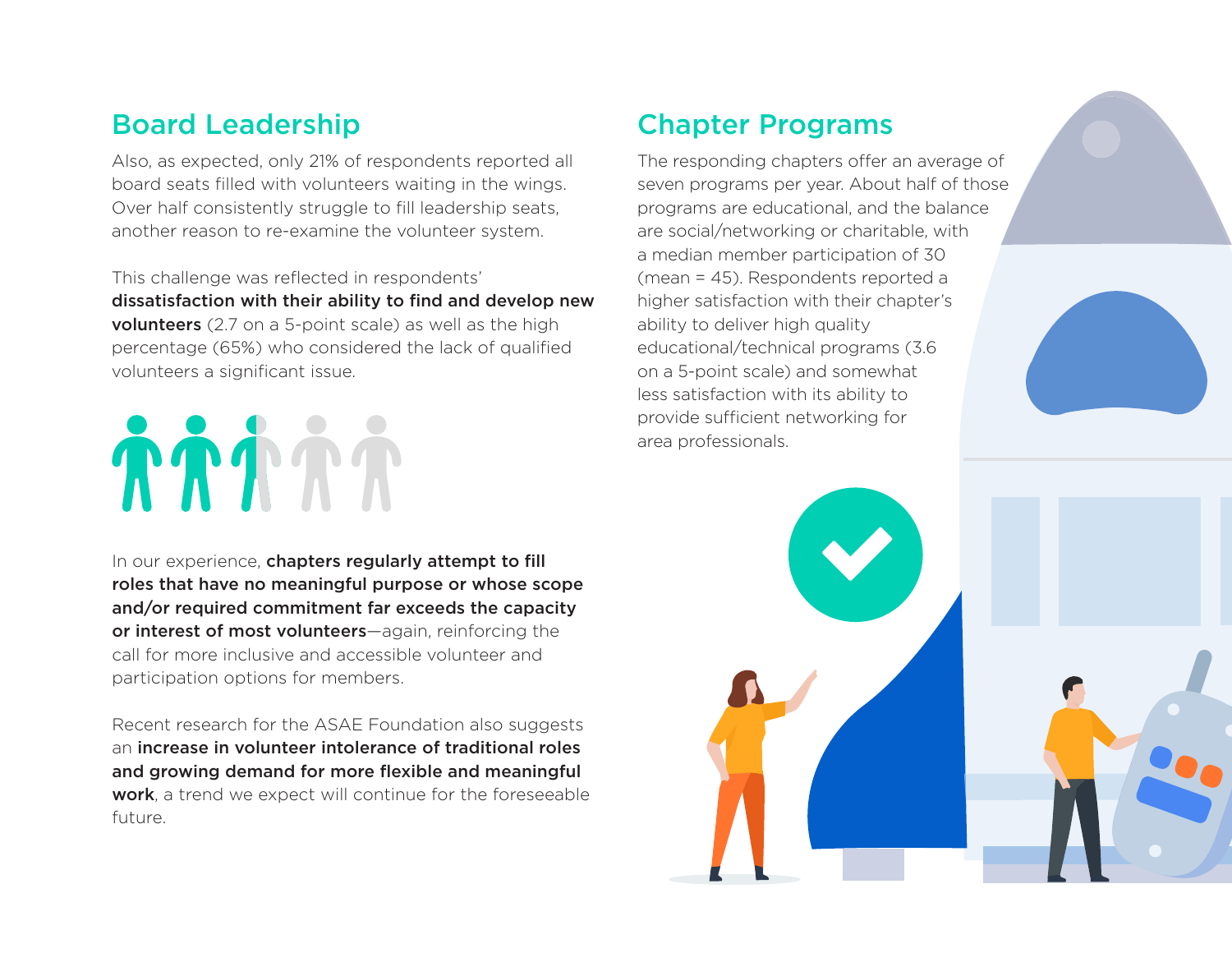### Communications

As you might expect, the majority of chapters in the survey pool communicate with their members through digital media, with over 50% sending emails/enewsletters monthly. For those who use it, social media sees equal or more activity, although 28% reported using no social media at all. Very few chapters mail correspondence—35% don't do it at all.

#### Average communications each year



## Membership Recruitment

Most chapters participate in some form of membership recruitment: 66% have a membership chair or committee and 45% share HQ membership

materials and messaging. 30% have a membership plan with recruitment goals. Most appear to rely on personal outreach (e.g., member-tomember campaigns) and word-of-mouth for their recruitment efforts.

45% share HQ membership materials & messaging 30% membership plan

> 66% membership chair or committee

### **Challenges**

When asked about serious issues, the shortage of qualified volunteers remains the overwhelming limiting factor for chapter leaders (65%). This parallels the low satisfaction with their chapters' ability to find and develop new volunteers. Notably, only 6% of the respondents suggested their relationship with HQ was a problem. Other issues cited, but of relatively low impact (<25%), included financial resources, functional management, technical support, and size of the territory served. Slightly more than a third cited the small size of their membership as an issue.

### Relationship with HQ

Overall, the respondents reported a very strong (49%) or at least fairly good (43%) relationship with HQ. Only 1% suggested a dysfunctional relationship. When queried, few agreed their chapter "should be independent from HQ" (1.9 on a 5-point scale) or is a "competitor with HQ" (2.0). Conversely, there was far more agreement that their chapter "is a partner with HQ" (4.1) and that their leaders "trust HQ" (4.2). Most also agreed that their chapter is "run by effective leaders" (4.4) and "should be a high priority for HQ" (4.5).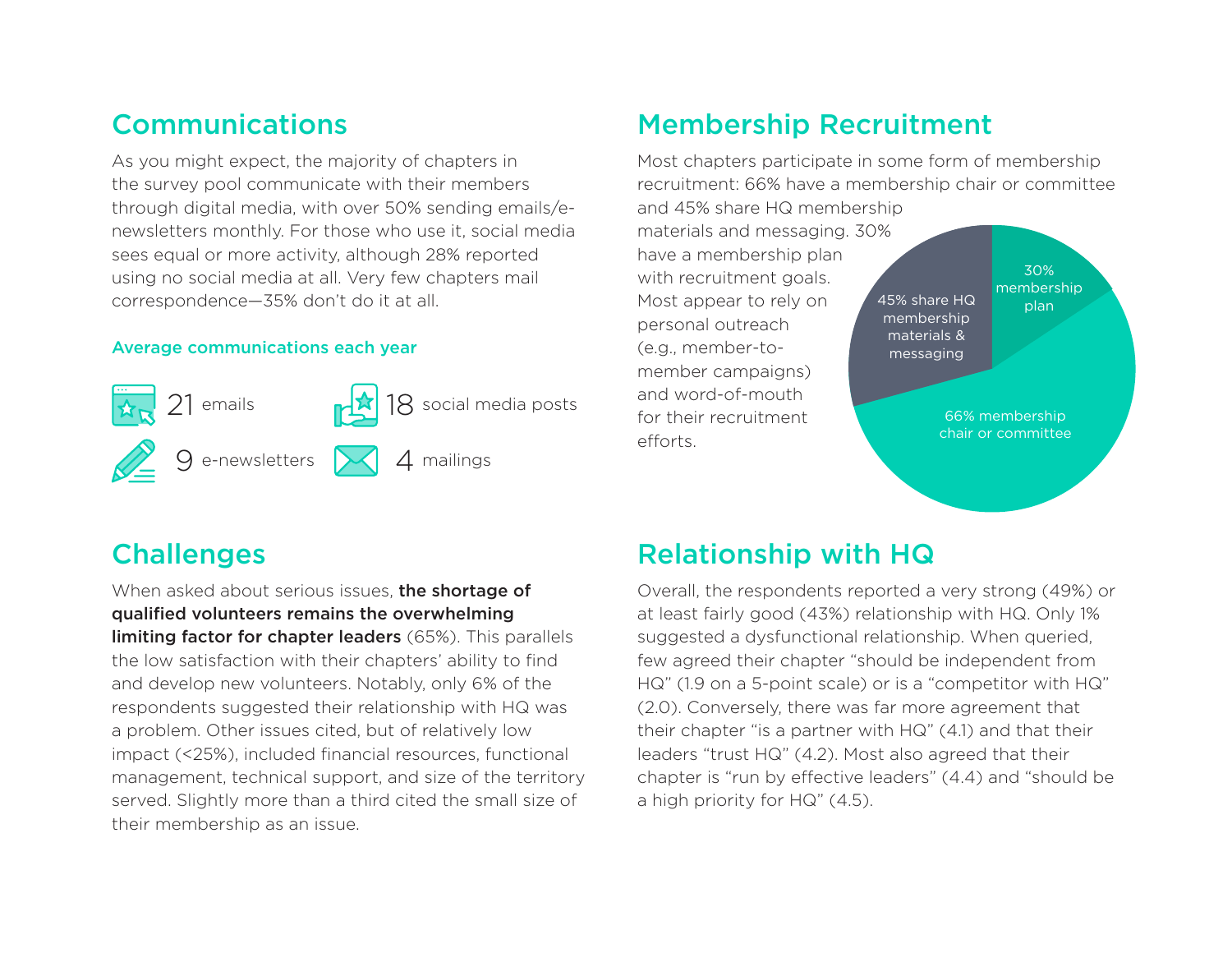### HQ Resources

When asked about the importance of resources provided by HQ, respondents rated developmental resources (overall average of 3.9 on a 5-point scale) slightly higher than functional resources (3.5)—see the charts below.

#### Importance of Developmental Resources Importance of Functional Resources



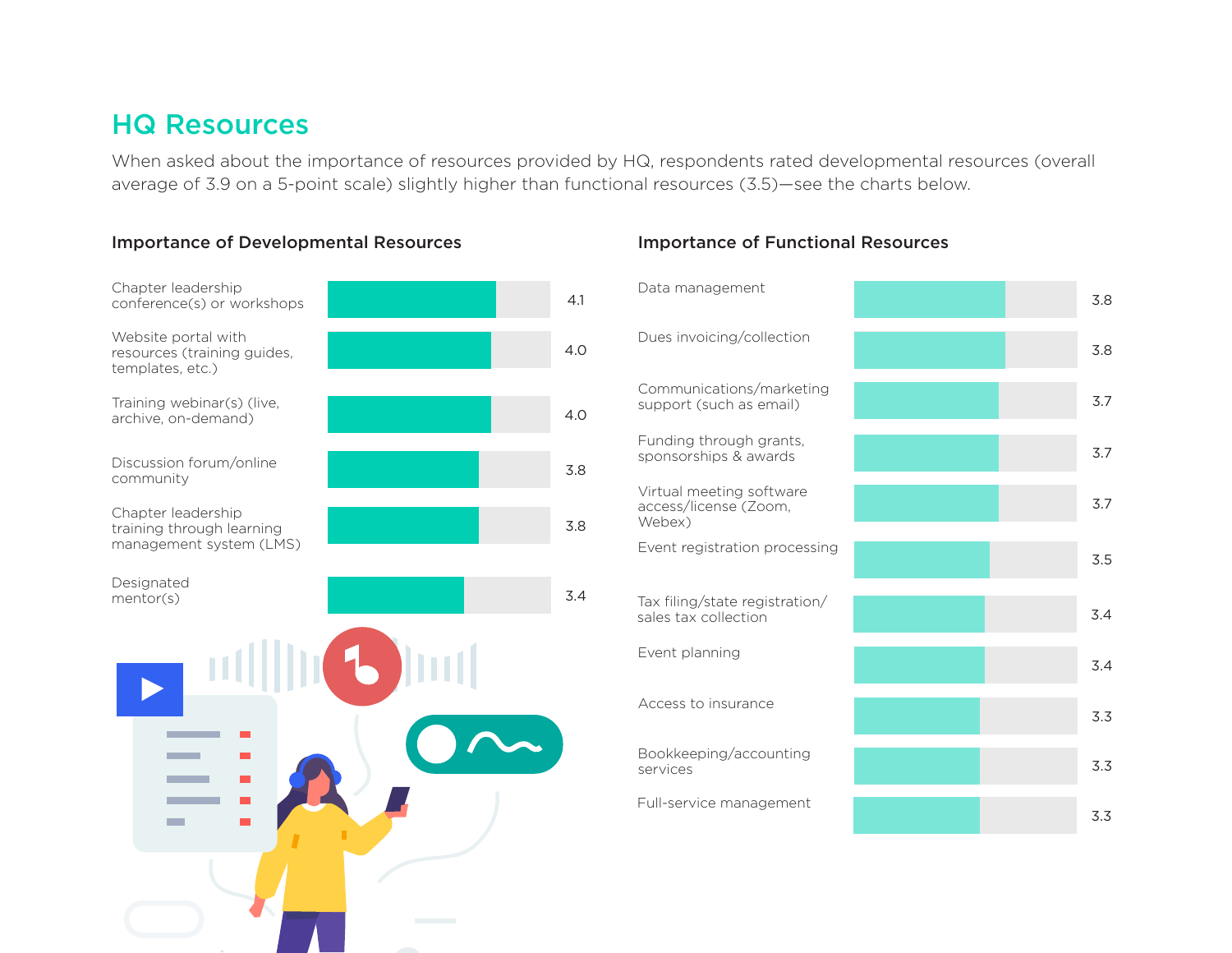# **Conversation Starters**

- Where does our vision for chapters and the chapters' vision align and not align? How does what you think chapter leaders should do match what chapter leaders think chapters should do?
- $\bigoplus$  Has the perceived effectiveness of chapters changed during the pandemic? Considering the continuing flux and uncertainty, how might chapter effectiveness change in the future?
- What has to change to make chapters more effective overall?
- As volunteering is viewed as a critical barrier for chapters, how can we help chapters eliminate barriers to volunteering? How can we supplement or support chapters in finding volunteers? Do we know why members are not interested in taking on chapter leadership roles?
- How can we make the chapter leadership experience more enticing? Could we alleviate the administrative burden or lessen the time commitment required for chapter leadership?
- $\bullet$  Is the current chapter governance model still viable when interest in volunteering is waning? Do chapters really need a traditional board?
- As chapter leaders indicated they get lower satisfaction from "complementing the membership value delivered by the national/global organization" and "helping peers/colleagues develop their professional skills," how can we help chapter leaders find greater satisfaction in meeting member needs?
- $\bigoplus$  Since chapter leaders say leadership conferences and other development resources are most important, how can we enhance the training experience to meet the needs and interests of our volunteers?
- **In terms of operations, chapter leaders value** database and communications support. How can we augment what we're offering now?
- When do you close a chapter?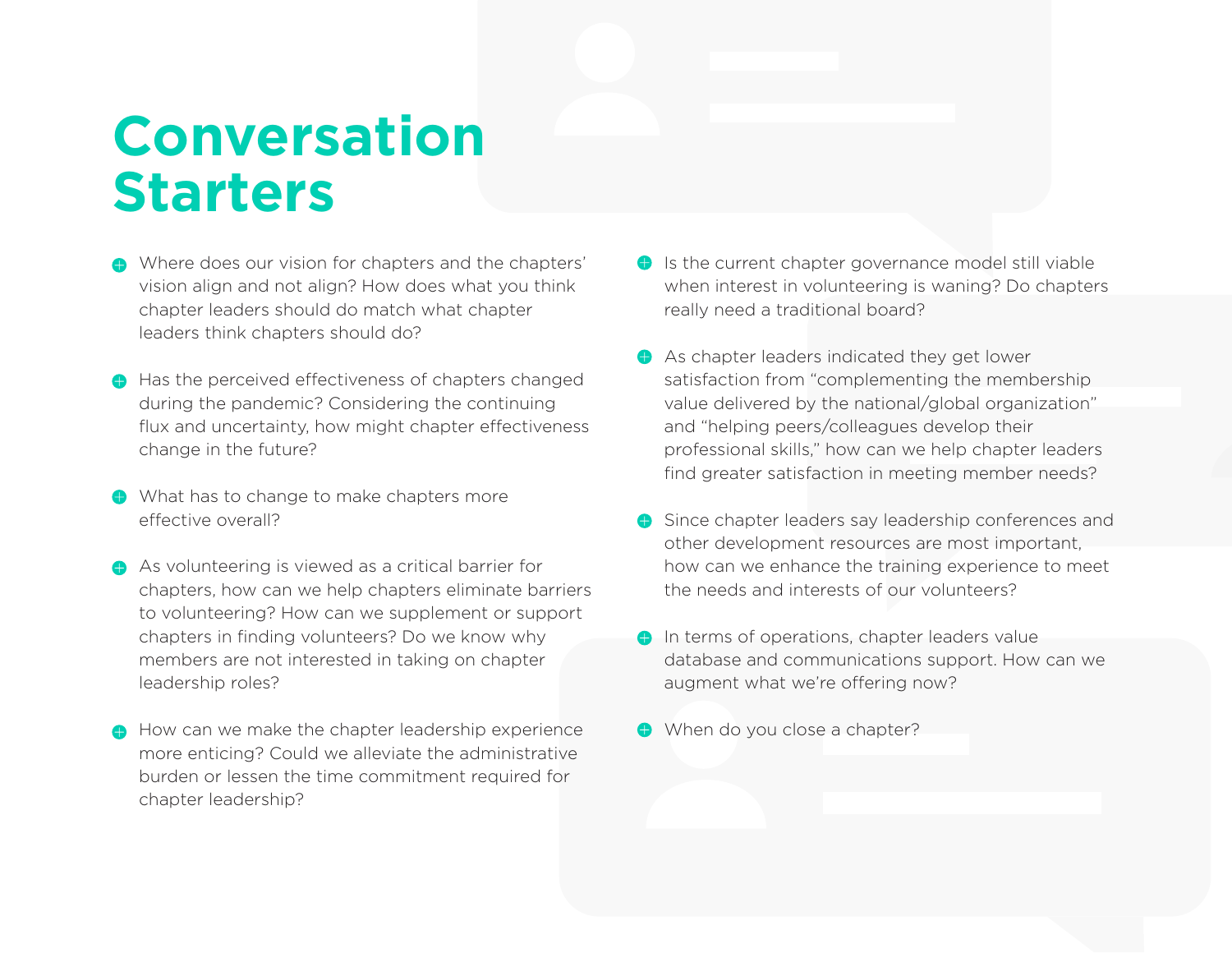# **Conversation Starters**

- What type of chapter data do we have direct access to? How are we using that data? How is that benefiting our chapters?
- What data do we need that we don't have access to? How can we collect or gain access to that data?
- Are we measuring key association metrics for our chapters such as member engagement (event attendance, activity participation, volunteering), member satisfaction, NPS, market penetration, or progress on key initiatives such as diversity & inclusion? How would our association and chapters benefit from having this data?
- $\bigoplus$  How are we measuring a chapter's financial performance? How would our association and chapters benefit from having this data?
- **Association software exists that can help us collect** and analyze chapter data, but what barriers will we have to overcome to provide this type of software to chapters? What return on investment (tangible and intangible) would we receive if we did?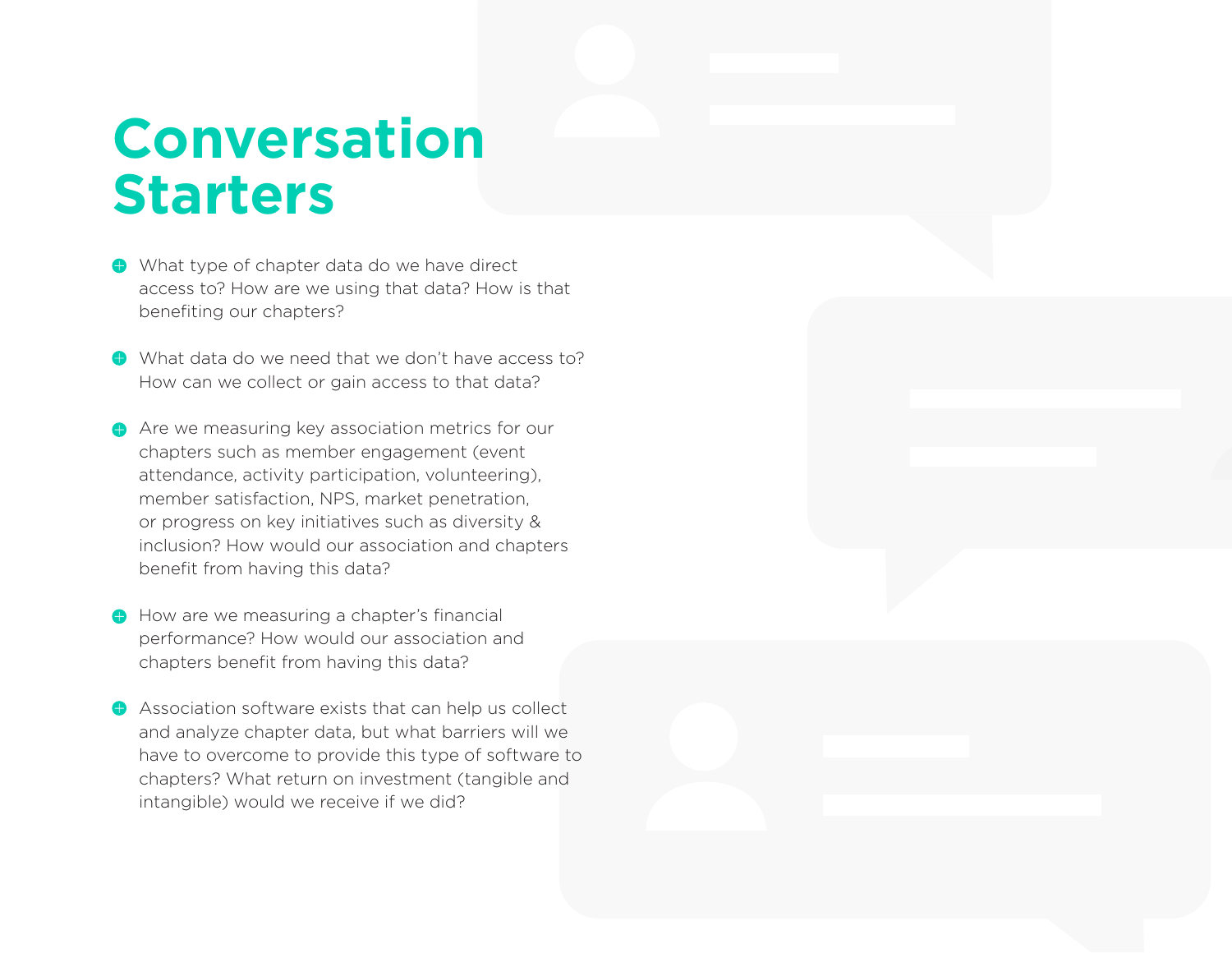# <span id="page-38-0"></span>Chapter Value **SECTION 05**

2022 Chapter Performance & Benchmarking Report

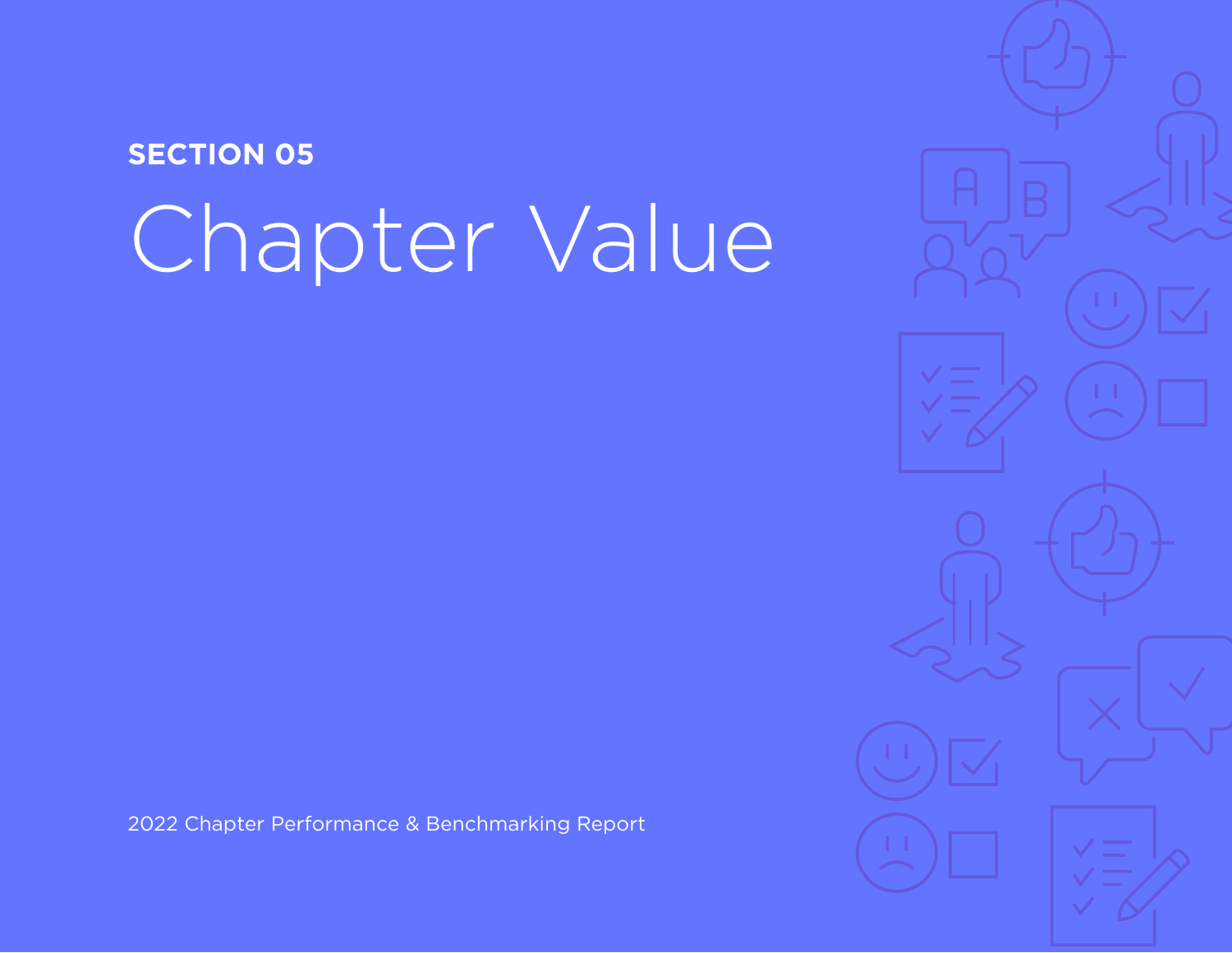# **Exploring the Value with CEOs and Chapter Leaders**

Answering the chapter value question led us to conversations with CEOs, who, while not typically involved in the day-to-day management of chapters, influence the strategy and chapter leaders who drive the work at the local level. With both these groups, we explored their views on the chapter role (what chapters do), impact (what they accomplish), and value (is there a positive return on investment).

We also asked the CEOs about the board's perception of chapters as that perception has significant ramifications for ultimately addressing the changes to our chapter system necessary to address many of the issues identified in this report. In answering these questions, we examined several orthodoxies regarding chapters.

### Role: What Chapters Do

Both CEOs and chapter leaders concurred on the important role of chapters as a local resource channel (CEOs – 3.4; fig 1) and the ability to deliver high-quality educational/technical programs (chapter leaders – 3.6; fig 4). *Note: Figures referenced in the text can be found at the end of this section.*

Interestingly, only 25% of chapter leaders said their chapter offers a "leadership development channel through which members can develop and sharpen their leadership skills to participate on the national level" (fig 6). CEOs appear more likely to view chapters as a key path to leadership (3.2; fig 1).

Chapter influence aside, the "farm team" leadership model causes us concern given the paradigm that dominates the thinking of many chapter leaders: inperson activities are the most important channel for delivering value to members.

However, per industry research and our association consulting and management experience, only a minority of members see in-person events as the center of the association's value proposition. To succeed in the 21st century, we need a more diverse perspective on value if we hope to reach all members regardless of their location.

As one CEO remarked during a roundtable discussion, "One-third of our members love the chapters, onethird hate the chapters, and one-third ask, 'What's a chapter?'"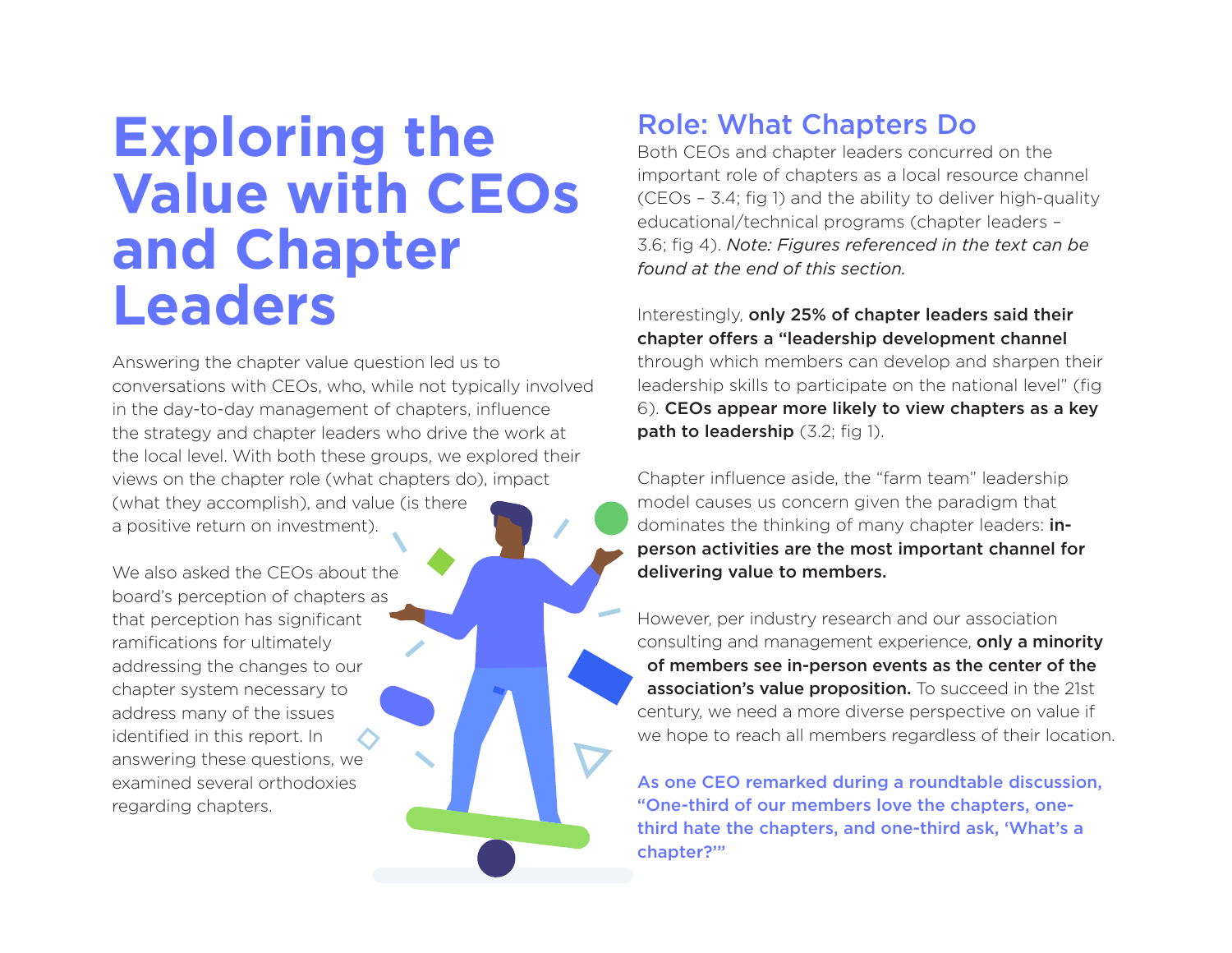## Impact: What Chapters Accomplish

On the perceived impact of chapters, we found relatively high agreement among CEOs that their chapters are:

### "often **too small to succeed but too large to fail**" and low agreement that chapters "deliver the bulk of our value to our members" (fig 3).

This less than enthusiastic view is reaffirmed in the 2.8 score (on a 5-point scale) given by CEOs when asked if their chapters are worth the organizational effort and resources devoted to them (fig 2).



### Value: What is the Return for the Effort

The CEOs' skeptical view on value likely plagues CRPs trying to convince senior management to provide more funding to chapter support, especially given the continued struggle to produce reliable, objective chapter performance data. Despite this ambiguity, CEOs do not appear ready to throw in the towel.

The possibility of eliminating chapters generated a relatively low 1.7 (fig 2). CEOs appear willing to muddle along with their chapters without a serious commitment to go all in or walk away.

On the other hand, chapter leaders generally agreed their chapter is "run by effective leaders" (4.5 on a 5-point scale) and its "structure reflects an up-to-date, effective organizational model" (4.0) (fig 5). Although the chapter leader survey represented a smaller sampling of associations, their sentiment is not at all out of line with what we frequently hear in our fieldwork.

These responses suggest different perspectives on value and a consequent impediment to change: the CEOs willingness to muddle along and the chapter leader's belief that they're doing a reasonably good job with an effective system. All this, of course, further amplifies the need for better data, as both parties are relying almost entirely on anecdotal and, in many cases, self-serving performance assessments.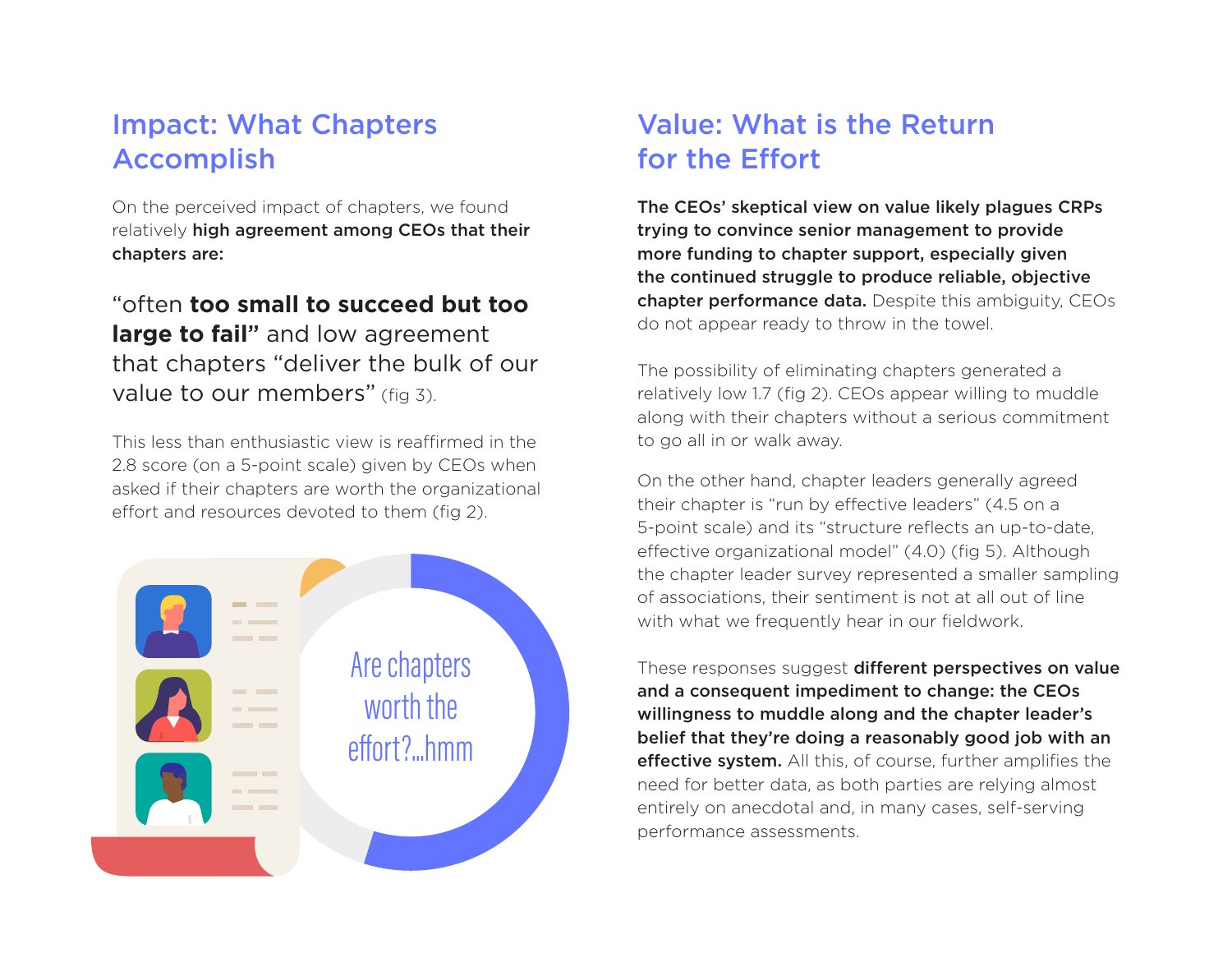### Chapter Impact on the Board

We found it interesting that CEOs were more likely to agree that "chapters have significant representation on the board of directors" (3.4) than they felt "chapters" have an outsized influence on HQ's decision-making" (2.5) (fig 3).

The other interesting note is the CEO's perception that their board does not view chapters as a "third rail" that limits options for change (fig 7), a belief CEOs tend to hold.

Though we are in effect relying on hearsay, it may be no surprise CEOs would conclude that board members hold chapters in high esteem, believing chapters deliver local connections and member engagement (86%), should

be considered "essential to our success" (72%), and should be served by HQ (68%) as it is common among associations with chapters that many board members come up through the chapter leadership channel (fig 7).

These orthodoxies could be viewed as contrary to the notion that chapters do not have "outsized influence on HQ decision-making." At the same time, only 5% of CEOs agreed their board members believe that chapters "have a broad perspective and tend to get the big picture" while, conversely, chapter leaders generally agreed their "chapter has a broad perspective and gets the big picture" (fig 5). Suffice to say, these conflicting views create an even more unstable and muddied ground on which to envision and implement needed change.

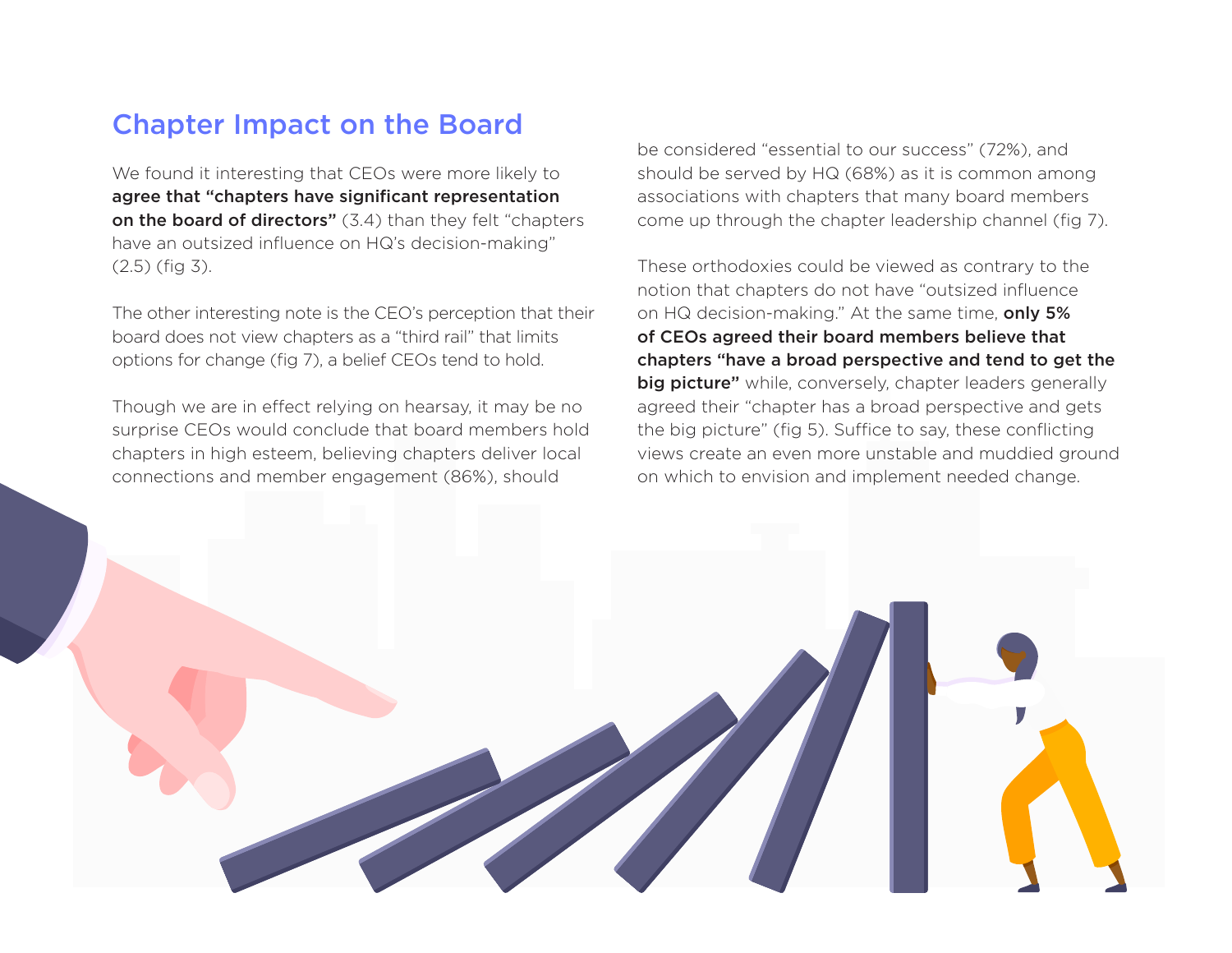The promising message here is that CEOs and chapter leaders appear to see a valid purpose for a local presence – i.e., chapters. The challenge is that the current antiquated model for chapters and the inability of the association board to step back and look at the system strategically places associations in a quandary. This disconnect in viewpoints ultimately leaves CRPs – along with their association CEOs and Boards – in a rather awkward position trying to reconcile the differences.

00

Might the answer be: **get reliable data to make a more accurate, objective assessment of true purpose and value.**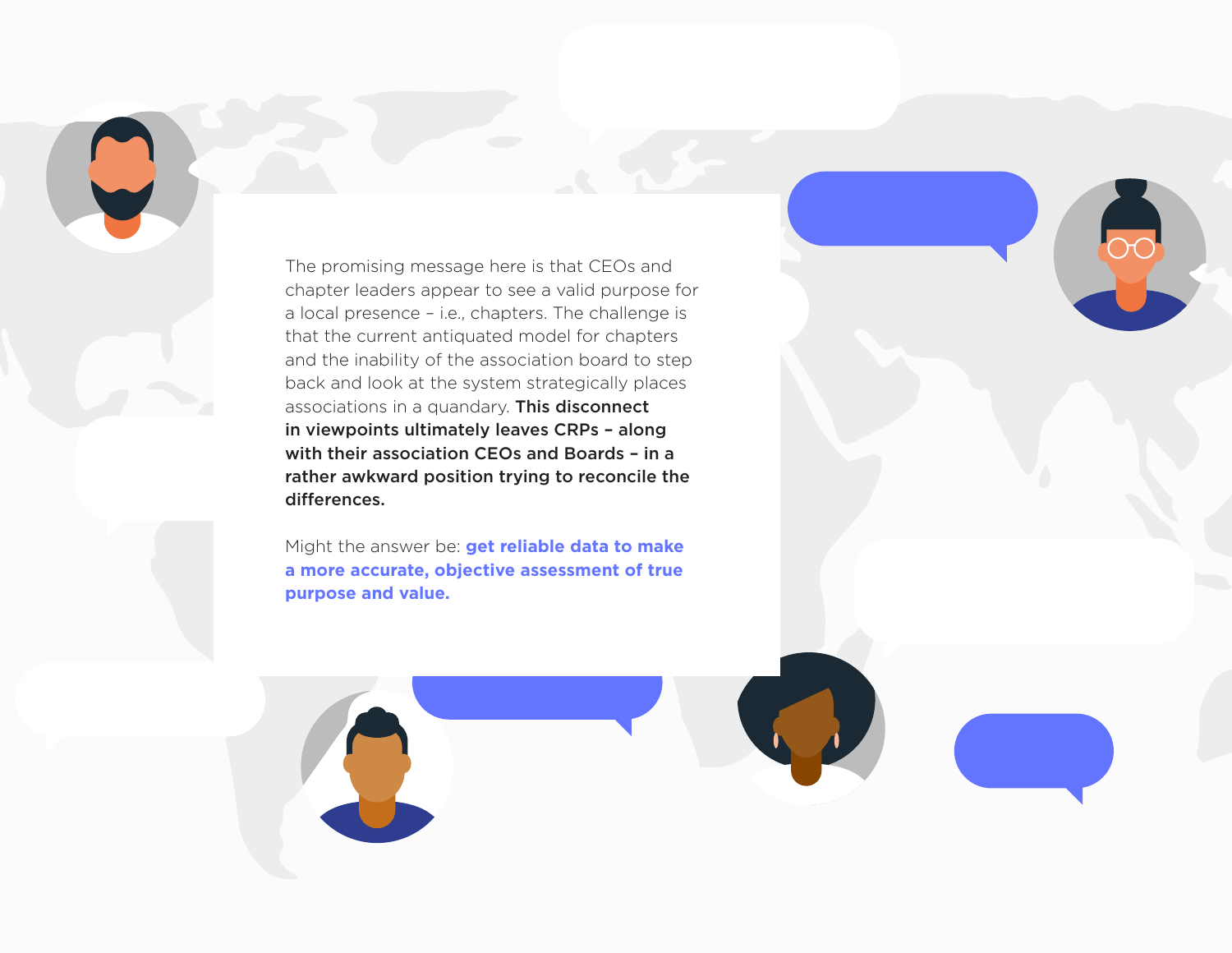### CEO/Chapter Leader Perspectives

The following charts reflect the divergent views of CEOs and chapter leaders regarding chapter purpose and value.



### CEO Perceived Purpose of Chapters - Fig 1 CEO Assessment of Chapter Performance - Fig 2

| 3.4        | We mostly rely on self-<br>reporting from our chapters<br>to access their performance                  |  | 3.8 |
|------------|--------------------------------------------------------------------------------------------------------|--|-----|
| 3.3<br>3.2 | Are worth the effort and<br>organizational resources we<br>devote to them?                             |  | 2.8 |
| 3.1        | We use scoring to recognize<br>and reward chapter<br>performance                                       |  | 2.6 |
| 2.8        | We have an objective, data-<br>driven process by which we<br>access the performance of<br>our chapters |  | 2.3 |
| 2.8        | We close or suspend chapters<br>for poor performance                                                   |  | 2.1 |
| 2.8        | We are considering the<br>possibility of dismantling                                                   |  | 1.7 |
| 2.7        | and eliminating our chapter<br>system                                                                  |  |     |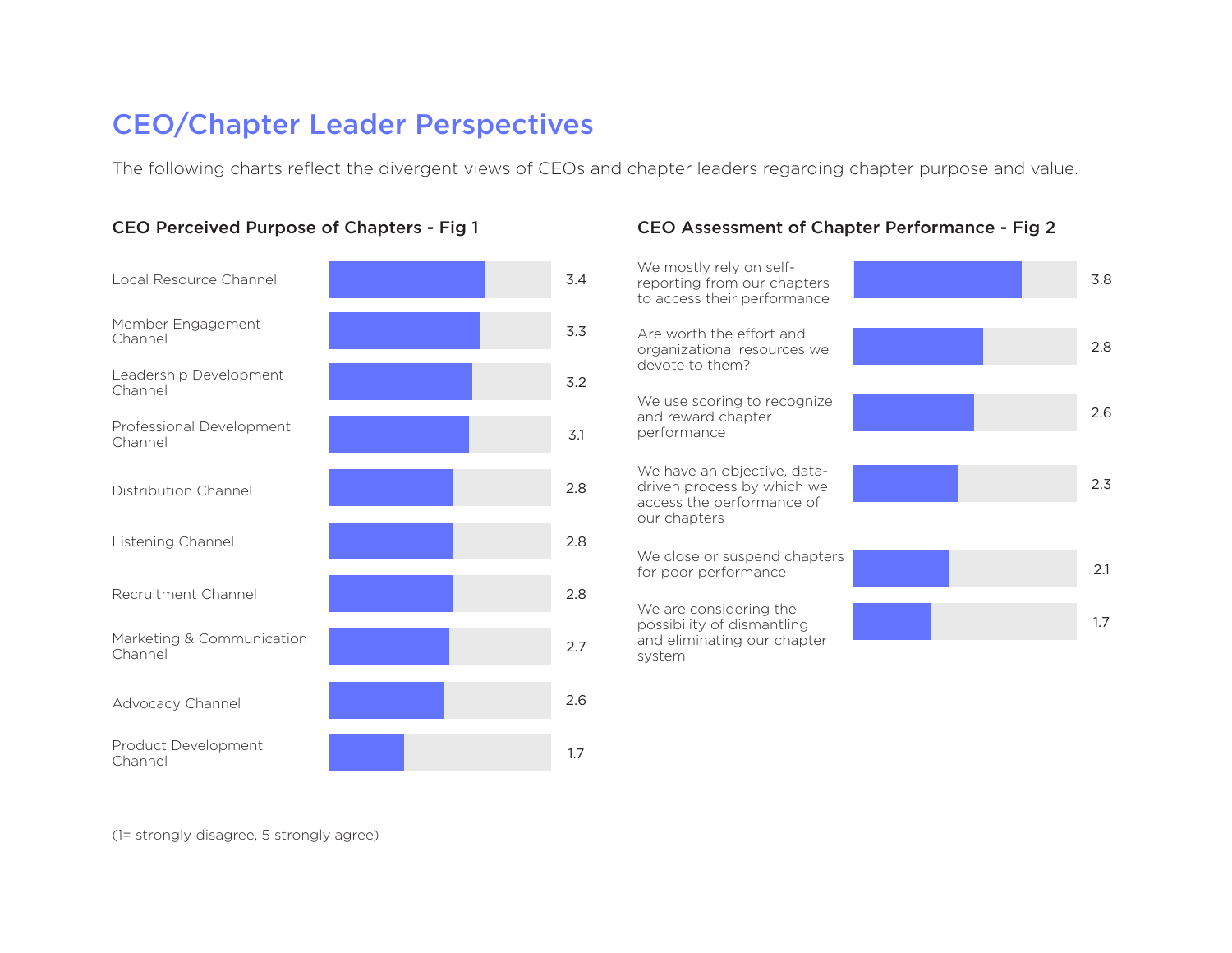#### CEO Perceived Impact of Chapters - Fig 3 Chapter Leader Satisfaction with Chapter

| Are often too small to<br>succeed but too large to fail         |  | 3.5 |
|-----------------------------------------------------------------|--|-----|
| Have significant<br>representation on our Board<br>of Directors |  | 3.4 |
| Covey an illusion of<br>democracy in their local<br>operations  |  | 3.3 |
| Are the primary reason that<br>many members join/renew          |  | 2.9 |
| Play a critical role in our<br>advocacy efforts                 |  | 2.8 |
| Cost more for us to support<br>than they are worth              |  | 2.6 |
| Have an outsized influence on<br>HQ's decision-making           |  | 2.5 |
| Deliver the bulk of our value<br>to members                     |  | 2.3 |

# Performance - Fig 4

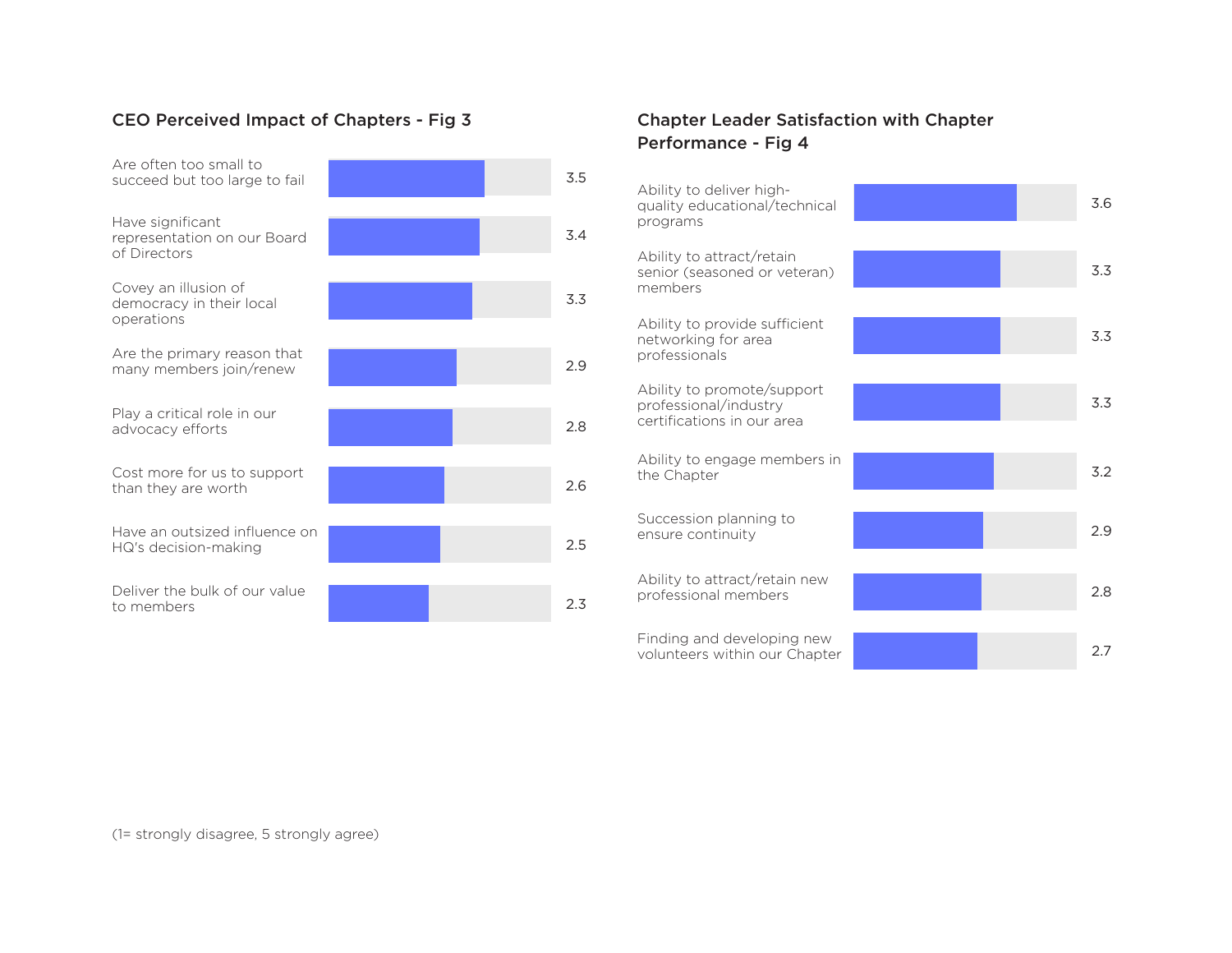#### Chapter Leader Perception about Chapters - Fig 5 Chapter Leaders Perception of Chapter Value to



# Larger Community - Fig 6

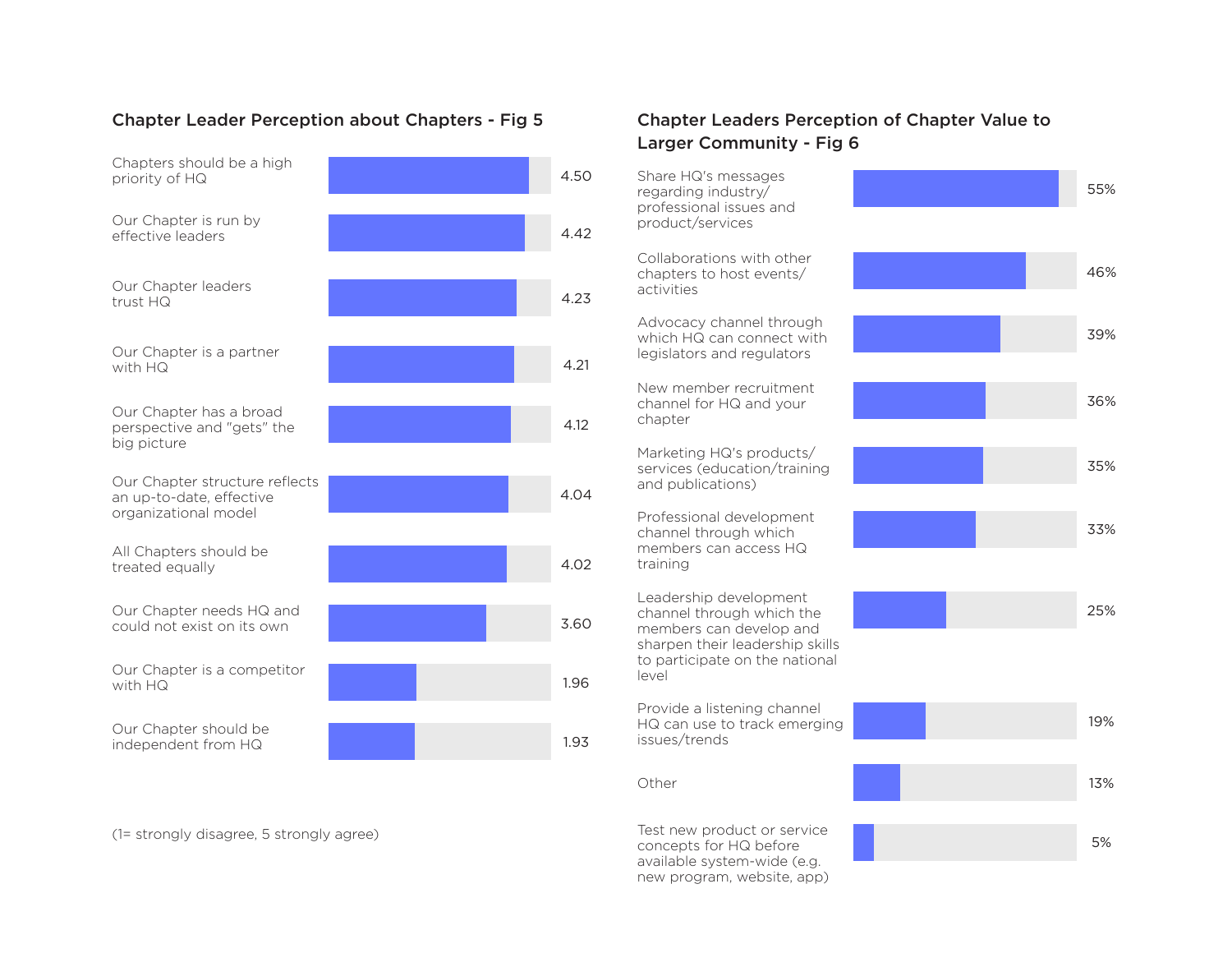#### CEO Perception of Board Beliefs about Chapters - Fig 7



Chapters deliver local connections & member engagement

#### Chapters should be independent

|                                                                                           | 32% |
|-------------------------------------------------------------------------------------------|-----|
| Chapters should all be treated equally                                                    |     |
|                                                                                           | 30% |
| The politics of chapters is a "third rail" and thus our options<br>for change are limited |     |
|                                                                                           | 29% |
| Chapters do not trust HQ                                                                  |     |
|                                                                                           | 28% |
| Chapters drive membership - they are the primary reason<br>why members join               |     |
|                                                                                           | 22% |
| Chapters demand support in excess of the value they actually deliver                      |     |
|                                                                                           | 20% |
| Chapters deliver more value to members than HQ                                            |     |
|                                                                                           | 15% |
| Our chapter structure reflects an up-to-date, effective<br>organizational model           |     |
|                                                                                           | 14% |
| Chapters do not need HQ and could exist on their own                                      |     |
|                                                                                           | 10% |
| Chapters have a broad perspective and tend to get the big picture                         |     |

5%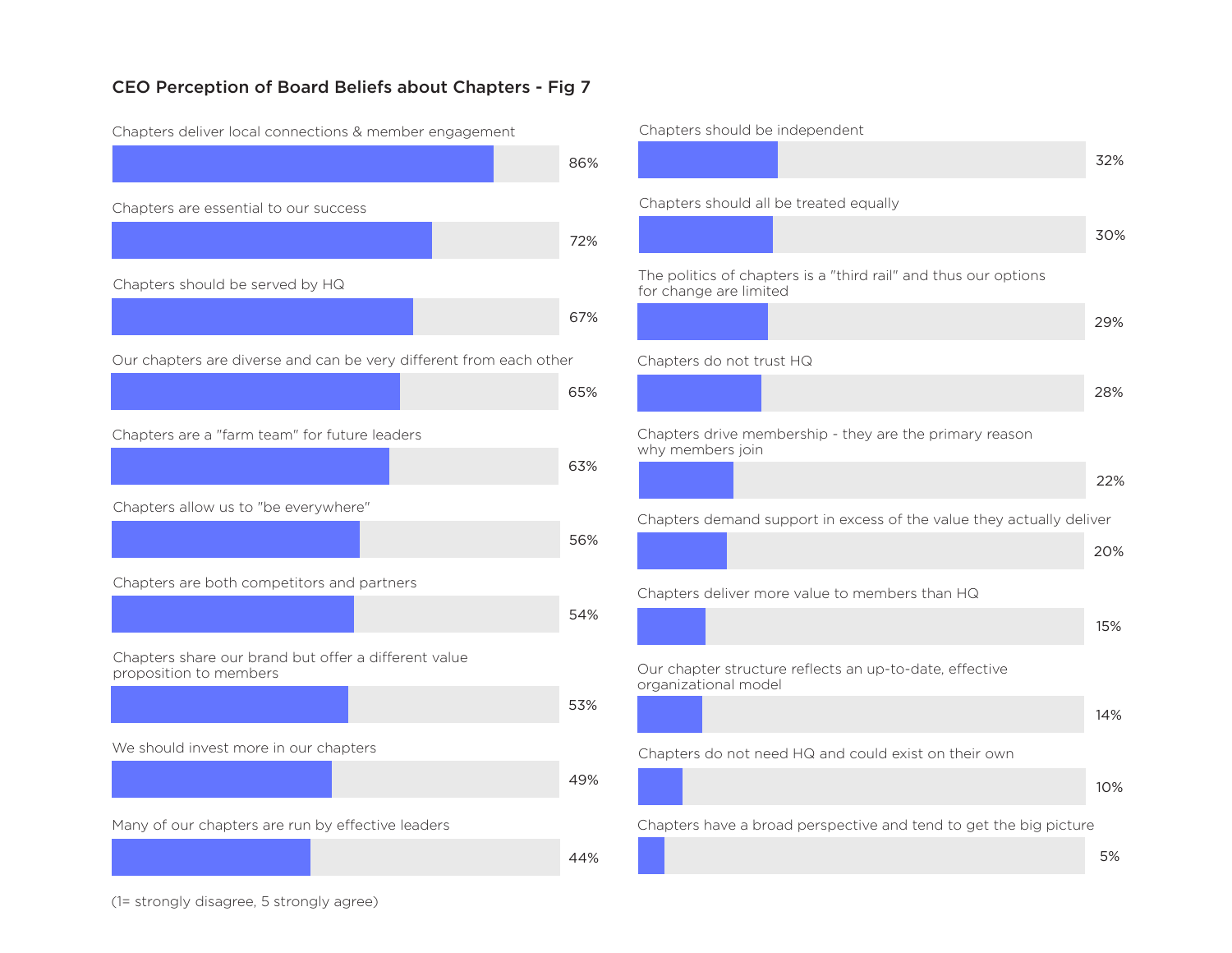# **Conversation Starters**

- How can we share this data about CEO perceptions with your CEO and have a strategic conversation on where they see the chapter value?
- How does your CEO measure chapter effectiveness and value?
- **If there is agreement that having a local resource** channel is important, how do we create a shared definition for success as a local resource and set meaningful metrics to track? How would having this help you allocate resources?
- What is the ROI on your chapter management program?
- What changes do we need to make to our chapter leadership development program to attract volunteers and prepare them for both the operational and strategic responsibilities of their position?
- How receptive is your C-suite and/or board to requests for additional chapter support? Do we have members who don't know what a chapter is or choose not to join the local chapter? If so, is there a persona or characteristics that make these members different than those interested in chapters? How do we use the information to support decision making?
- What changes do we need to make to our chapter leadership development program to attract volunteers and prepare them for both the operational and strategic responsibilities of their position?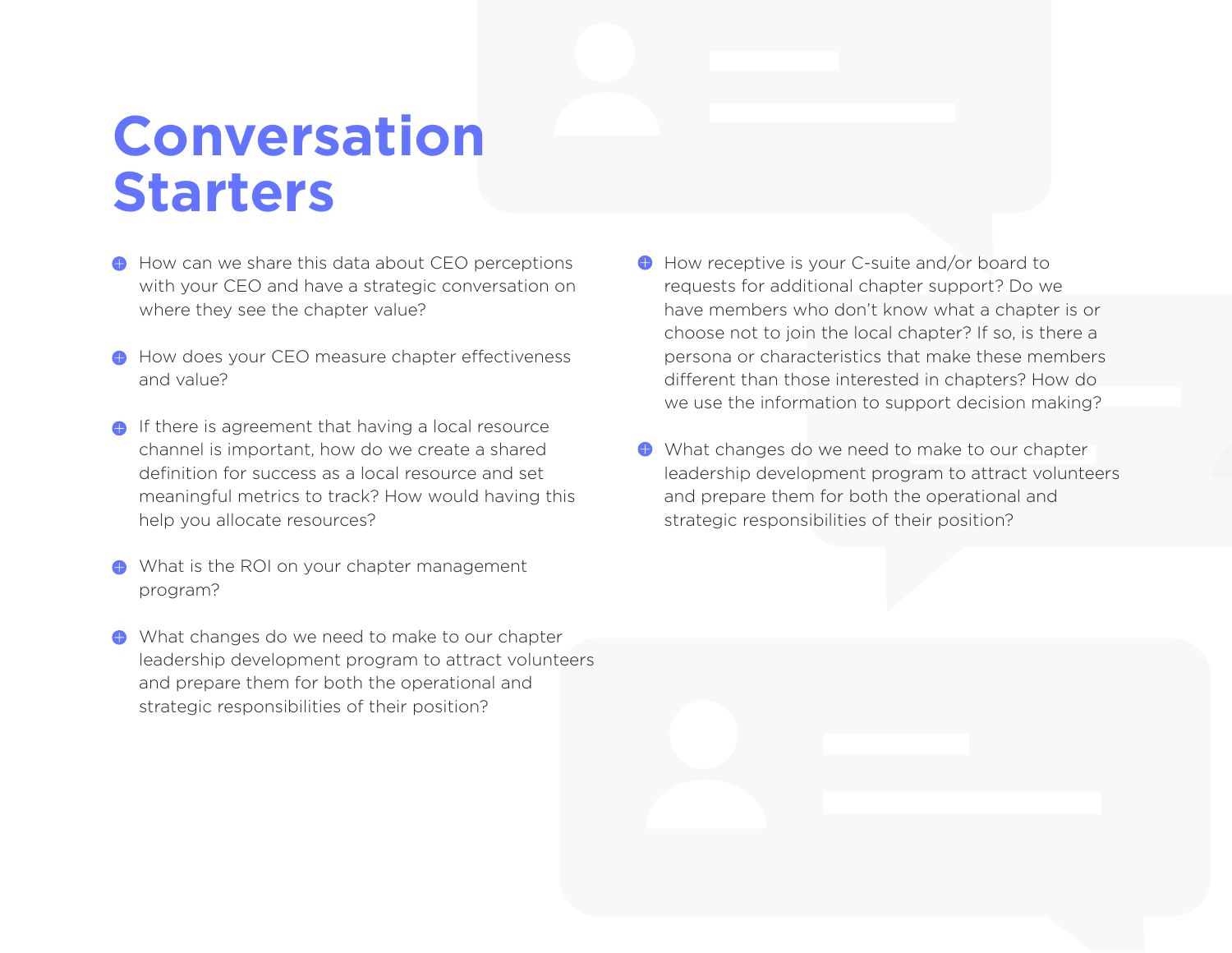## <span id="page-48-0"></span>**SECTION 06**

# Preparing for the Future

2022 Chapter Performance & Benchmarking Report

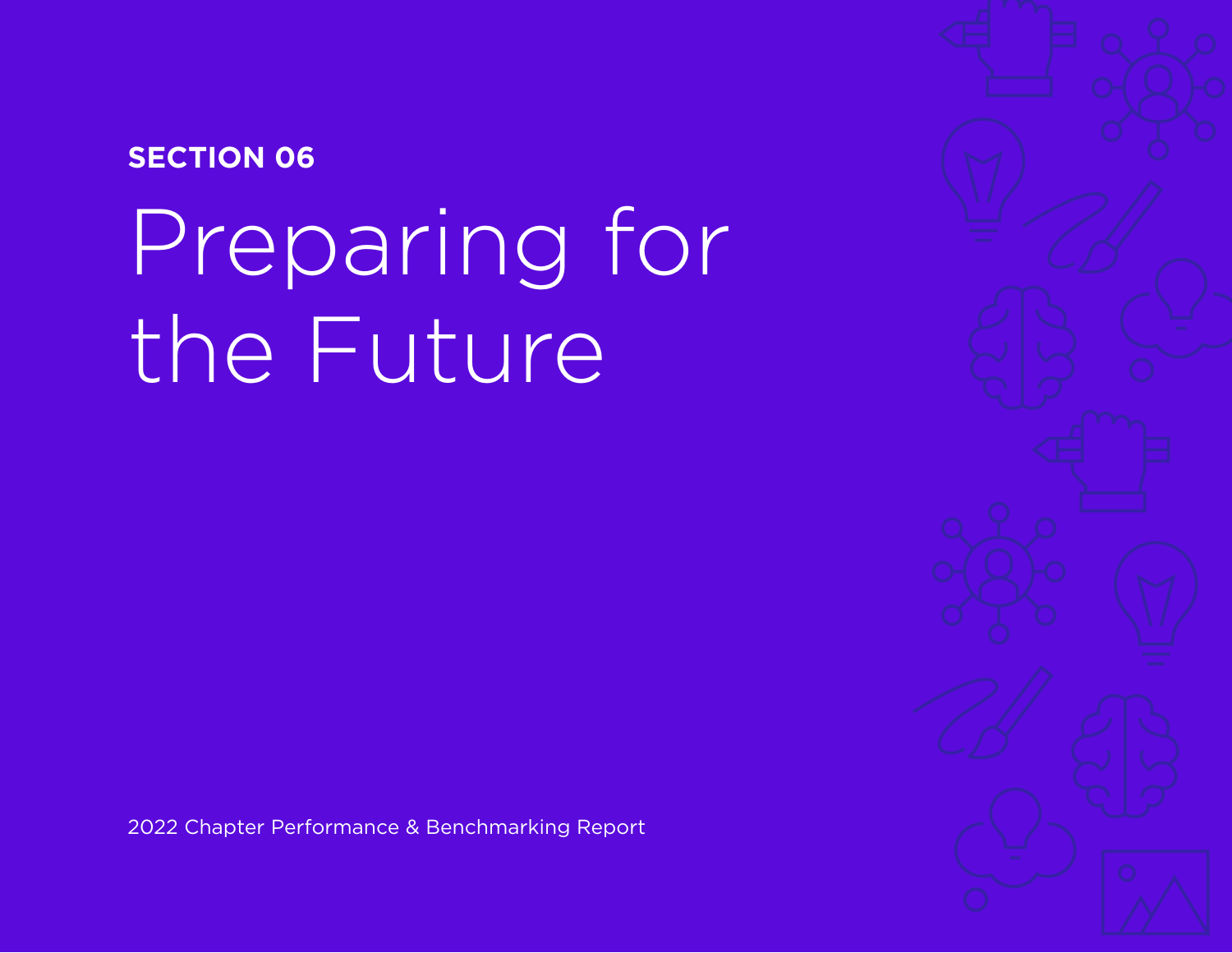Conundrums aside, chapters do have a place in many associations. They've been an oasis for members in many associations — providing PPE, securing legislative/regulatory wins, delivering critical news, and offering comfort. However, the path to a successful future lies in navigating these three deserts.



### Data Desert

The "data desert" represents a consistent and disturbing theme throughout this research. We continue to rely on fragmented, disconnected software systems that offer a fractured view of how our chapters deliver value to members and serve the mission. Though none are perfect, plenty of technology platforms are available that could provide a far more accurate picture of our chapters' performance and a much stronger basis on which to allocate our limited chapter resources.

Action: Seek new technological answers and bring chapter leaders into the conversation to assure buyin. Talk to your AMS vendor and chapter technology partners about solutions, and challenge your IT/ digital staff to meet this opportunity.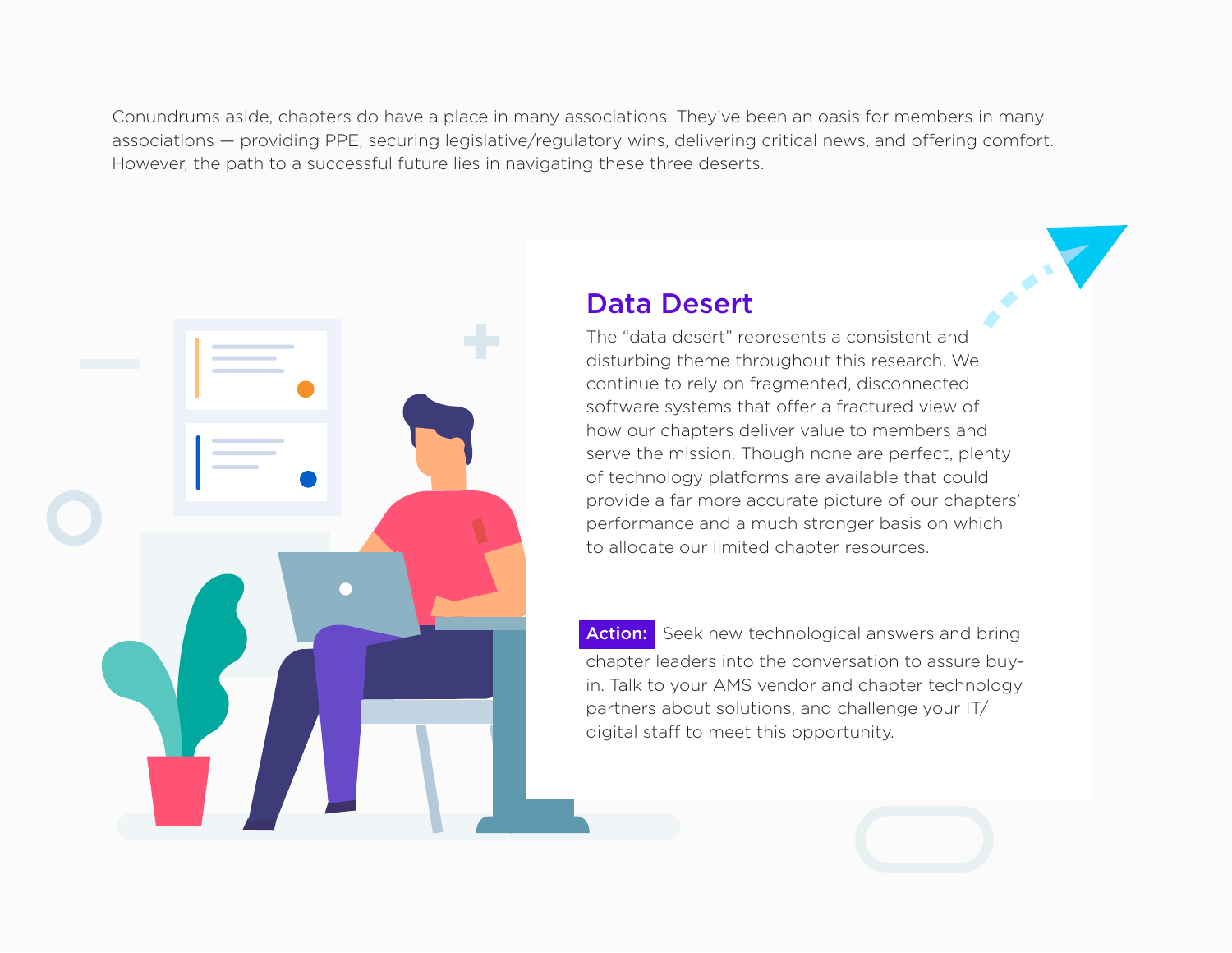### Volunteer Desert

One CEO observed, "The grass is always greener… where you water it!" Our volunteers represent a precious resource that we tend to waste by asking them to spend their extremely limited time dealing with administrative checklist functions rather than member service and the mission.

Action: We need to apply resources, especially technology that reduces or eliminates the need for volunteers to fulfill those administrative roles. We must build a volunteer development program that supports and places our volunteers in roles where they are most likely to succeed.



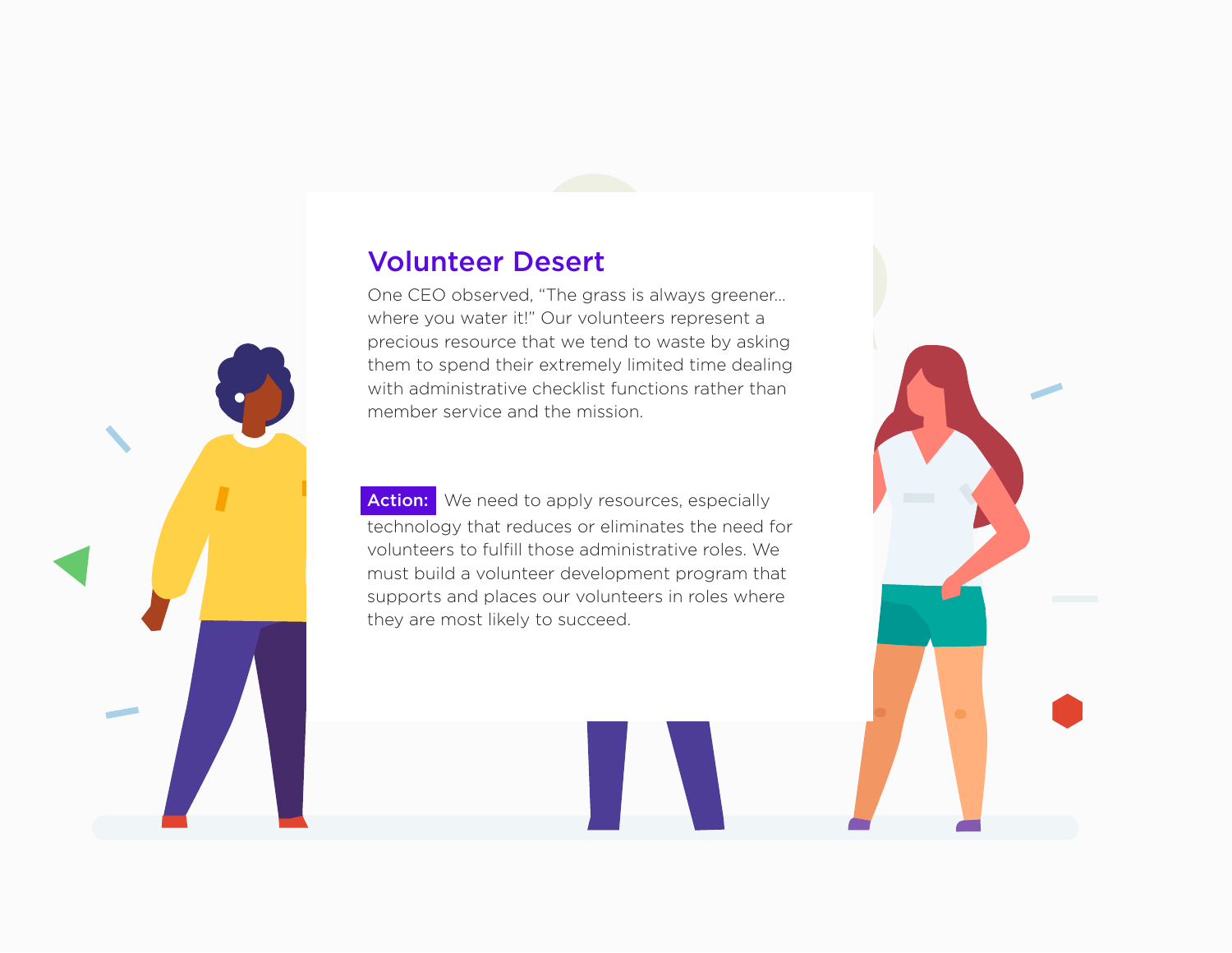### Strategic Desert

CEOs, CRPs, and chapter leaders spend far too much of their collective time in the tactical weeds. We must step back and view our chapters as one part of a vibrant ecosystem working collaboratively to serve the member and move the mission. We allow ourselves to be hamstrung by territorial squabbles that reinforce an "us vs. them" culture. Let's throw off our HQ or chapter shoes and put on our member shoes so we can focus on why we're here in the first place.

- **◆** Use the conversation starters in each section to have more intentional dialogue with colleagues, volunteers, and members that can lead to innovation and reinvigoration of your chapter network.
- ◆ Consider expanding these conversations across associations to share effective practices.
- Tap into the experience of external consultants  $\bullet$ who can help you get to the other side of these deserts and closer to an oasis.

**Contract Contract** 

Action: To get beyond the chapter volunteer and staff blinders, talk with members about their experiences. Tap behavioral data to uncover how members are interacting with their chapters. Develop chapter member personas

and walk through their experiences in a

journey mapping exercise.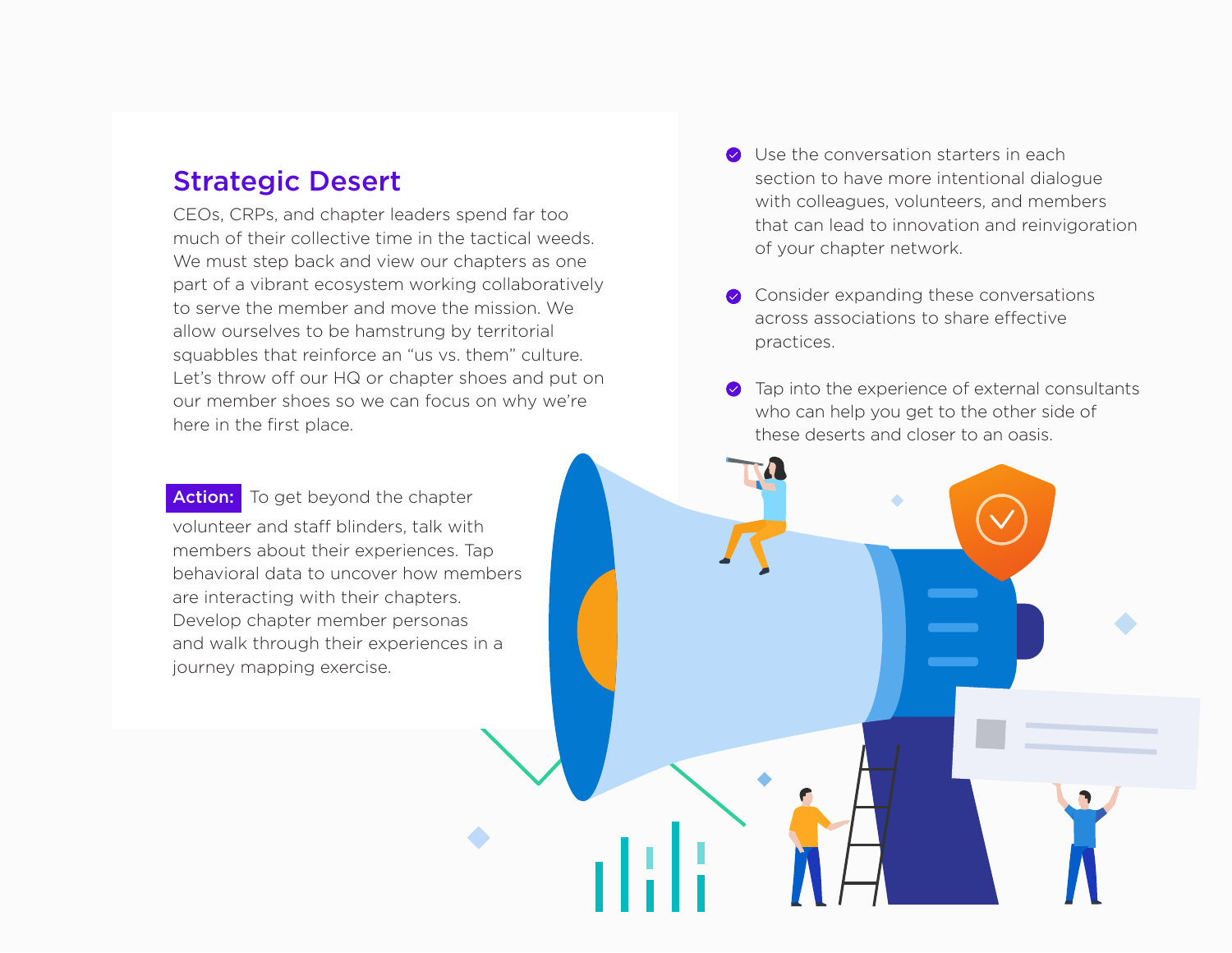### <span id="page-52-0"></span>Appendix: Data Sources

We asked CRPs "What metrics do you use to access your chapters, and what are your data sources for each of those metrics?"

|                                   |                 |             | Sources of Data for Metrics Where Used |                                |                  |                             |              |
|-----------------------------------|-----------------|-------------|----------------------------------------|--------------------------------|------------------|-----------------------------|--------------|
| <b>Chapter Metrics</b>            | <b>Not Used</b> | <b>Used</b> | <b>Chapters</b>                        | <b>Direct</b><br><b>Access</b> | <b>3rd Party</b> | Anecdotal<br><b>Reports</b> | <b>Other</b> |
| Membership retention              | 25%             | 75%         | 33%                                    | 44%                            | 0%               | 22%                         | $1\%$        |
| Membership recruitment            | 23%             | 77%         | 37%                                    | 38%                            | 0%               | 23%                         | 2%           |
| Event registrations/participation | 33%             | 67%         | 39%                                    | 27%                            | 3%               | 24%                         | 7%           |
| Member participation in CE        | 43%             | 57%         | 33%                                    | 24%                            | 0%               | 23%                         | 20%          |
| General membership satisfaction   | 30%             | 70%         | 34%                                    | 21%                            | 6%               | 38%                         | $1\%$        |
| Volunteer/chapter leader pipeline | 28%             | 72%         | 48%                                    | 19%                            | 0%               | 30%                         | 3%           |
| Event/activity evaluations        | 40%             | 60%         | 38%                                    | 18%                            | 1%               | 27%                         | 15%          |
| Local member penetration          | 56%             | 44%         | 24%                                    | 18%                            | 1%               | 18%                         | 40%          |
| Advocacy/grassroots engagement    | 48%             | 52%         | 35%                                    | 14%                            | 2%               | 26%                         | 23%          |
| Financial health/viability        | 28%             | 72%         | 48%                                    | 10%                            | 2%               | 26%                         | 14%          |
| Total fundraising volume          | 71%             | 29%         | 21%                                    | 5%                             | 0%               | 12%                         | 62%          |
| Overall average                   | 39%             | 61%         | 35%                                    | 22%                            | 1%               | 24%                         | 17%          |

Note: When we extend the math, only 13% (22% x 61%) of the participating associations indicated access to these metrics, the highest percent going to membership retention at 33% (44% x 75%).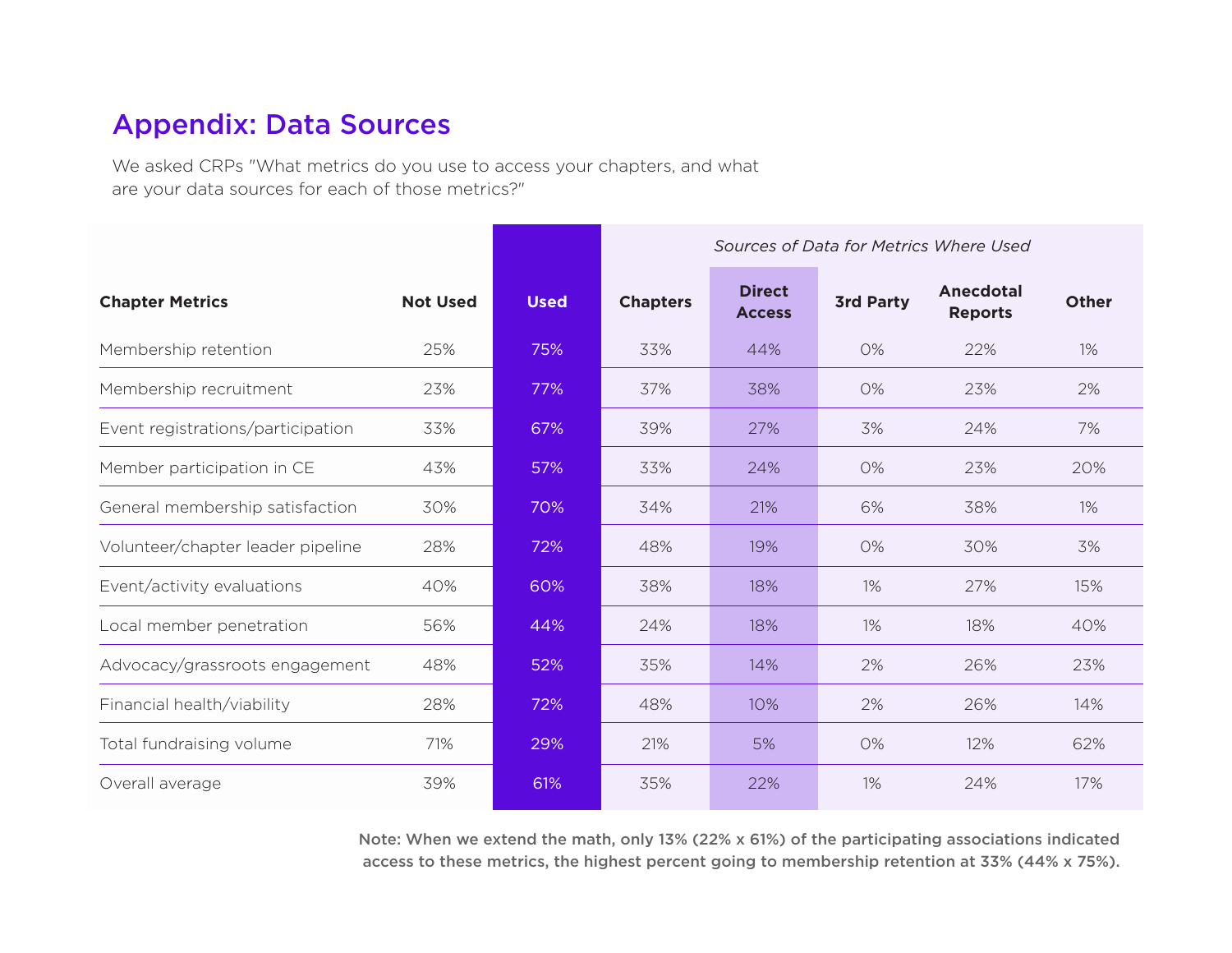# **How We Can Help**

Let's use the insights from the 2022 Chapter Performance & Benchmarking Report to strengthen and grow our chapter programs. Both Billhighway and Mariner Management can help your association and chapters prepare for the future that lies ahead.

### How Mariner Helps

We are all about optimizing your local presence, whether it's the traditional chapter or something else. We help you empower volunteers, improve the member experience, and answer tough questions about components.

Check out the Mariner [CRP Solution Center](https://marinermanagement.com/crp-solution-center/) and the [Volunteer Training Toolkit](https://marinermanagement.com/resource/white-paper/2021-06-30/creating-association-roi-through-volunteer-training-toolkit/) for ideas. Visit us at [www.](http://www.MarinerManagement.com) [MarinerManagement.com](http://www.MarinerManagement.com) and check out our [blog](http://www.marinermanagement.com/resources?keys=&tid%5b%5d=1&sort_by=field_date_norepeat_value&sort_order=DESC)!

#### [Let's Chat](mailto:phoffman%40marinermanagement.com?subject=2022%20Chapter%20Performance%20%26%20Benchmarking%20Report)



Peggy Hoffman, FASAE, CAE Mariner Management, President [phoffman@MarinerManagement.com](mailto:phoffman%40MarinerManagement.com?subject=)  301-725-2508

### How Billhighway Helps

Billhighway is a solution for associations with components that helps automate and simplify all your chapters' tasks, including banking, events, finances and accounting, microsites, engaging with members, and more. While chapters use Billhighway to lessen the administrative burden and serve members better, we provide you with vital data to measure chapter performance and member engagement. These insights help you increase your association's growth, retention, and total revenue.

We'd love to learn more about your chapter challenges and explore how the right chapter performance data could be in your grasp. Schedule a [knowledge share](http://bit.ly/crpdemo) or reach out to Mark Prevost.

#### [Let's Chat](mailto:mprevost%40billhighway.com?subject=2022%20Chapter%20Performance%20%26%20Benchmarking%20Report)



Mark Prevost Billhighway, Director of Growth [mprevost@billhighway.com](mailto:mprevost%40billhighway.com?subject=) (248) 925-4013